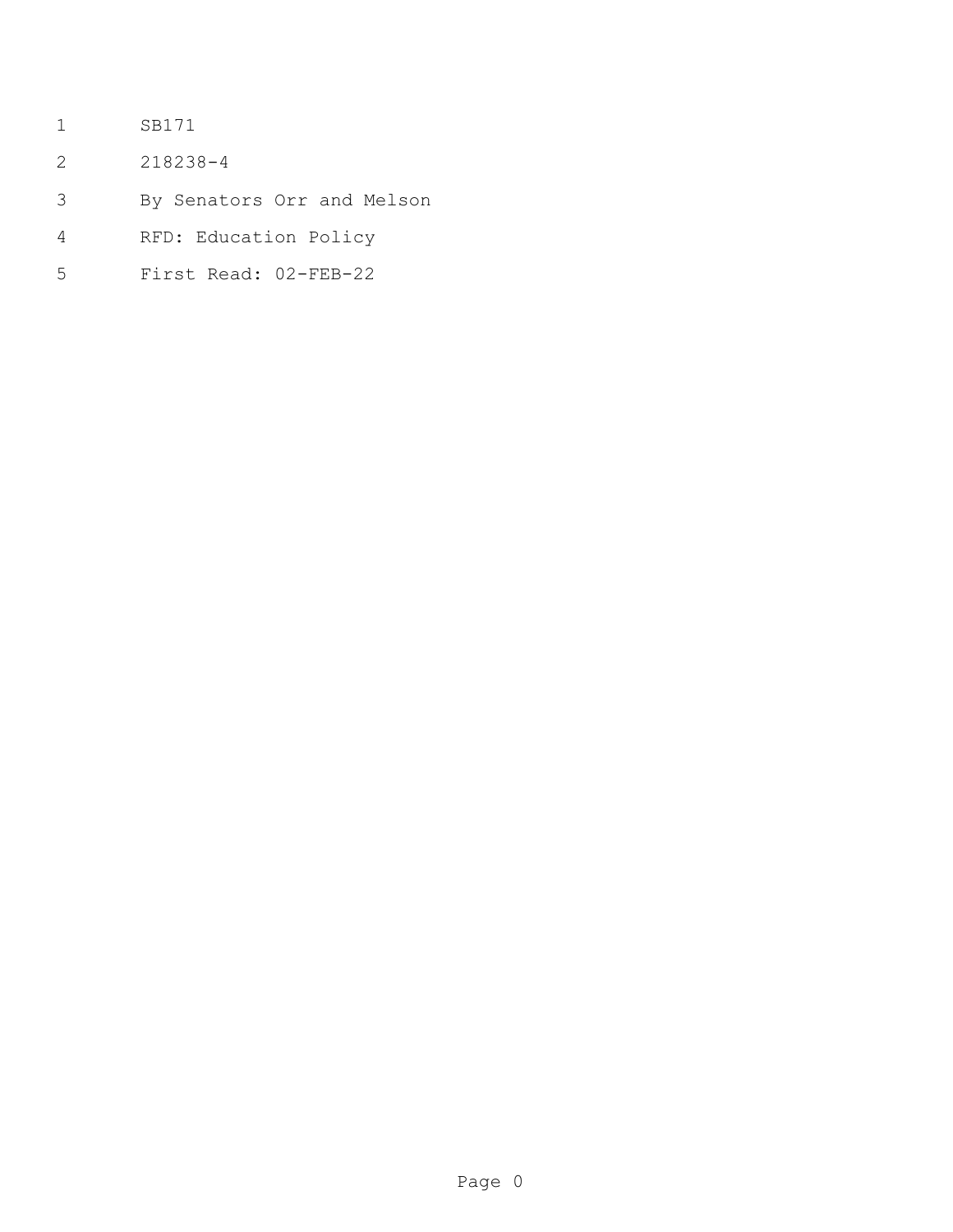| $\mathbf 1$   | SB171                                                          |  |
|---------------|----------------------------------------------------------------|--|
| $\mathbf{2}$  |                                                                |  |
| 3             |                                                                |  |
| 4             | ENGROSSED                                                      |  |
| 5             |                                                                |  |
| 6             |                                                                |  |
| 7             | A BILL                                                         |  |
| 8             | TO BE ENTITLED                                                 |  |
| $\mathcal{G}$ | AN ACT                                                         |  |
| 10            |                                                                |  |
| 11            | Relating to public education; to establish the                 |  |
| 12            | Alabama Numeracy Act and prohibit the use of the Common Core   |  |
| 13            | State Standards in public K-12 schools; to implement steps to  |  |
| 14            | improve mathematics proficiency of public school K-5 grade     |  |
| 15            | students and ensure that those students are proficient in      |  |
| 16            | mathematics at or above grade level by the end of fifth grade  |  |
| 17            | by monitoring the progression of each student from one grade   |  |
| 18            | to another, in part, by his or her proficiency in mathematics. |  |
| 19            | BE IT ENACTED BY THE LEGISLATURE OF ALABAMA:                   |  |
| 20            | Section 1. Sections 1 to 17, inclusive, shall be               |  |
| 21            | known and may be cited as the Alabama Numeracy Act.            |  |
| 22            | Section 2. For the purposes of Sections 1 to 17,               |  |
| 23            | inclusive, the following terms shall have the following        |  |
| 24            | meanings:                                                      |  |
| 25            | (1) ALGEBRAIC REASONING. Recognizing and                       |  |
| 26            | generalizing about patterns and relationships; representing    |  |
| 27            | patterns and relationships by analyzing structures of the      |  |
|               |                                                                |  |

Page 1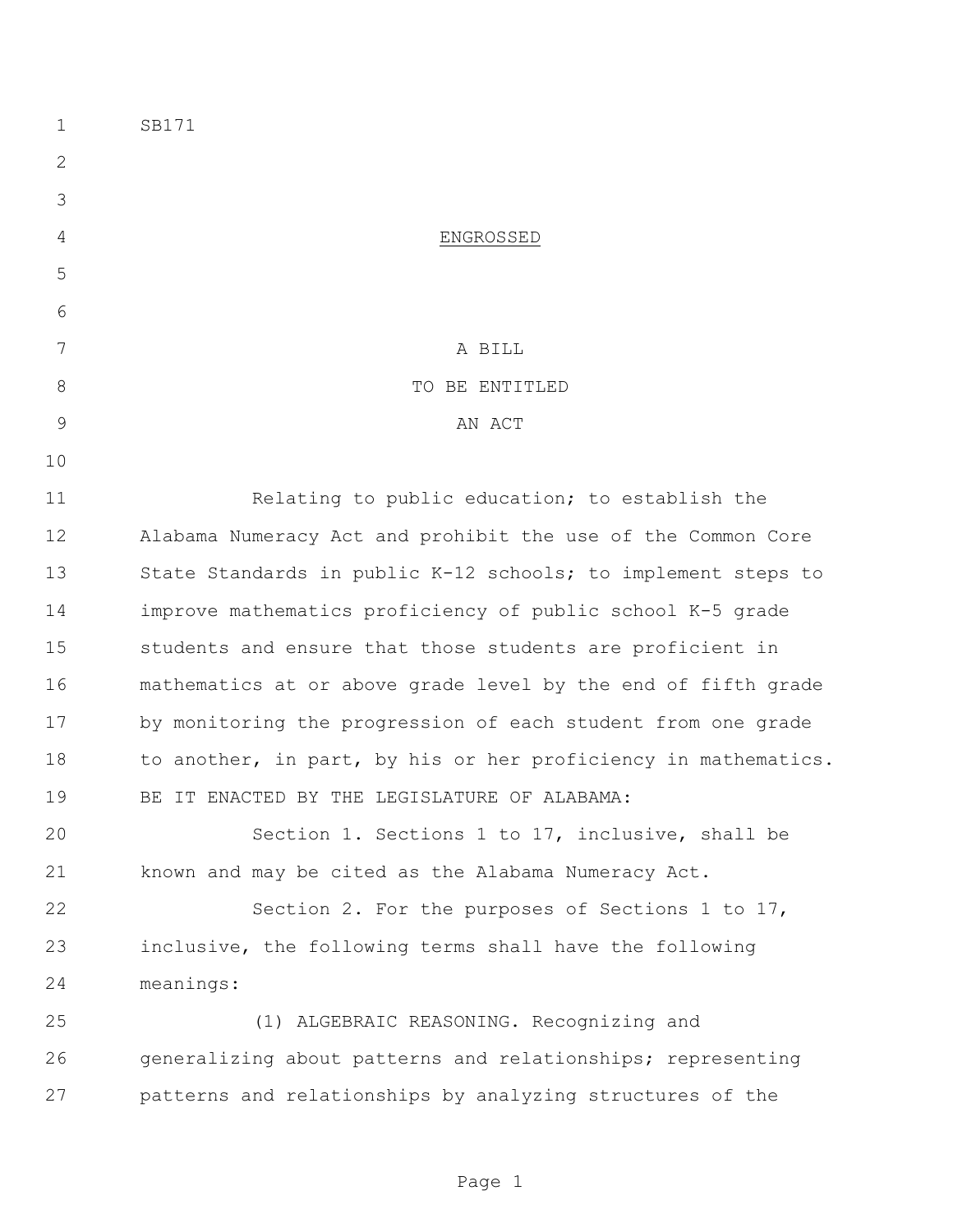patterns; and using mathematical models (concrete, pictorial, and abstract) to represent patterns.

 (2) AMSTI. The Alabama Mathematics, Science, and Technology Initiative.

 (3) CARDINALITY. Understanding that the last number word said when counting tells how many objects have been counted.

 (4) COMPUTATIONAL FLUENCY. Possessing efficient and accurate methods for computing.

 (5) CONCEPTUAL UNDERSTANDING. The ability to reason in settings involving the careful application of concept definitions, relations, or representations of either.

(6) DEPARTMENT. The State Department of Education.

 (7) DYSCALCULIA. A term used to refer to a pattern of learning difficulties characterized by problems processing numerical information, learning arithmetic facts, performing accurate or fluent calculations, difficulties with mathematical reasoning, and difficulties with word reasoning accuracy.

 (8) EARLY NUMERACY SCREENING. Standardized measures that assess a student's fluency in foundational mathematics skills.

 (9) FLUENCY. The ability of students to choose flexibly among methods and strategies to solve contextual and mathematical problems, to understand and explain their approaches, and to produce accurate answers efficiently.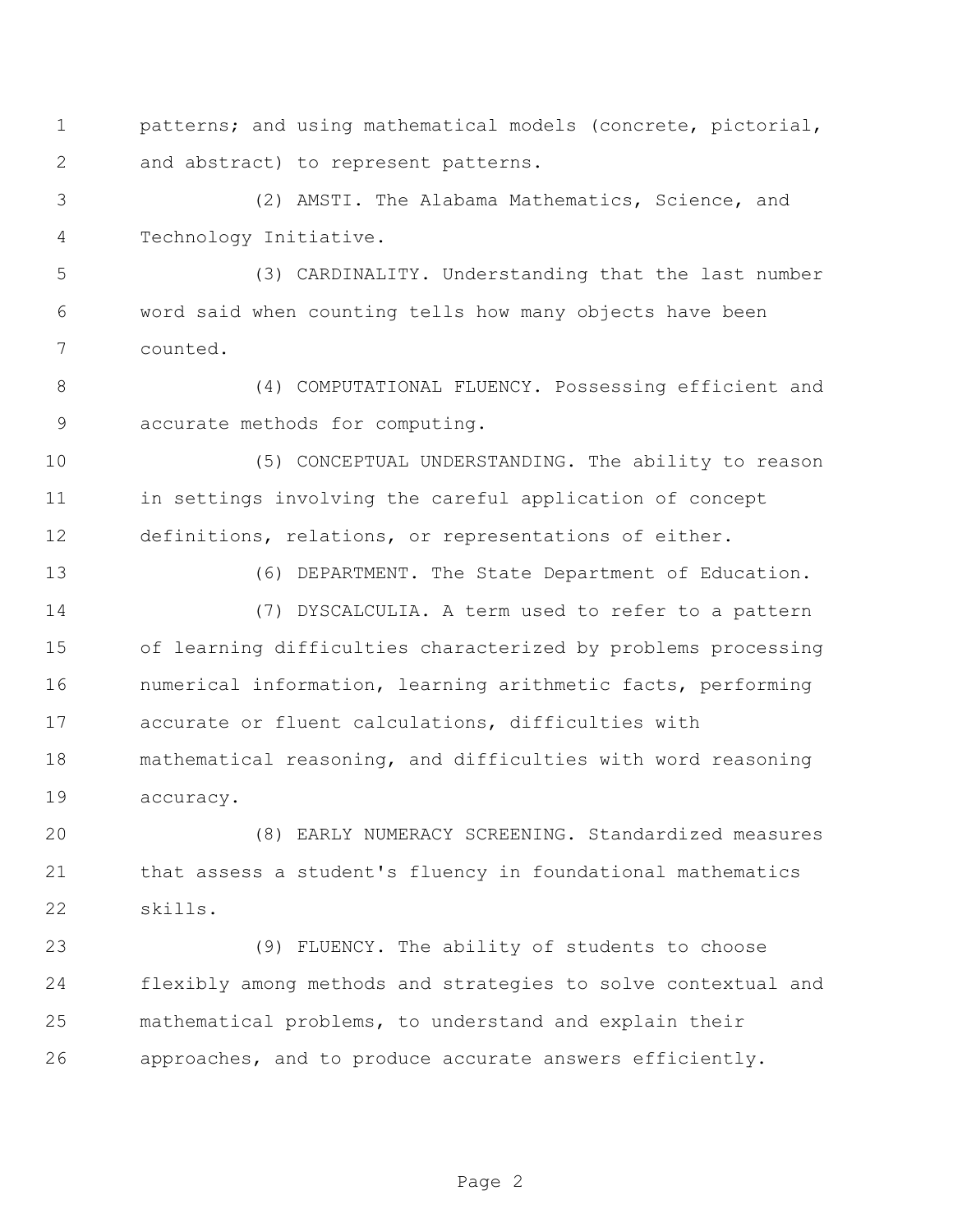(10) FULL SUPPORT SCHOOL. The lowest five percent performing elementary schools as measured by mathematics proficiency on the approved state summative assessment, and thereafter increasing to include an additional one percent every two years until support is administered in the lowest 10 percent performing elementary schools.

 (11) LIMITED SUPPORT SCHOOLS. The lowest six to 25 percent performing elementary schools as measured by mathematics proficiency on the state approved summative assessment, and thereafter decreasing one percent every two years until support is administered in the lowest 11 to 25 percent performing elementary schools.

13 (12) LOCAL BOARD OF EDUCATION. A county or city board of education.

 (13) LOCAL EDUCATION AGENCY. A county or city school system operating public primary and secondary schools.

 (14) MENTAL COMPUTATION. The process of working on a problem and obtaining the exact or approximate answers mentally without reliance on external tools.

 (15) MULTI-TIERED SYSTEM OF SUPPORT. A tiered system of supports that integrates assessment and intervention within a school-wide, multi-level prevention system to maximize student achievement and reduce behavioral problems. A multi-tiered system of support promotes systems alignment to increase efficiency and effectiveness of resources.

 (16) NUMBER SENSE. The ability to represent numbers in multiple ways, numerical magnitude estimation, selecting

Page 3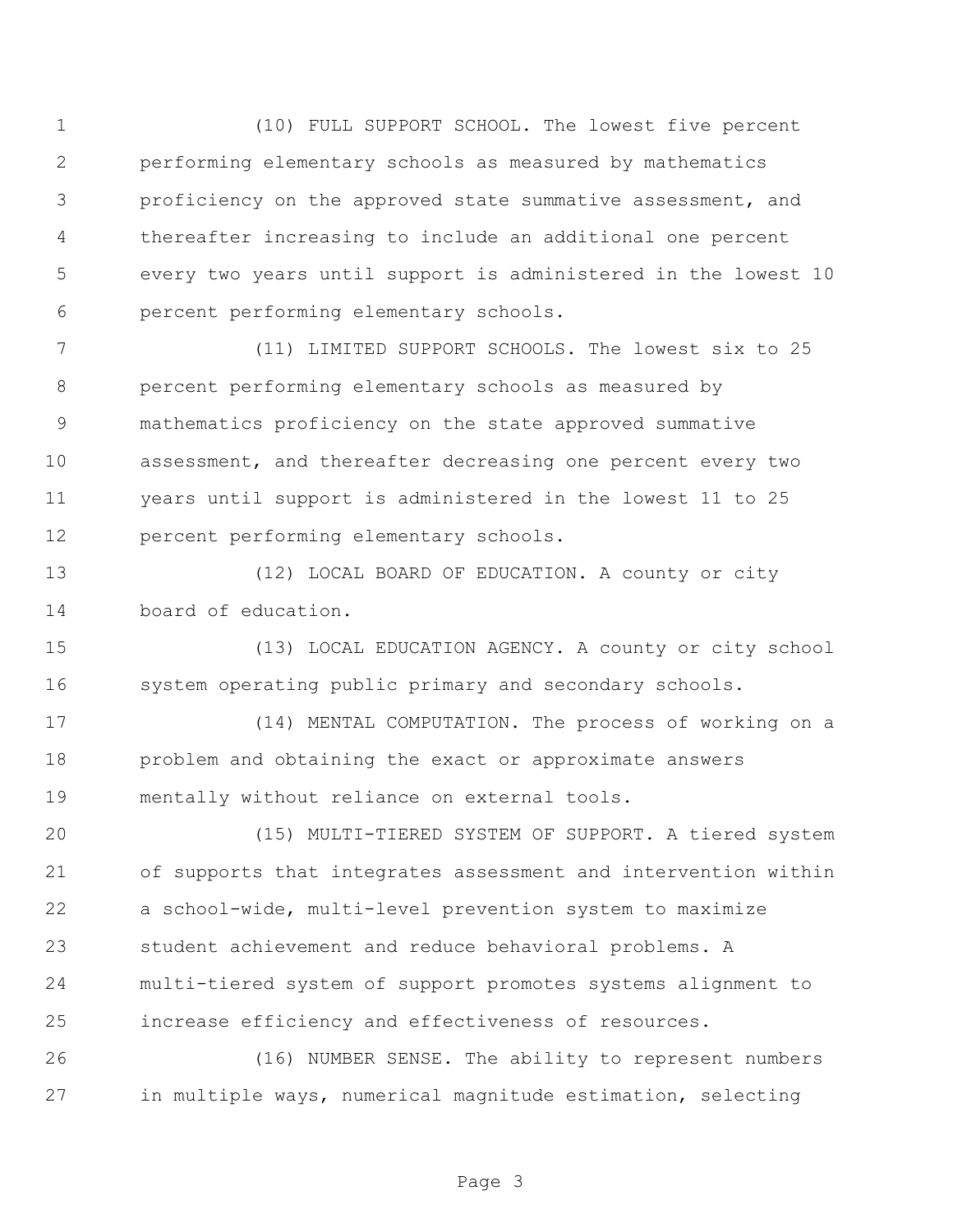and using benchmarks, such as tens or hundreds, decomposing and recomposing number, understanding the effects of operations on number, and performing mental calculation and estimation.

 (17) NUMERACY. The ability to understand and work with numbers.

 (18) PLACE VALUE UNDERSTANDING. The understanding of representations and concepts necessary to successfully process multi-digit numbers.

 (19) PROCEDURAL FLUENCY. The ability to apply procedures accurately, efficiently, and flexibly; to transfer procedures to different problems and contexts; to build or modify procedures from other procedures; and to recognize when one strategy or procedure is more appropriate to apply than another.

 (20) RESPONSE TO INTERVENTION. A process within the system of a multi-tiered system of support framework. Response to intervention is part of the data-based decision-making process within progress monitoring where team members review data to determine how students are responding to the interventions in place.

 (21) SPATIAL REASONING. The capacity to mentally generate, transform, and rotate a visual image and thus understand and recall spatial relationships between objects.

 (22) STEM. Science, technology, engineering, and mathematics.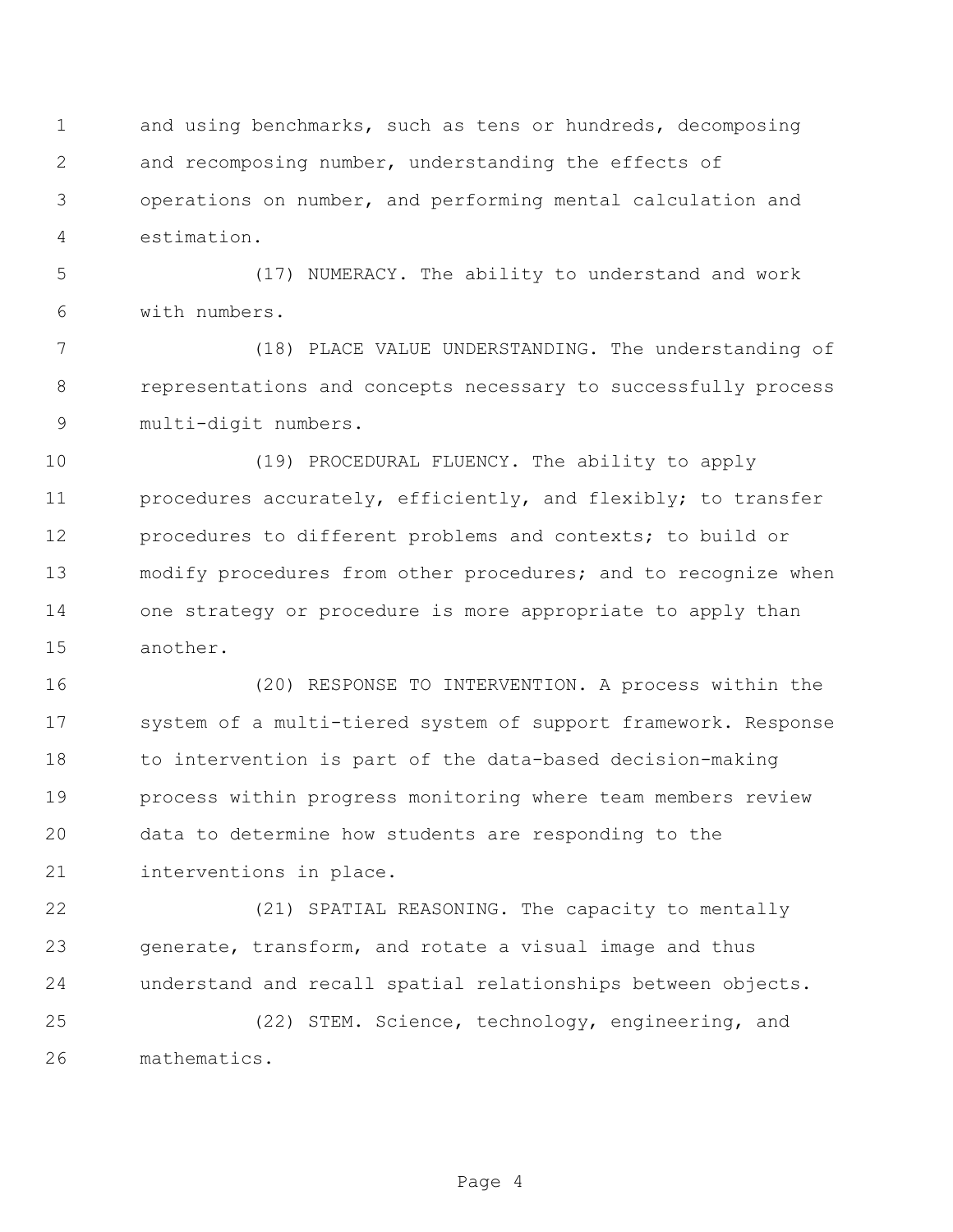(23) SUBITIZING. Quickly recognizing and naming how many objects are in a small group without counting.

 Section 3. (a) Within 90 days following the effective date of this act, the State Superintendent of Education shall convene an Elementary Mathematics Task Force to provide the State Superintendent of Education and the State Board of Education with vetted and approved recommendations for high quality, evidence-based comprehensive mathematics curricula for core instruction and mathematics intervention programs or curricula, or both; a state continuum of educator development for approved professional learning focusing on foundational mathematics content knowledge including, but not limited to, improving number sense, spatial skills, algebraic reasoning, and mental computations for all full support and limited support schools; and an annual list of vetted and approved assessment systems which are valid and reliable mathematics screening, diagnostic, and formative assessment 18 systems for selection and use by local education agencies.

 (b) The membership of the Elementary Mathematics Task Force shall include all of the following:

(1) The State Superintendent of Education.

 (2) The Director of the Office of Mathematics Improvement.

 (3) Two public K-5 teachers, with experience in implementing evidence-based mathematics teaching practices, appointed by the Executive Secretary of the Alabama Education Association.

Page 5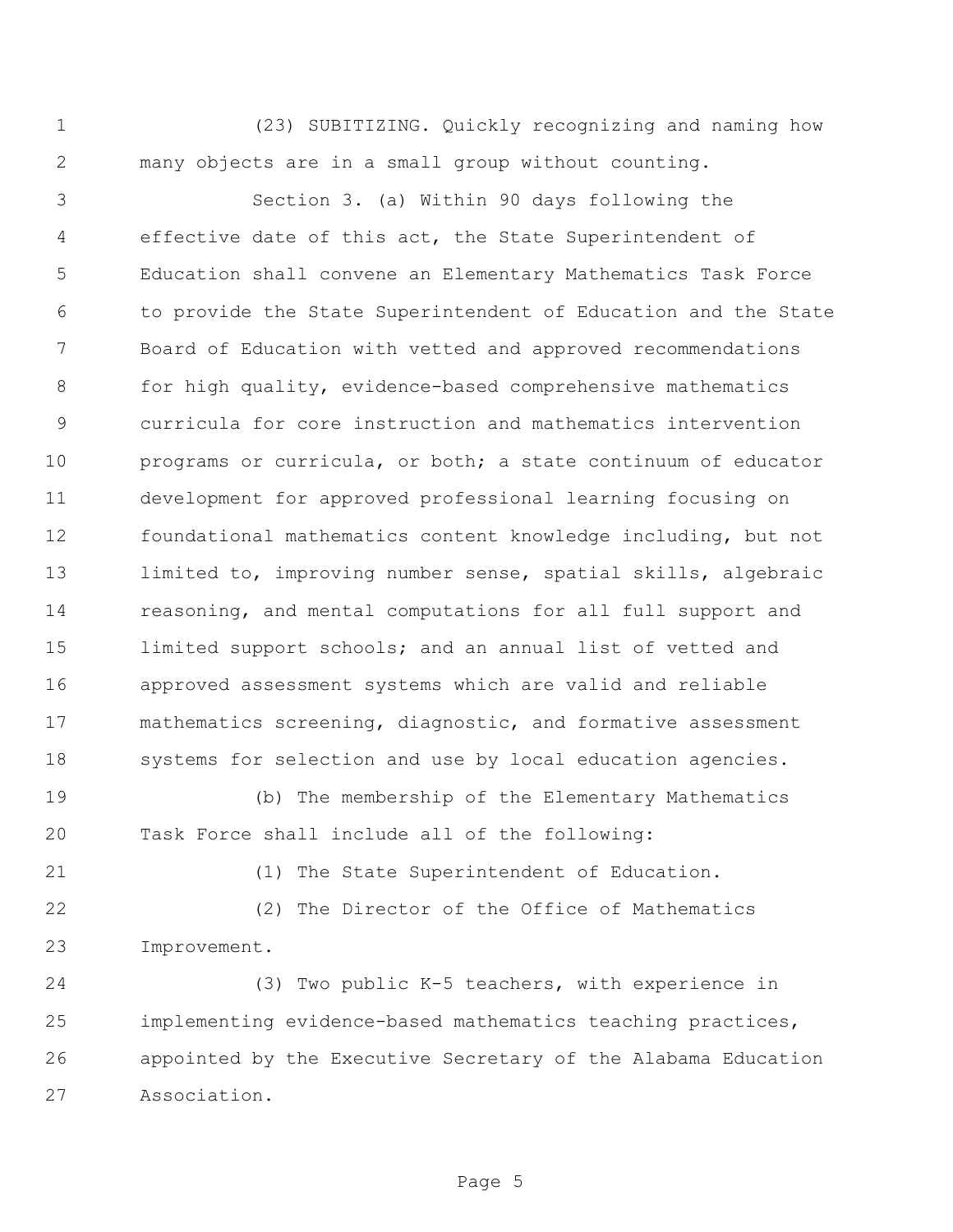(4) One public K-5 special education teacher, with experience implementing evidence-based mathematics teaching practices, appointed by the State Superintendent of Education.

 (5) One elementary AMSTI mathematics specialist, with experience supporting school-based mathematics coaches, appointed by the Alabama STEM Council.

 (6) One elementary school-based mathematics coach, with experience in facilitating professional development, appointed by the Alabama Council of Teachers of Mathematics.

 (7) Two public elementary school principals, with experience supporting mathematics coaching, appointed by the Council for Leaders in Alabama Schools.

 (8) One instructor employed by a public institution of higher education, with experience teaching elementary mathematics methods, appointed by the Alabama Commission on Higher Education.

 (9) One local superintendent of education, with experience supporting schools with mathematics coaches, appointed by the School Superintendents of Alabama.

 (10) One local board of education member, appointed by the Alabama Association of School Boards.

 (11) One AMSTI Director or assistant director, with experience teaching and supporting grades K-5 mathematics, appointed by the State Superintendent of Education.

 (12) One member of business and industry, with experience in employing individuals in occupations that are STEM focused and in demand, appointed by the Governor.

Page 6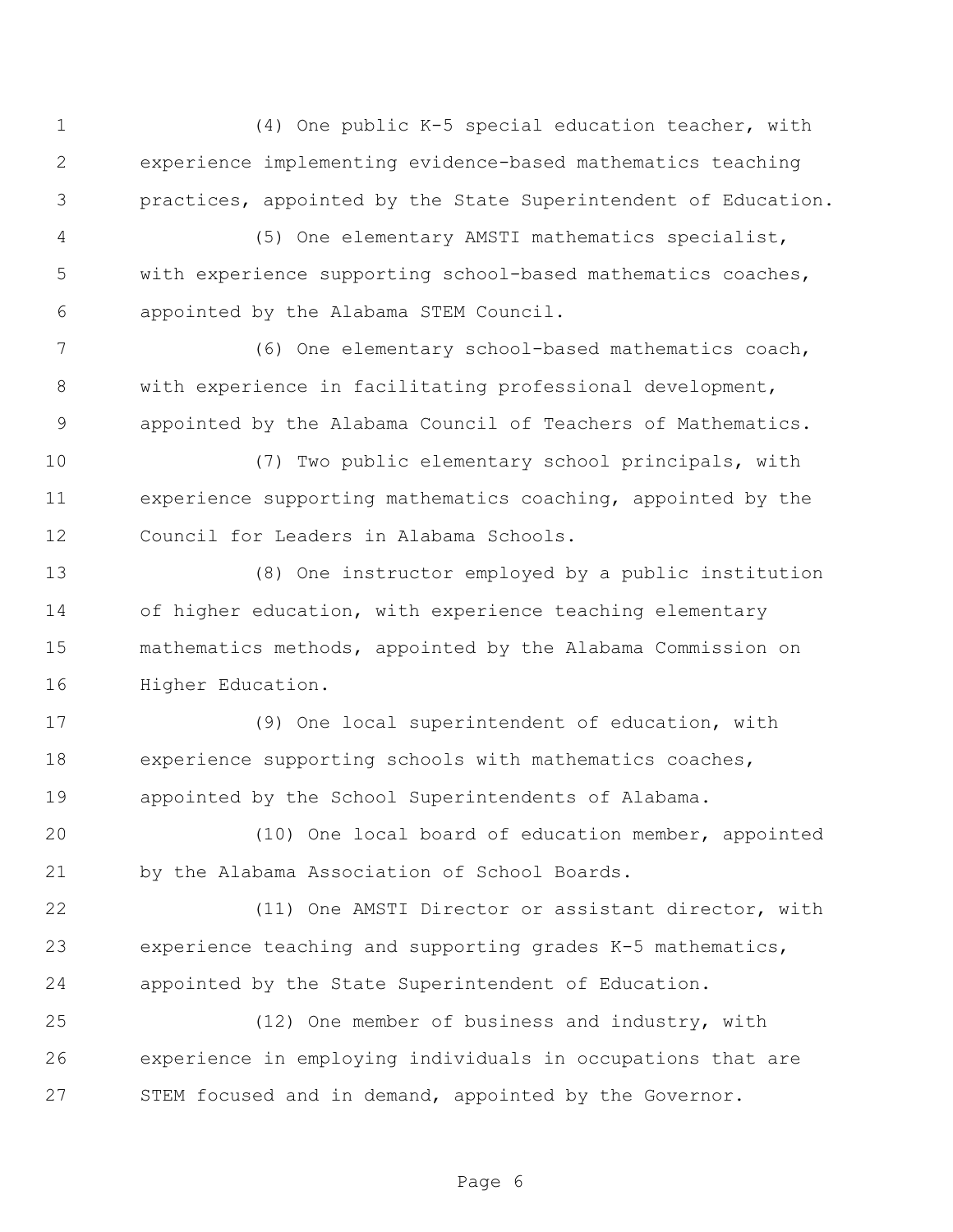(13) Three additional members, appointed by the Governor.

 (c) Members appointed to the Elementary Mathematics Task Force pursuant to subdivisions (3) through (7) of subsection (b) shall serve an initial term of one year and may be reappointed to serve one additional two-year term. Members appointed to the Elementary Mathematics Task Force pursuant to subdivisions (8) through (13) of subsection (b) shall serve an initial term of two years and may be reappointed to serve one additional two-year term. Thereafter, each member of the Elementary Mathematics Task Force shall be appointed to serve a two-year term and may be reappointed to serve one additional two-year term. All appointing authorities shall coordinate their appointments to ensure the Elementary Mathematics Task Force membership is inclusive and reflects the racial, gender, geographic, urban, rural, and economic diversity of the state. The appointing authorities shall fill vacancies by appointment for the unexpired terms according to the process outlined in this section.

 (d) The members of the Elementary Mathematics Task Force shall be reimbursed through the department for expenses incurred in the performance of their duties for the Elementary Mathematics Task Force in the same manner and at the same rate as is provided for state employees. Subject to appropriations, nothing herein shall limit payment for their service.

 (1) The Director of the Office of Mathematics Improvement shall serve as chair, and a vice chair shall be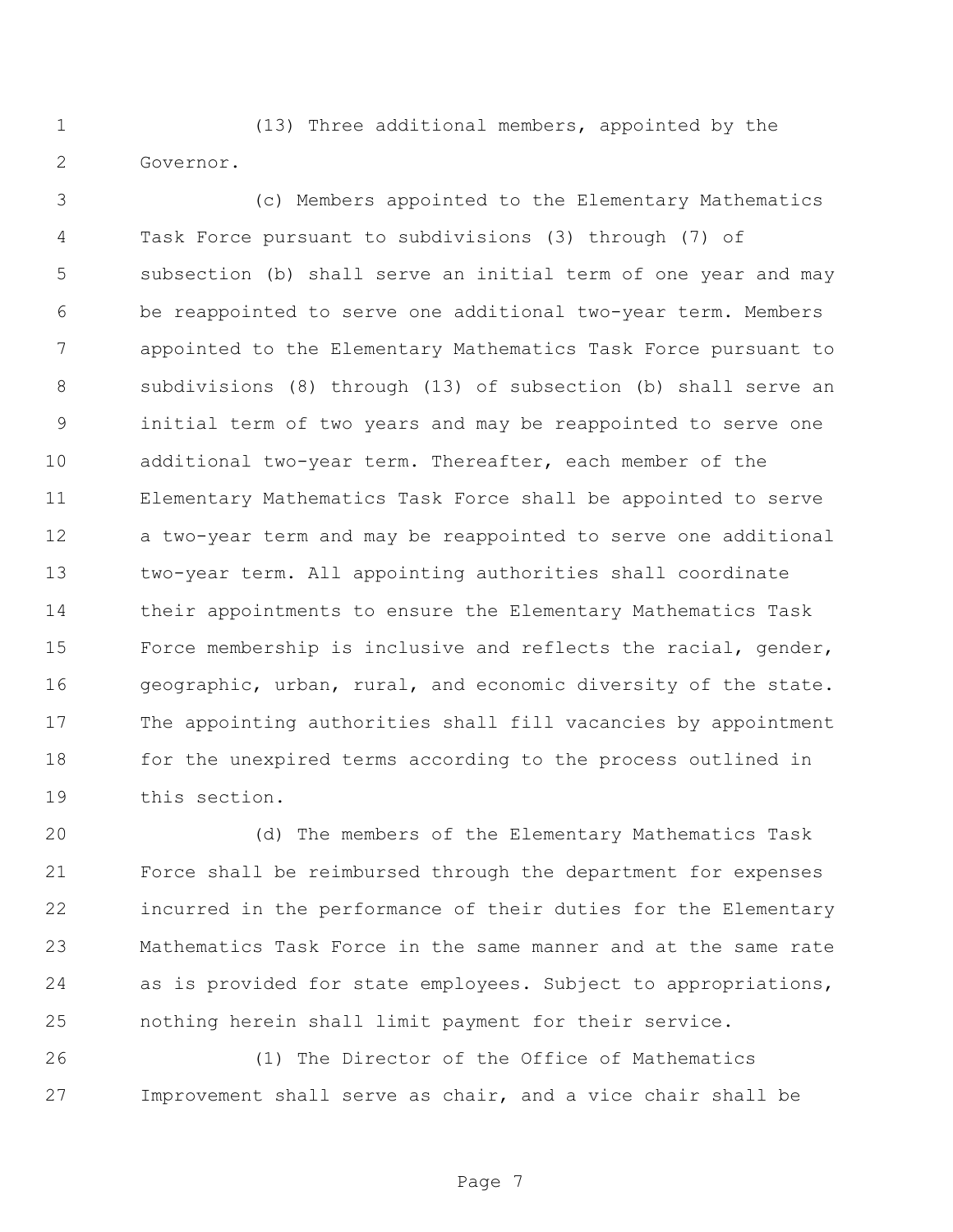elected by the membership of the Elementary Mathematics Task Force. If the position of director is vacant, the vice chair shall serve as chair until the State Superintendent of Education appoints a new director.

 (2) The Elementary Mathematics Task Force shall meet in regular session at least four times a year. The Elementary Mathematics Task Force shall set meeting dates and times, set agendas, vote, and develop recommendations for the State Board of Education in collaboration with the department, through the Office of Mathematics Improvement. A majority of the members of the Elementary Mathematics Task Force shall constitute a quorum for the transaction of business. Should a quorum not 13 be present on the day appointed for any meeting, those present may adjourn from day to day until a quorum is established.

 (e) Each approved assessment system for grades K-5 shall measure, at a minimum, all of the following:

- (1) Number sequence.
- 18 (2) One-to-one correspondence.
- (3) Cardinality.

 (4) Oral and written names for numbers based on grade level standards.

(5) Subitizing.

(6) Number relationships.

 (7) Addition, subtraction, multiplication, and division in word problems with a variety of problem types and structures based on grade level standards.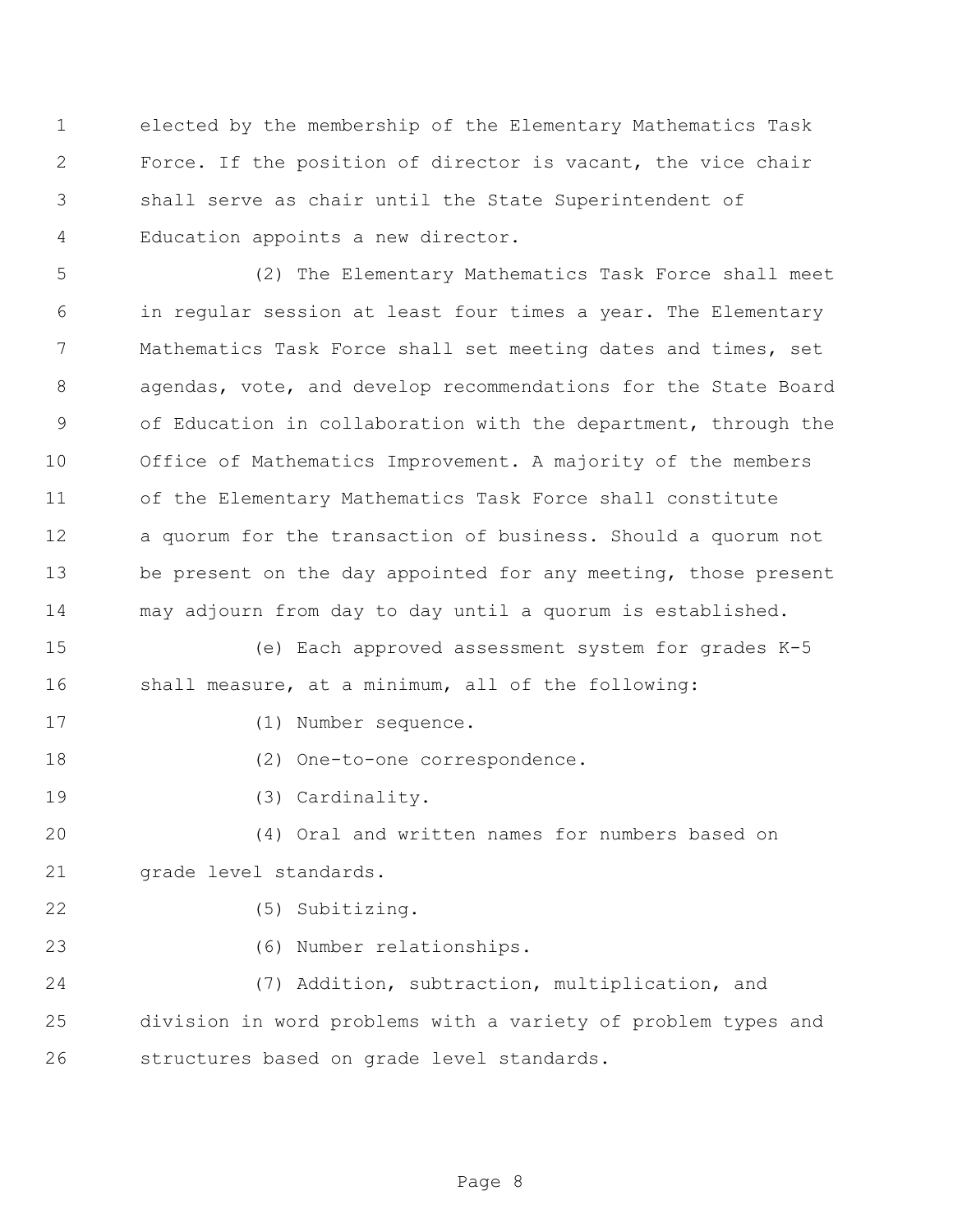(8) Connecting addition, subtraction, multiplication, and division to place value based on grade level standards. (9) Computational fluency with whole numbers, fractions, and decimals based on grade level standards.

 (10) Spatial reasoning based on grade level standards.

 (f) In determining which assessment systems to recommend for use by local education agencies, the Elementary Mathematics Task Force, in collaboration with the department, 11 through the Office of Mathematics Improvement, at a minimum, shall also consider all of the following factors:

 (1) The time required to conduct each assessment with the intention of minimizing the impact on instructional time.

 (2) The level of integration of assessment results with instructional support for educators and students.

 (3) The time lines in reporting assessment results 19 for educators, administrators, and parents.

 (4) The ability of the formative assessment system to produce automatic reports for teachers, administrators, and parents as required in Section 6.

 Section 4. (a) There is created in the department an Office of Mathematics Improvement, that shall be formed no later than 90 days after the effective date of this act. The State Superintendent of Education shall appoint a Director of the Office of Mathematics Improvement whose exclusive focus is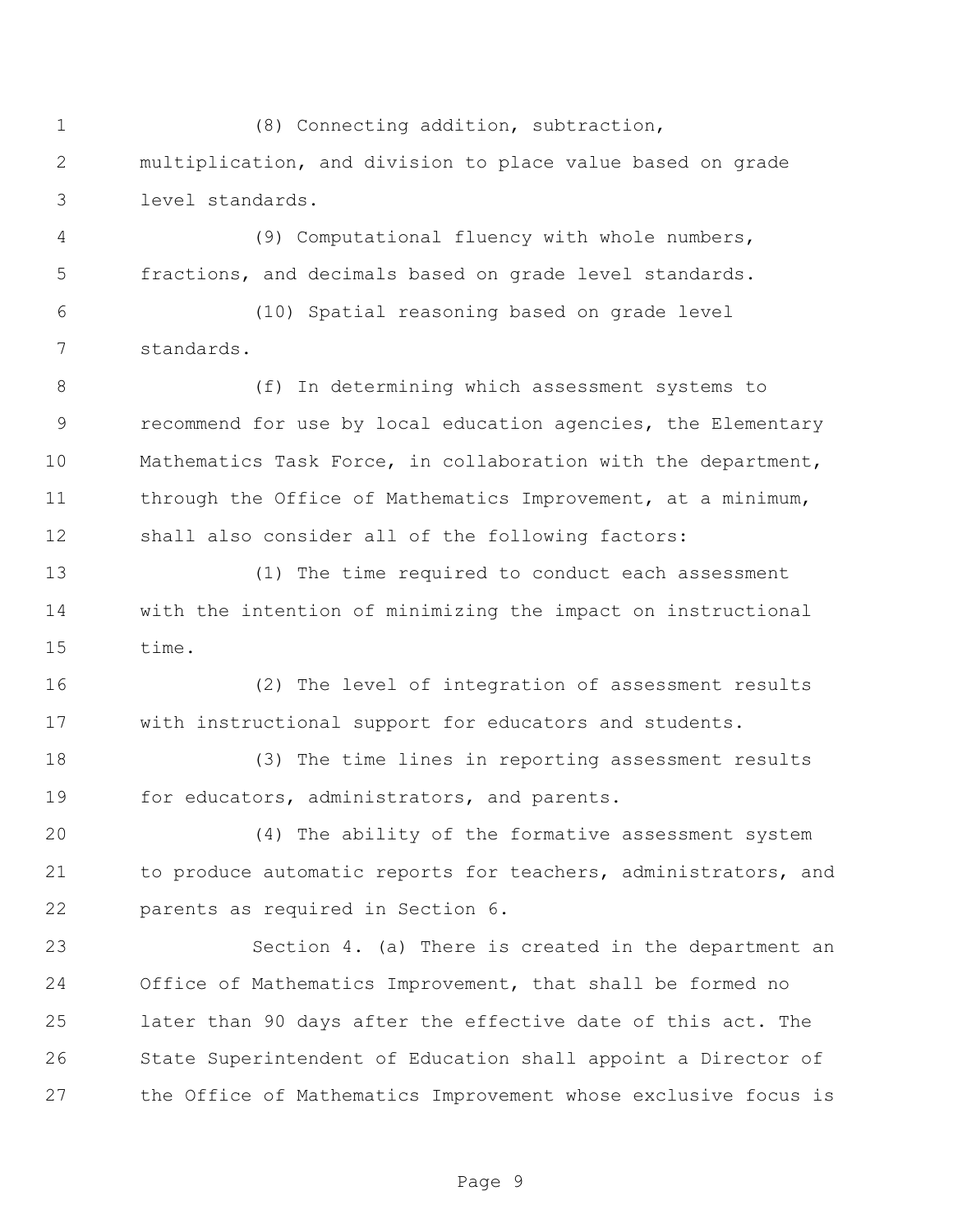K-5 mathematics. The director shall have experience in administrative duties, as an elementary mathematics specialist or coach, and in teaching mathematics in a public elementary school. Each AMSTI region of the state shall have at least one Office of Mathematics Improvement regional coordinator, based on needs of the region, who has experience in training, supporting, coaching, and teaching mathematics in elementary public schools focused on mathematics data analysis and mathematics improvement.

 (b) The Director of the Office of Mathematics Improvement, in collaboration with the Elementary Mathematics Task Force, shall do all of the following:

 (1) Determine the scope and pace of scaling mathematics coaches with the goal of placing one mathematics coach for every 500 students before the 2027-2028 school year.

 (2) Monitor the implementation of intensive professional development on foundational mathematics content knowledge, as recommended by the Elementary Mathematics Task Force, for all full support and limited support schools.

 (3) Monitor the implementation of screener assessments, diagnostic assessments, and formative assessments for grades K-2 and grades four and five to identify students in need of support for key numeracy concepts. Implementation shall begin with the 2023-2024 school year.

 (4) Recommend training and support for educators for the effective implementation and interpretation of diagnostic tools. The diagnostic tool shall be used with students who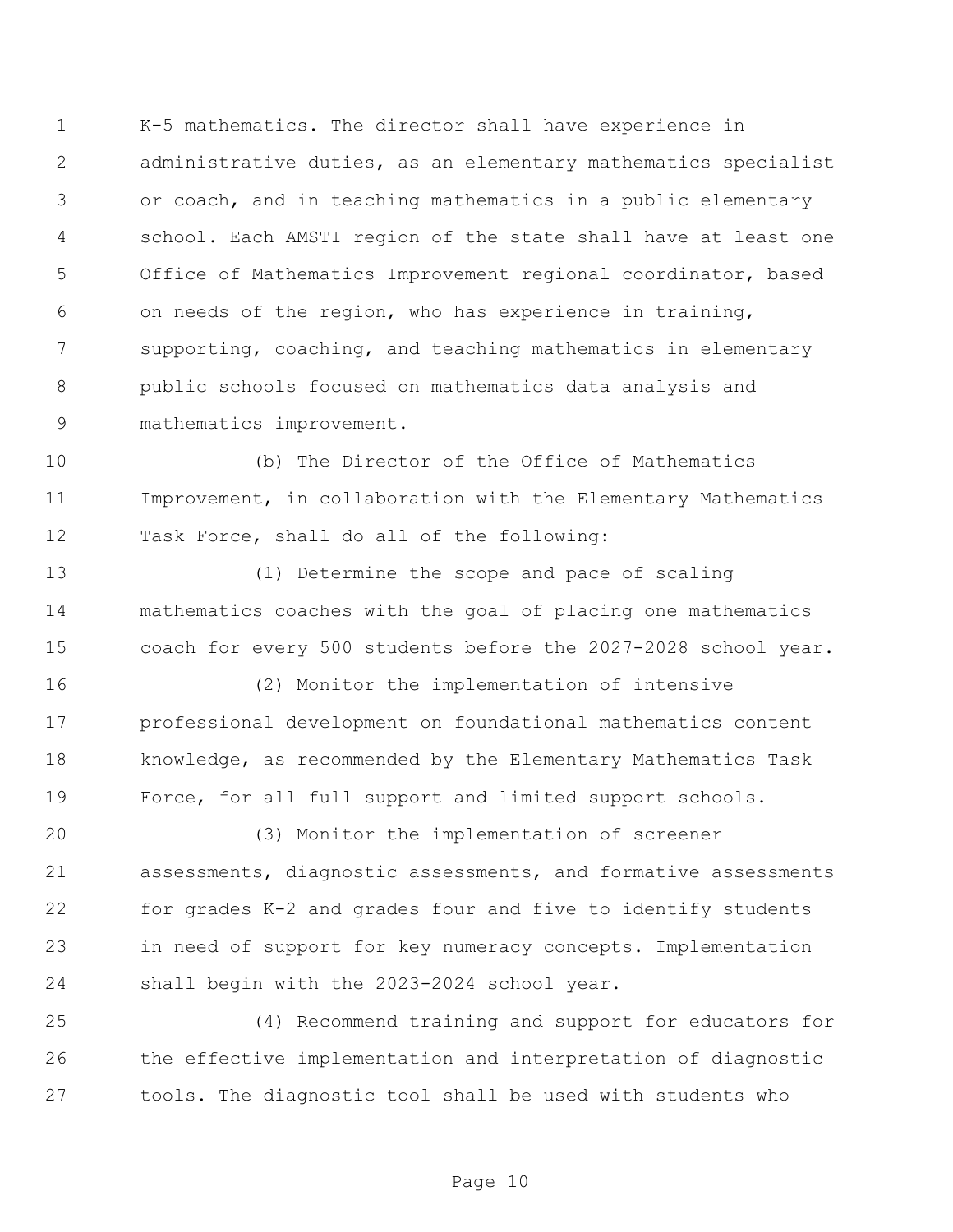have been identified as struggling in mathematics based on screeners, diagnostic assessments, benchmark assessments, teacher observation, or any combination of the forgoing.

 (5) Designate a team of educators to explore the connection between difficulties with number sense and dyscalculia, as well as possible effective screeners.

 (6) Commit necessary resources to understanding the needs of students struggling with number sense or dyscalculia, or both, before implementing instructional practices or assessments that could adversely affect student learning.

 (7) Monitor AMSTI mathematics specialist support in all full support and limited support schools.

 (8) Monitor the implementation and progress of the Alabama Summer Mathematics Achievement Program in full support schools.

 (9) Recommend changes and improvements to AMSTI, any professional learning providers, and local education agencies based on data collected and analyzed by the Office of Mathematics Improvement.

 (10) Participate in the development of the Alabama Instructional Leadership framework.

 (c) Each Office of Mathematics Improvement regional coordinator shall have experience as a K-5 mathematics specialist or coach and experience teaching mathematics in a public school.

 (d) Office of Mathematics Improvement regional coordinators, with the oversight of the director, shall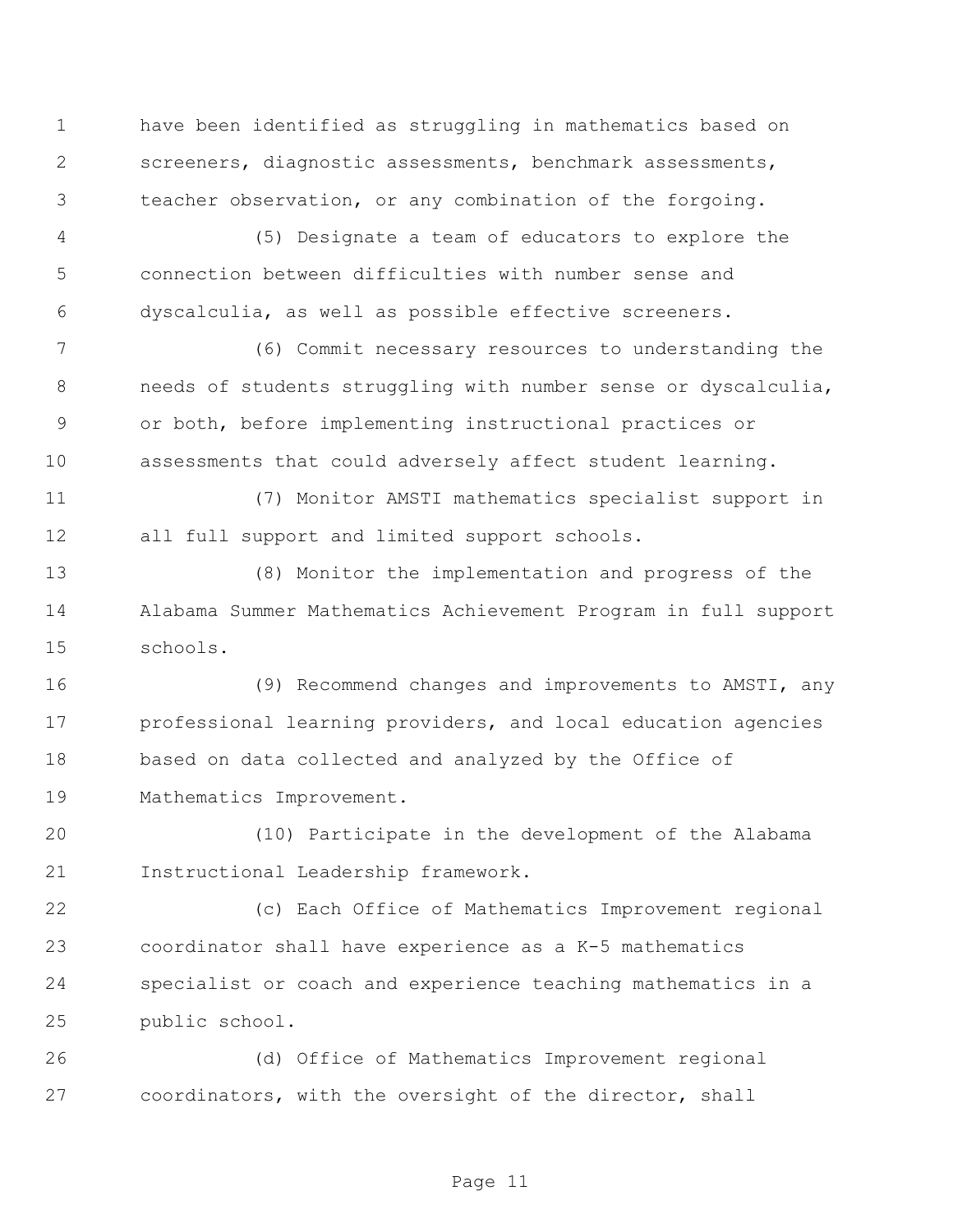perform all of the following duties in full support and limited support schools:

 (1) Monitor the implementation of comprehensive mathematics curricula for core instruction and intervention programs or curricula, or both, approved by the Elementary Mathematics Task Force.

 (2) Monitor the implementation of a multi-tiered system of support, including response to intervention to monitor progress of struggling students, continually evaluate the effectiveness of instruction, and make more informed instructional decisions.

 (3) Monitor the implementation of the intensive professional development series on foundational mathematics content knowledge.

 (4) Support the Director of the Office of Mathematics Improvement in monitoring the implementation of approved formative assessments, screening assessments, and diagnostic assessments recommended by the Elementary Mathematics Task Force.

 (5) Monitor and evaluate data collected from AMSTI and local education agencies to ensure coaching aligns with school needs and make recommendations for improvement to the mathematics coaches as needed to increase student achievement, collaboration, and support.

 (6) Monitor the implementation and progress of the Alabama Summer Mathematics Achievement Program in full support schools.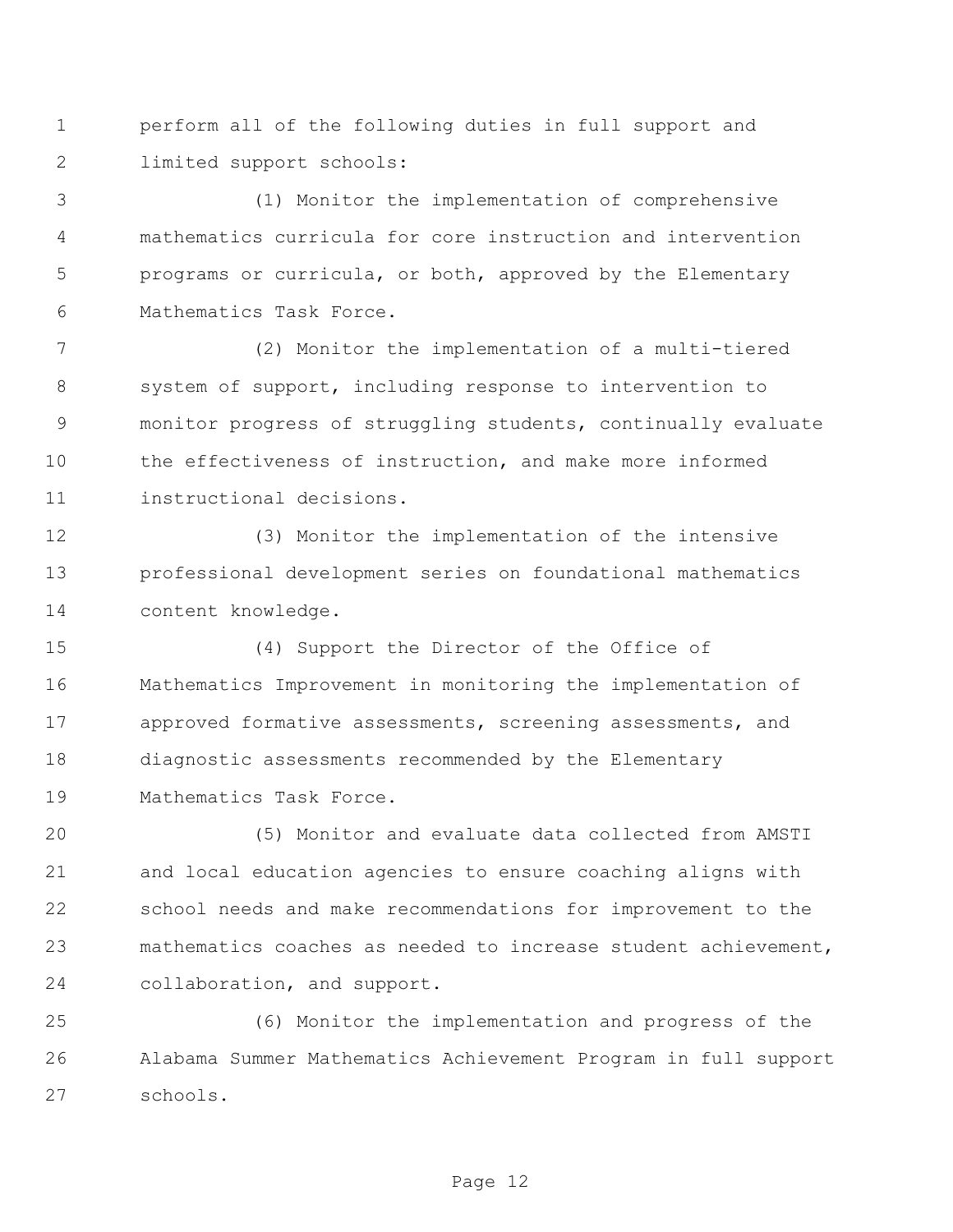Section 5. (a) Each K-5 teacher, with the full support of his or her principal, shall do all of the following:

 (1) Dedicate an average minimum of 60 minutes per day for Tier 1 mathematics instruction, for a minimum of 164 instructional hours per year.

 (2) Use approved comprehensive mathematics curricula for core instruction recommended by the Elementary Mathematics Task Force, in addition to high quality print and online resources to carefully plan units and lessons based on the grade-level mathematics content standards.

 (3) Build fluency with procedures on a foundation of conceptual understanding, strategic reasoning, and problem solving over time.

 (4) Provide students access to tools, including technology, that support mathematical thinking.

 (5) Provide a learning environment that promotes 18 student reasoning, student discourse, and student questioning and critiquing the reasoning of their peers.

 (6) Consistently implement the evidence-based mathematics teaching practices as recommended by the Elementary Mathematics Task Force.

 (7) Gather evidence of student understanding to inform the planning of next instructional steps.

 (8) Provide students with descriptive and timely feedback on assessments to include strengths, weaknesses, and next steps for progress toward learning targets.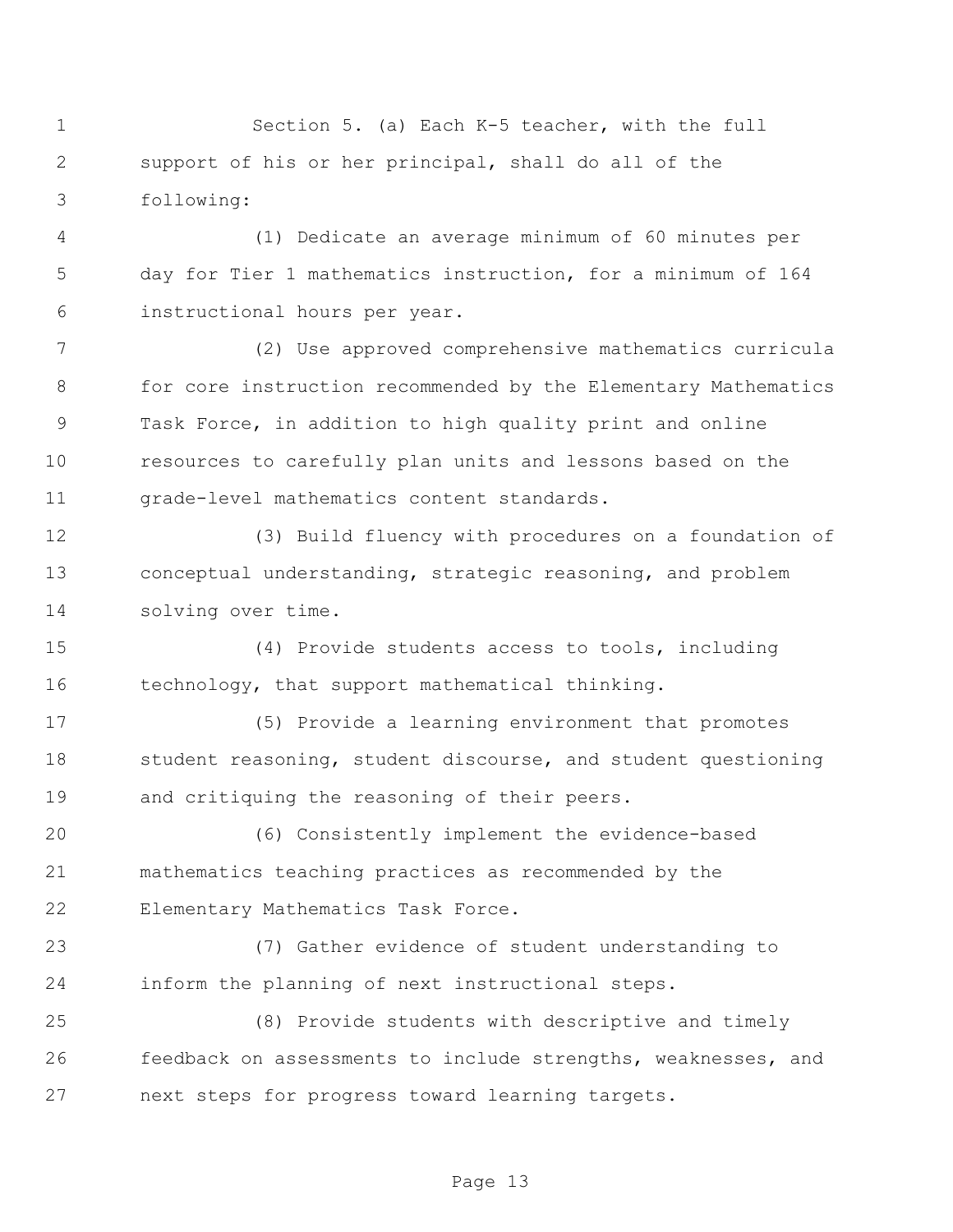(b) An elementary school teacher should not engage in any practice that minimizes sense making and understanding of mathematics concepts.

 Section 6. (a)(1) A kindergarten student or incoming grades 1-5 student identified with a mathematics deficiency, or who demonstrates the signs of dyscalculia, shall be provided intensive mathematics interventions recommended by 8 the Elementary Mathematics Task Force to address his or her specific mathematics deficiency. A K-5 student who exhibits a mathematics deficiency based on an approved screener assessment, diagnostic assessment, benchmark assessment, or classroom formative assessment shall receive immediate mathematics intervention.

 (2) The mathematics teacher of the student receiving mathematics intervention shall prepare reports that coincide with grading periods and a comprehensive end of year report detailing any mathematics intervention provided.

18 a. Reports shall include all of the following: 19 1. The name of the student.

 2. The name of the teacher providing the intervention.

 3. The mathematics deficiency or deficiencies addressed.

 4. The Elementary Mathematics Task Force recommended mathematics intervention programs or curricula, or both, used to improve the student's deficiency or deficiencies.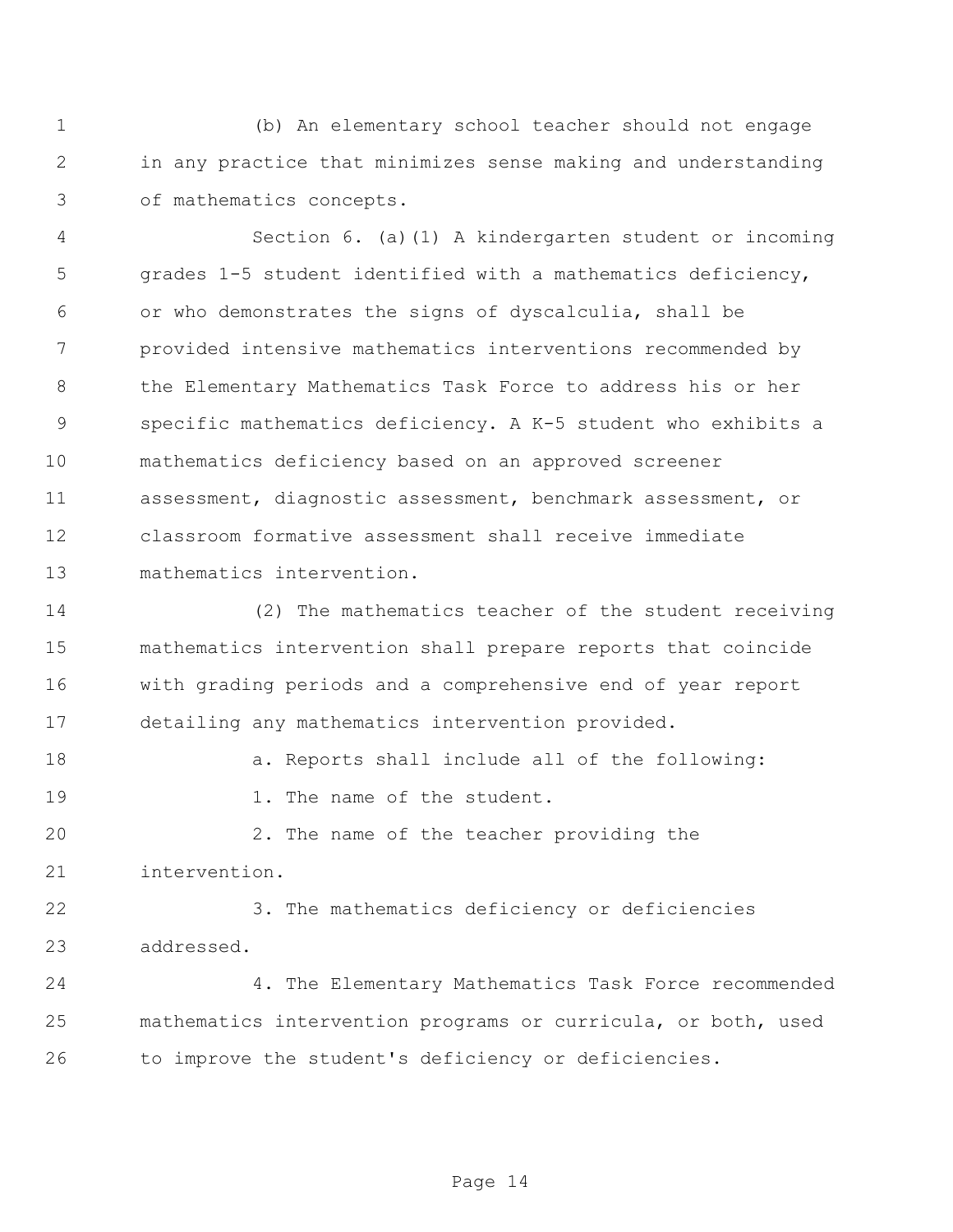5. Mathematics intervention services and supports implemented from the list provided in subsection (c).

6. Any tools used to monitor student progress.

7. Student growth.

 b. Reports that coincide with grading periods, and a comprehensive end of year report, shall be provided to the parent or legal guardian of the student and his or her mathematics teacher for the immediately succeeding school year. The reports shall include all of the following:

10 1. The information provided in the reports under paragraph a.

 2. Student growth for the grading period and school year based on Elementary Mathematics Task Force approved formative mathematics assessments and the State Board of Education approved summative mathematics assessment.

 3. Mathematics strengths and areas in need of 17 improvement of the student.

 (b) Screener or approved assessment system reports may also be included with the grading period and comprehensive end of year reports.

 (c) Each local education agency shall provide mathematics intervention services for grades K-5 students identified with mathematics deficiencies. Those services shall include, but not be limited to, any of the following:

 (1) Working with an effective or highly effective teacher of mathematics, as demonstrated by student mathematics performance data and teacher performance evaluations.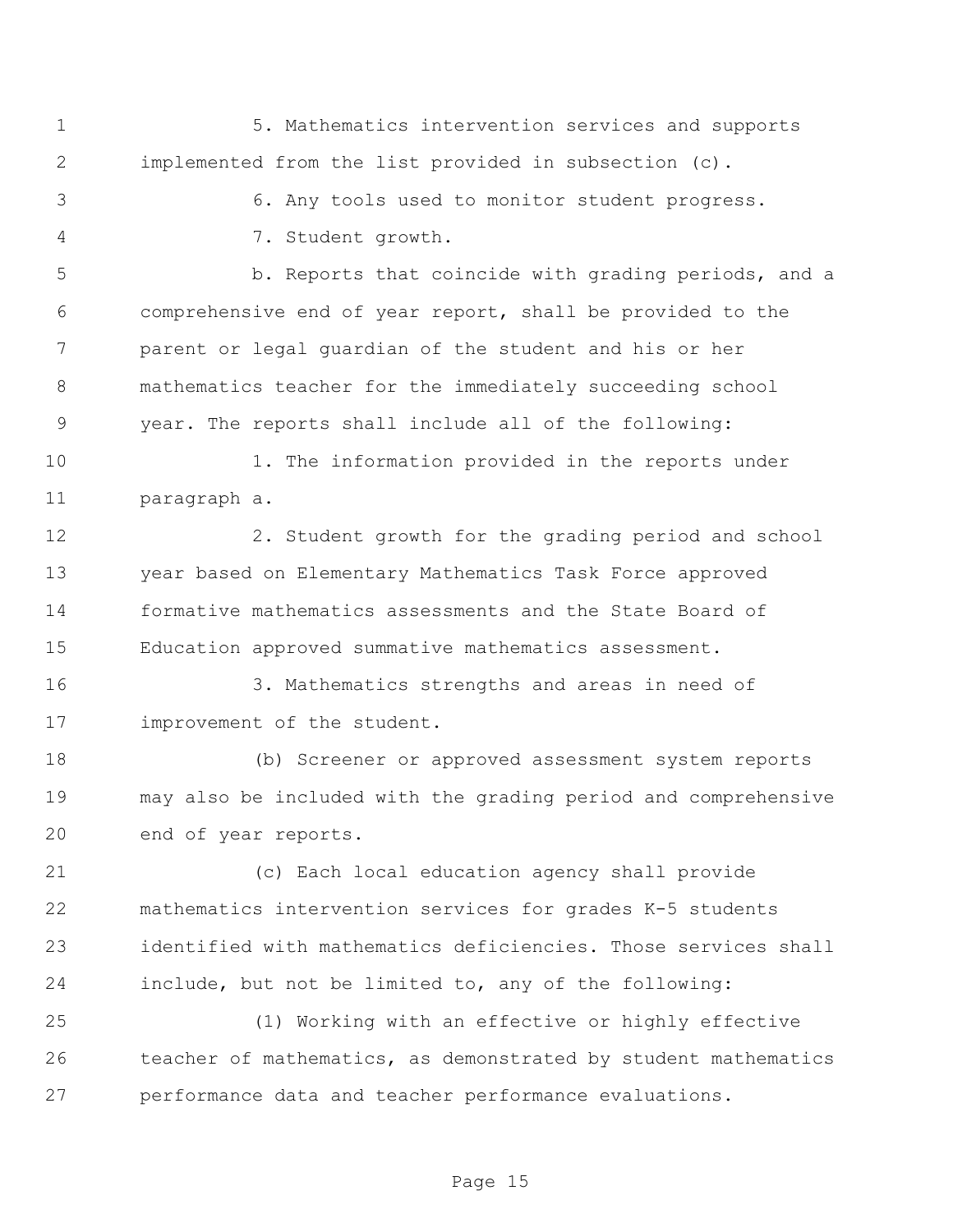(2) Effective instructional strategies to accelerate student progress provided by a highly qualified teacher who has training and experience in the implementation of teaching mathematics through problem solving; providing an environment for students to make sense of cognitively demanding tasks; providing justifications for strategies and solutions; making connections with the mathematics; and receiving feedback about mathematics ideas.

 (3) Mathematics intervention services and supports to improve any identified area of mathematics deficiency including, but not limited to, any of the following:

 a. Additional instructional time devoted to evidence-based mathematics instruction and interventions recommended by the Elementary Mathematics Task Force, including engaging, high quality, and rigorous supplemental sessions.

 b. Providing daily targeted small group mathematics intervention based on student needs.

 c. Providing supplemental, evidence-based mathematics interventions before or after school, or both, delivered by a highly qualified teacher of mathematics or trained tutor.

 d. Frequently monitoring the progress of the mathematics skills of each student throughout the school year and adjusting instruction according to student need.

 e. Incorporating material from a previous grade to link understanding to grade level curriculum.

Page 16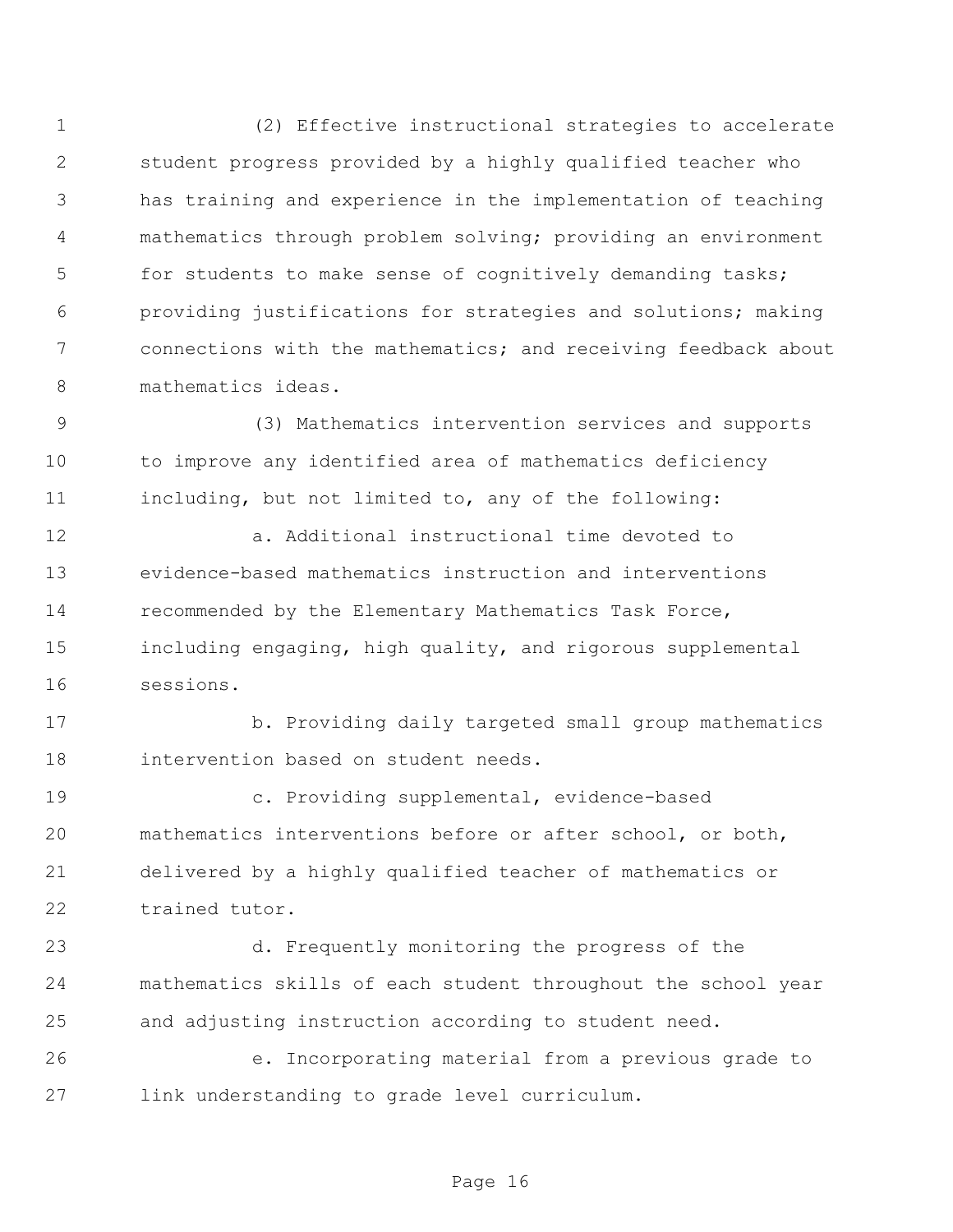1 f. Incorporating a concrete, semi-concrete, abstract approach.

 g. Incorporating explicit systematic strategy instruction, including summarizing key points and reviewing vocabulary prior to the lesson.

 h. Utilizing mathematics strategies or programs, grounded in the science of learning, that accelerate student mathematics achievement.

 i. Attending to conceptual understanding as well as procedural fluency.

11 i. Providing a home based mathematics plan, including participation in family training workshops or regular family-guided home mathematics activities.

(d) Beginning with the 2023-2024 school year:

 (1) Kindergarten students shall be assessed by November using an early numeracy screener recommended by the Elementary Mathematics Task Force to identify those students 18 in need of support for key numeracy concepts. A kindergarten student identified by the screener as having a mathematics deficiency shall be assessed using the diagnostic assessment to identify student misconceptions and gaps in mathematical knowledge or skills.

 (2) Incoming first and second grade students shall be assessed using an early numeracy screener recommended by the Elementary Mathematics Task Force a minimum of two times a year to identify those students in need of support for key numeracy concepts. A first or second grade student identified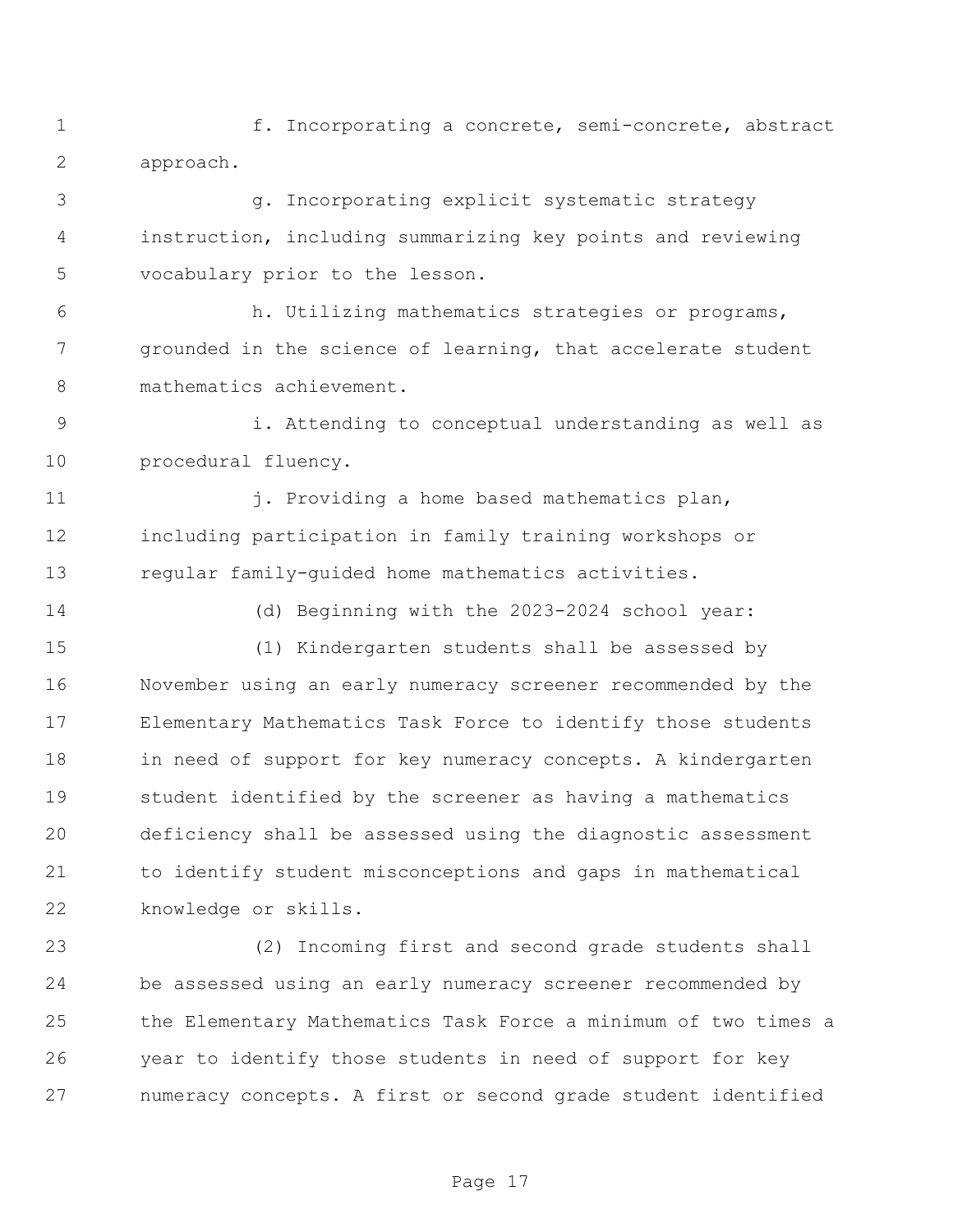by the screener as having a mathematics deficiency shall be assessed using the diagnostic assessment to identify student misconceptions and gaps in mathematical knowledge or skills.

 (3) Incoming fourth and fifth grade students shall be assessed using a fractional reasoning screener approved by the Elementary Mathematics Task Force a minimum of two times a year to identify those students in need of support for fractional reasoning. A fourth or fifth grade student identified by the screener as having a mathematics deficiency shall be assessed using the diagnostic assessment to identify student misconceptions and gaps in mathematical knowledge or skills.

 (4) A K-5 student identified with a mathematics deficiency through screeners, diagnostics, or formative assessments shall be provided intensive mathematics interventions recommended by the Elementary Mathematics Task Force to address his or her specific needs.

 (e) The Elementary Mathematics Task Force shall recommend to the Office of Mathematics Improvement a guide for developmental benchmarks to be used for determining appropriate mathematics progress for K-5 mathematics progression. The benchmarks shall include, but not be limited to, the following grade level progressions.

 (1) The first and second grade level shall include all of the following:

 a. Counting and recognizing whole numbers. b. Comparing and ordering numbers.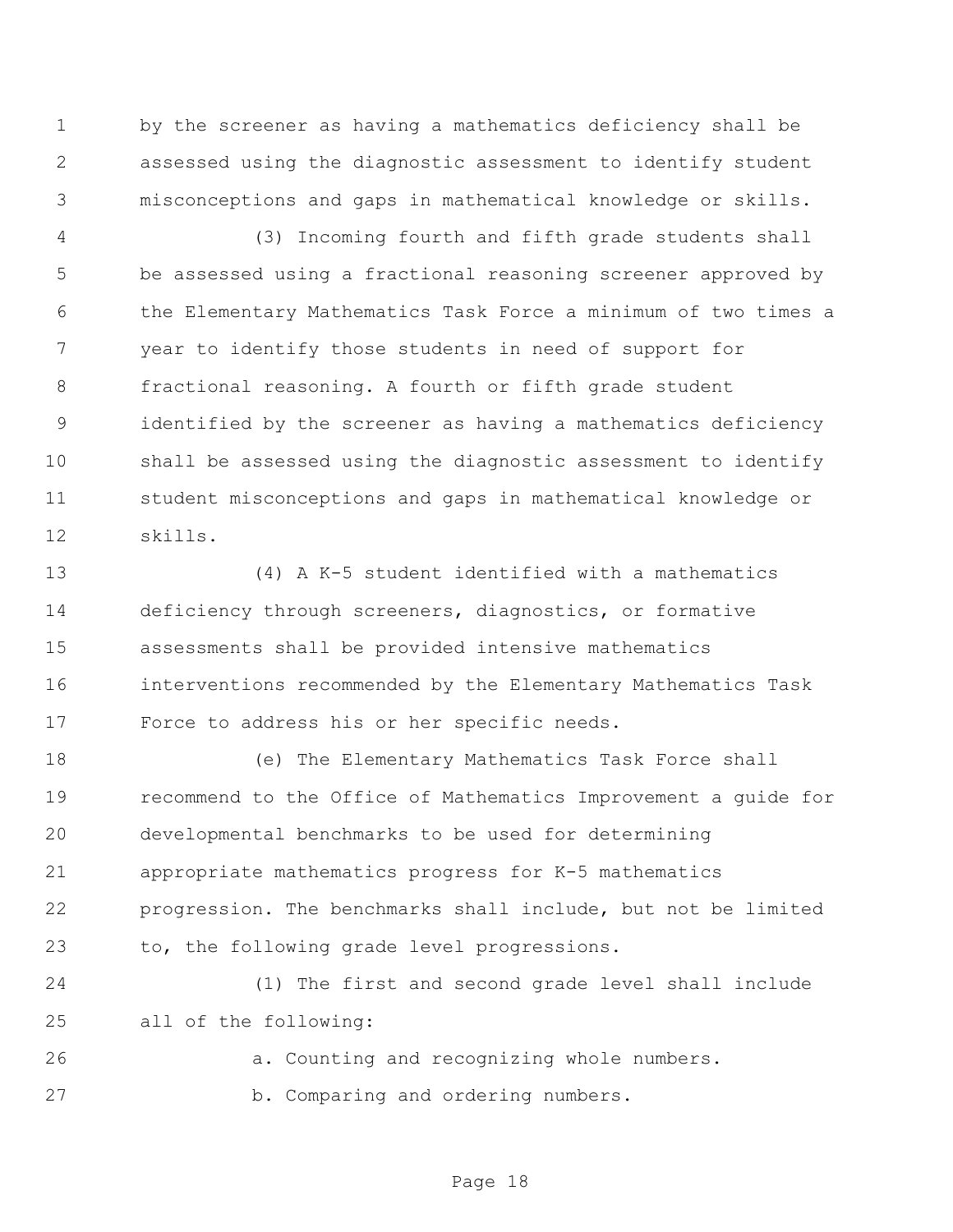c. Composing and decomposing numbers. d. Operations with whole numbers. (2) Incoming third grade level shall include all of the following: a. Operations of addition and subtraction. b. Properties of operations. c. Counting and recognizing numbers to 1,000. 8 d. Understanding models for addition and subtraction within 1,000. e. Comparing and ordering numbers up to 1,000. f. Composing and decomposing numbers up to 1,000. 12 g. Solving one-step and two-step word problems involving addition and subtraction within 100. h. Using a variety of strategies and algorithms based on place value. (3) Incoming fourth grade level shall include all of the following: a. Representing unit fractions with area and length models. b. Representing equivalent fractions using a variety of objects and pictorial models. c. Understanding multiplication and division and strategies for multiplication and division within 100. d. Understanding the meanings of multiplication and division of whole numbers involving equal-sized groups, arrays, and measurement quantities.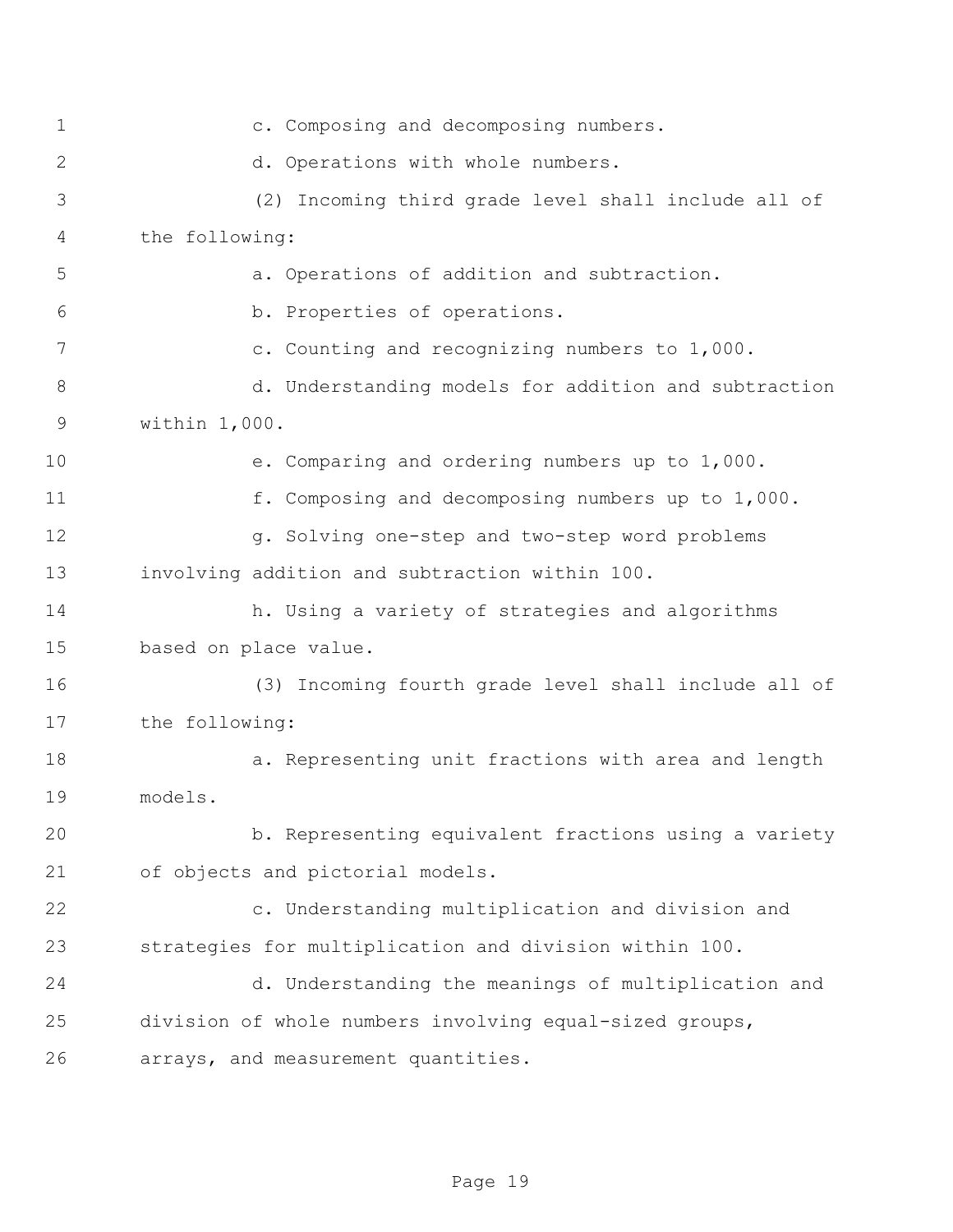e. Solving one-step and two-step word problems involving addition and subtraction within 1,000 using a variety of strategies and algorithms based on place value. f. Generating and solving problem situations for a given mathematical number sentence involving addition and subtraction of whole numbers using a variety of strategies and algorithms based on place value. (4) Incoming fifth grade level shall include all of the following: a. Comparing and ordering whole numbers up to 1,000,000. b. Comparing and ordering fractions and decimals to hundredths. c. Using place value understanding and properties of operations to perform multi-digit arithmetic with whole numbers. d. Illustrating and explaining the product of two factors using equations, rectangular arrays, and area models. e. Adding and subtracting fractions and mixed numbers with like denominators using fraction equivalence and properties of operations. f. Understanding the relationship between addition and subtraction. g. Multiplying a whole number and a fraction. Section 7. (a) Subject to the appropriations of the Legislature, each K-5 school shall be assigned one mathematics coach for every 500 students. If a school earns two or more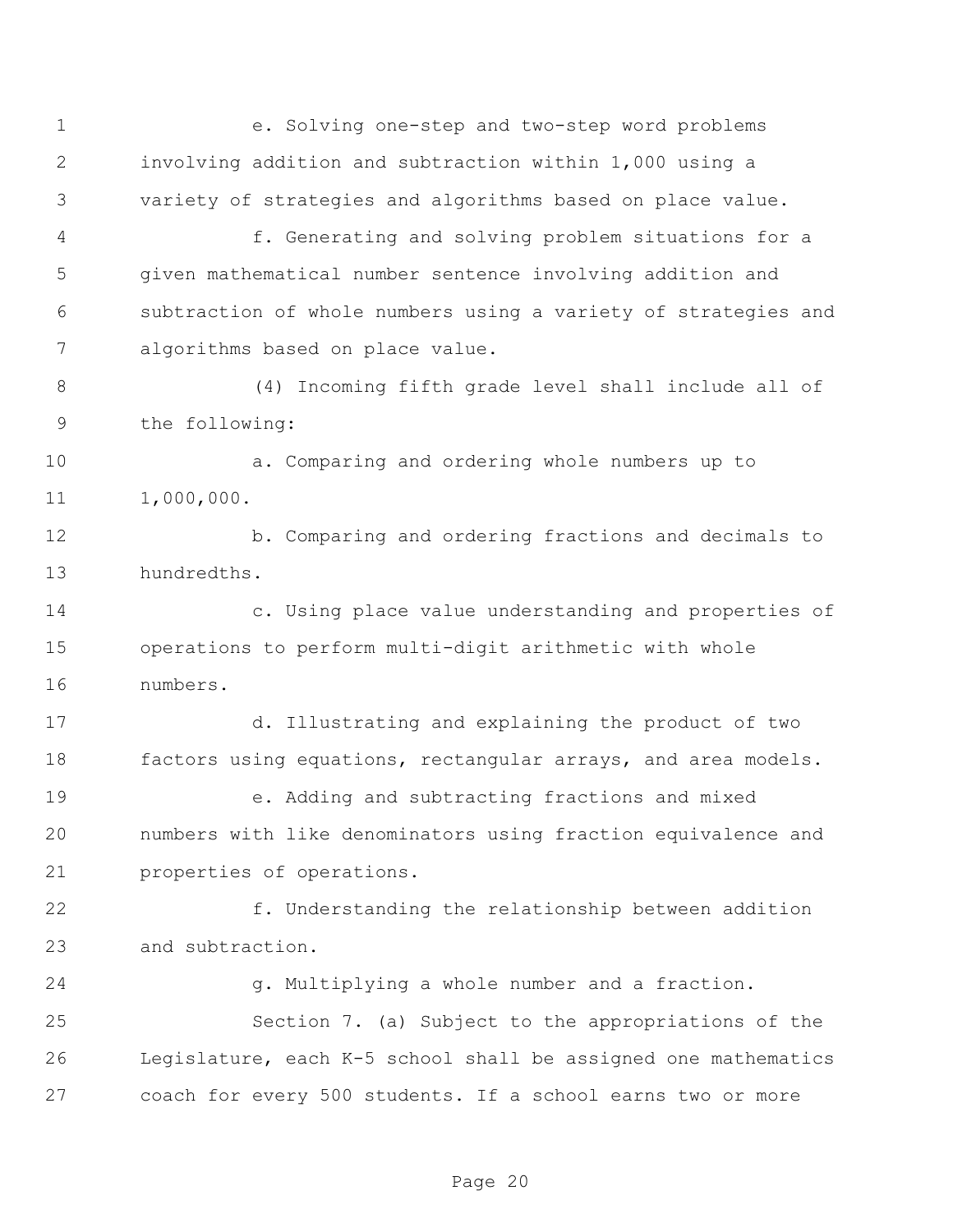mathematics coaches, those coaches shall be hired and employed simultaneously to ensure the effectiveness of the coaches. The Director of the Office of Mathematics Improvement shall determine the scope and pace of scaling mathematics coaches with the goal of placing one mathematics coach for every 500 students before the 2027-2028 school year.

 (b) A mathematics coach shall be employed by the local education agency with funds appropriated by the Legislature to support Sections 1 to 17, inclusive. Mathematics coaches shall be employed pursuant to 200-day contracts. The extra days beyond the nine-month contract shall be used to train teachers, develop units of instruction and materials to support instruction, as determined by school data, and receive professional learning. Mathematics coaches shall meet all of the following qualifications:

 (1) Hold a valid Alabama professional educator certificate in early childhood education, elementary education, or special education.

 (2) Have a minimum of five years of experience as an early childhood, elementary, or special education teacher.

 (3) Demonstrate expertise, as attested by a current or former employing county or city superintendent of education, in mathematics instruction and intervention and early numeracy interventions, including dyscalculia interventions.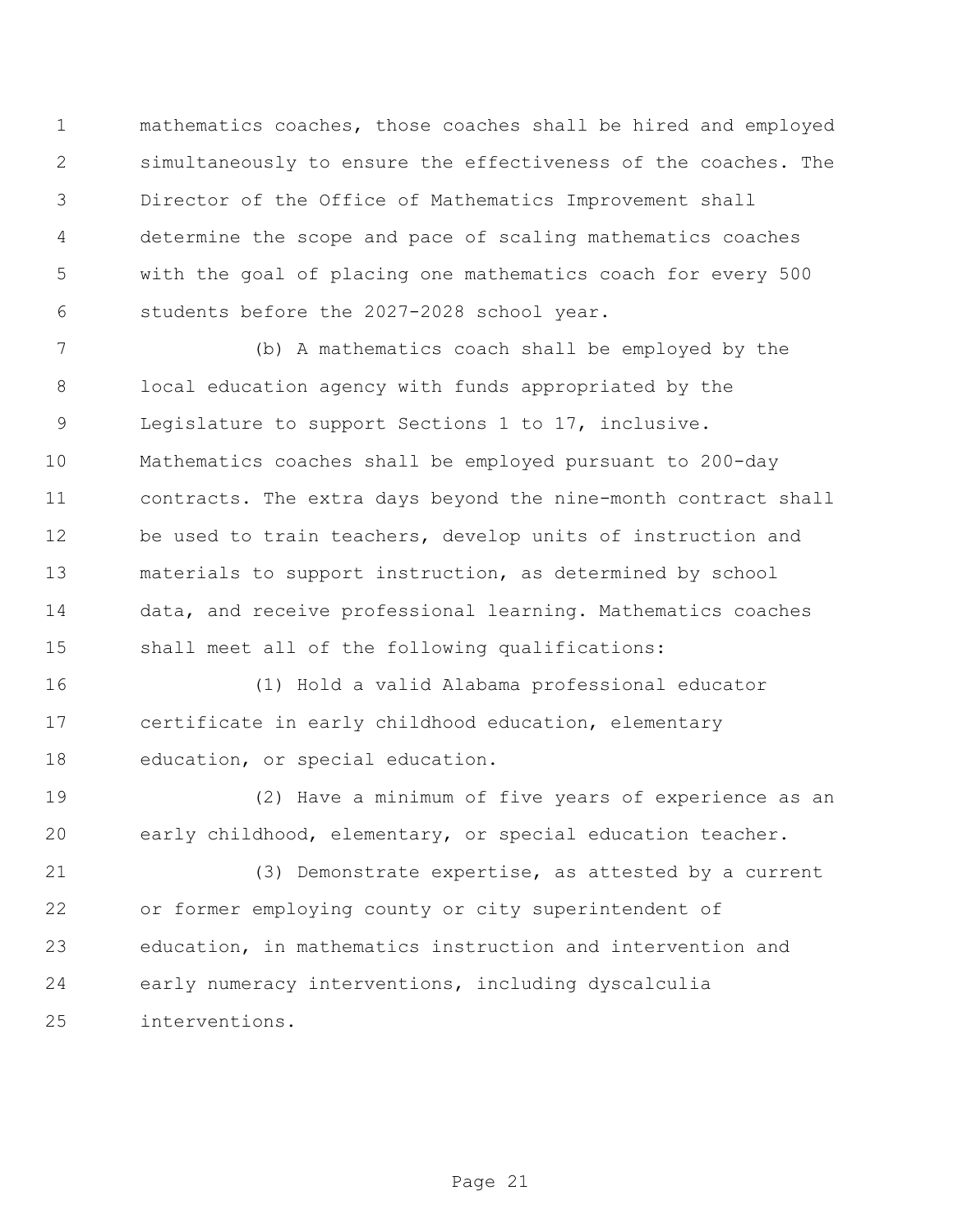(4) Hold a master's degree or have completed professional development recommended by the Elementary Mathematics Task Force, or both.

 (c) The duties and responsibilities of a mathematics coach employed pursuant to Sections 1 to 17, inclusive, shall include all the following:

 (1) Supporting the improvement of instruction with an emphasis on Tier 1 instruction to ensure students do not fall behind.

 (2) Collaborating with the school principal and faculty to establish and implement a strategic plan for coaching and mathematics instruction to improve student achievement in mathematics.

 (3) Facilitating schoolwide mathematics professional learning, including job-embedded assistance using coaching strategies, including joint preplanning, modeling lessons, co-teaching teaching lessons, targeted observation to collect data, and debriefing.

 (4) Modeling evidence-based mathematics instructional and intervention strategies for teachers.

(6) Assisting teachers in using data to

(5) Continuously mentoring and coaching teachers.

 differentiate mathematics instruction and to identify students exhibiting the characteristics of dyscalculia and other exceptionalities.

 (7) Monitoring the progress of K-5 students in mathematics through benchmark assessments at least three times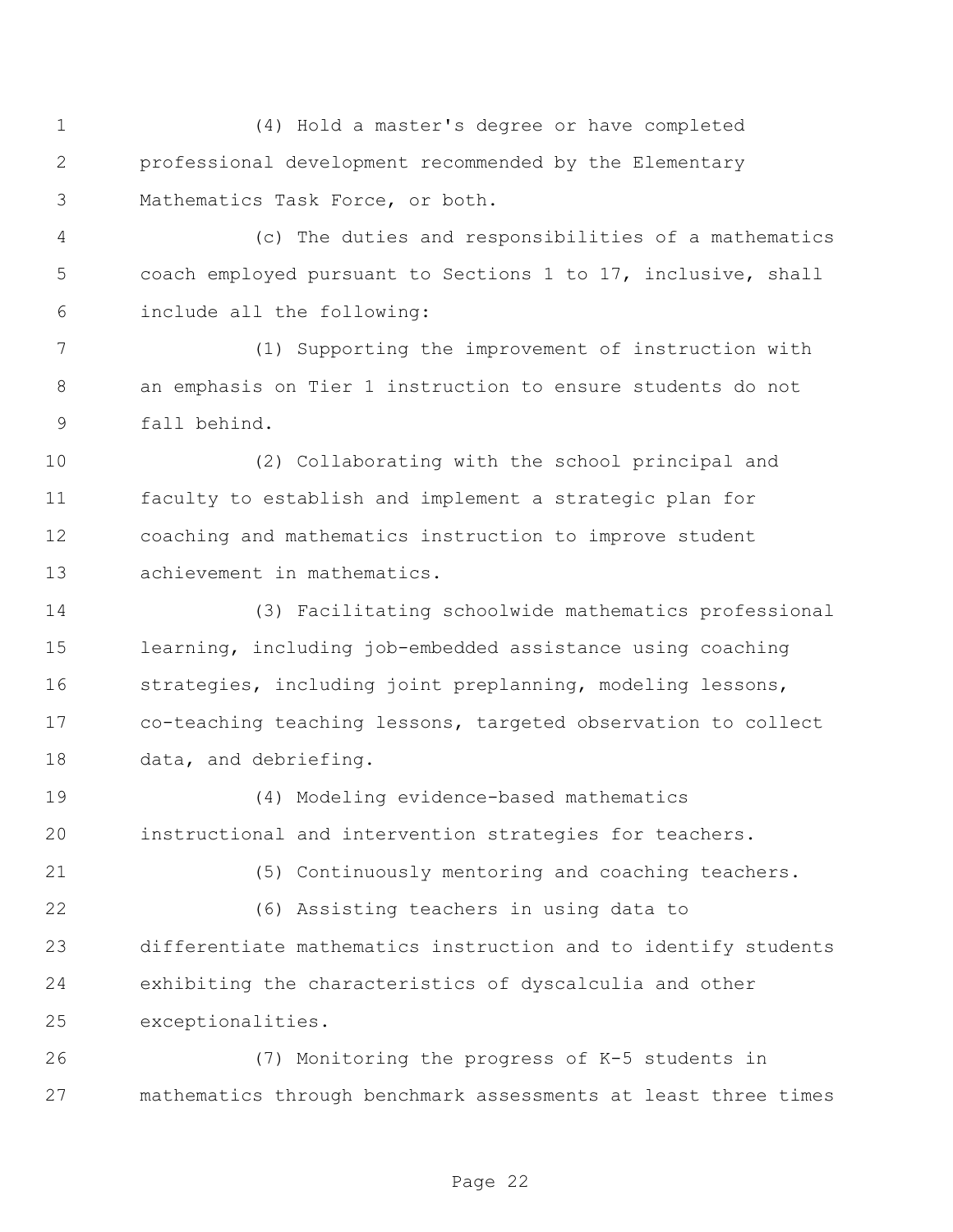per year and making recommendations for modifying instruction based on the individual needs of students and trends in student data.

 (8) Focusing solely as a mathematics coach for schools with elementary grade students.

 (9) Collaborating with teachers and grade-level teams of teachers to foster the use of appropriate instructional materials, including concrete materials, necessary to ensure that students understand mathematical concepts.

 (10) Collaborating with grade level teams to develop 12 rigorous tasks, lessons, and assessments aligned with grade level mathematics content standards; to facilitate the analysis of student work samples and assessment data; and to work in partnership with teachers to provide real-time feedback and make next-step instructional decisions based on the student evidence.

 (11) Assisting teachers in using formative assessments and analyzing student work to identify students with misconceptions, students exhibiting characteristics of dyscalculia, and students needing acceleration.

 (12) Assisting teachers in administering early numeracy screeners or diagnostic assessments, or both, in grades K-2. The assistance of a mathematics coach may not exceed two hours per week.

 (13) Assisting teachers with administering fractional reasoning screeners or diagnostic assessments, or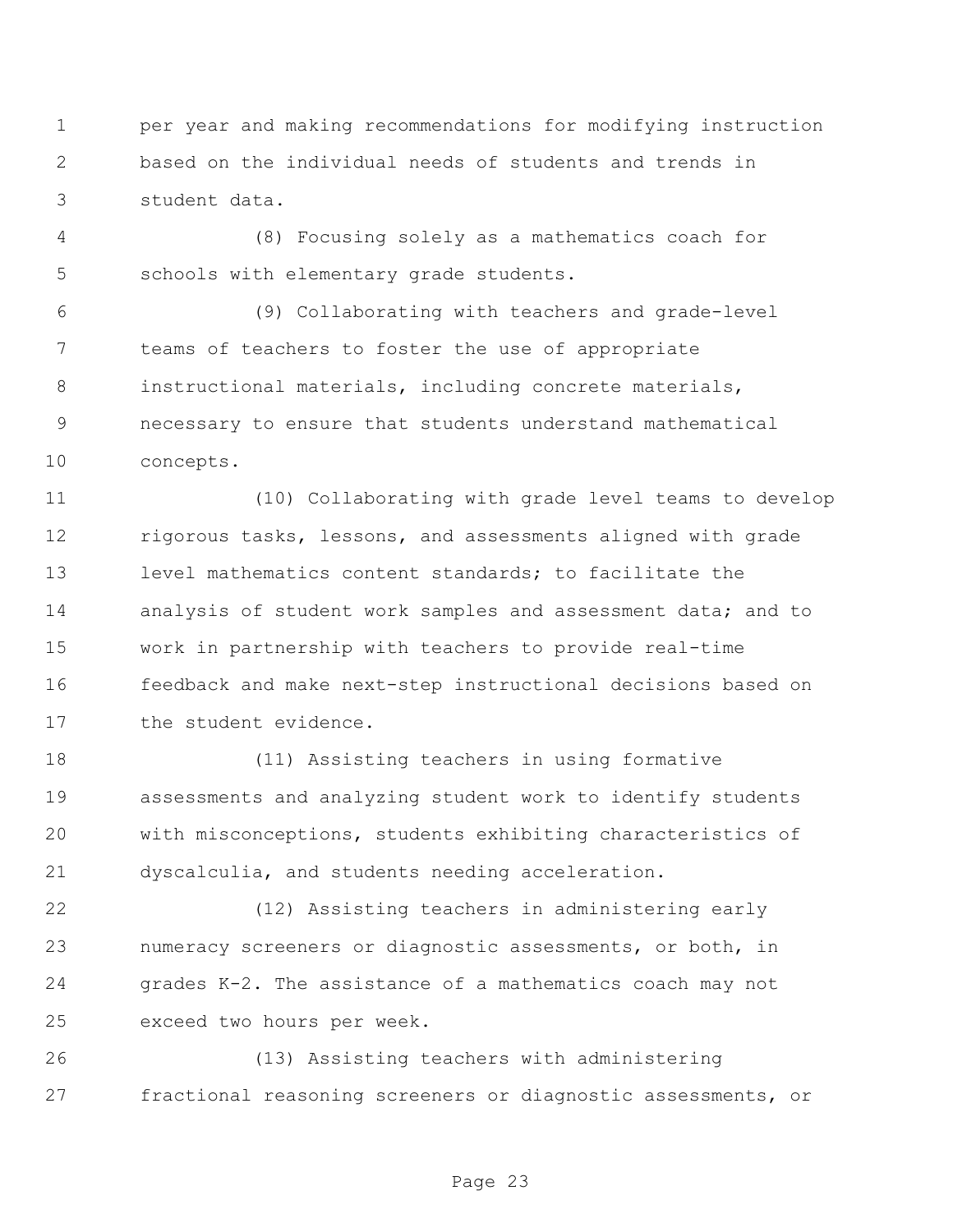both, for students in grades four and five, subject to legislative appropriation. The assistance of a mathematics coach may not exceed two hours per week.

 (14) Advocating, planning, and coordinating opportunities, in conjunction with the principal, for school-based family and community engagement in mathematics.

 (15) Actively and cooperatively participating in any Office of Mathematics Improvement regional coordinator and AMSTI regional mathematics specialist visits and professional learning to meet agreed upon personal outcomes and all school, district, and state established mathematics goals.

 (16) Engaging in ongoing learning opportunities to grow in knowledge, skills, and expertise in mathematics.

 (17) Facilitating the use of assessment data in all tiers of mathematics instruction to assist in making decisions that will move students to higher levels of performance in mathematics.

 (18) Planning or facilitating, or both, professional learning opportunities that will assist teachers in targeting student deficits; facilitate professional conversations; foster student engagement; assess student learning; reflect on professional practice; and identify next learning steps to achieve state, district, and school goals in mathematics.

 (19) Recording job duties and time spent with teachers on a state-specified electronic platform.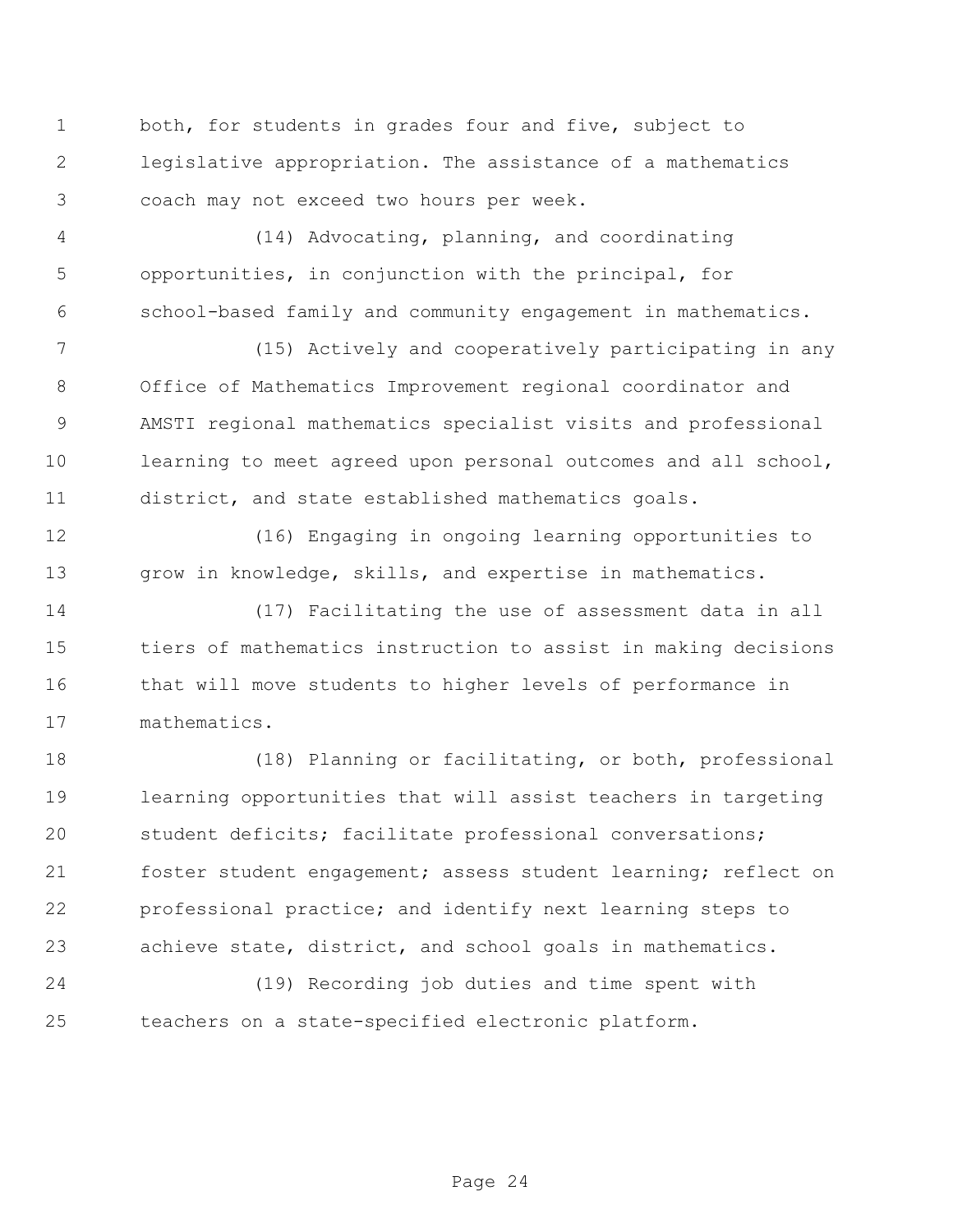(20) Supporting teachers in the authentic integration of computer science and computational thinking concepts within the mathematics classroom.

 (d) A mathematics coach shall prioritize coaching in mathematics and may not perform administrative duties, serve in administrative roles, serve as a substitute teacher, serve as a testing coordinator, serve as an interventionist, or perform other school duties not focused on coaching or the mathematics improvement of students.

 (e) The State Superintendent of Education and each local superintendent of education shall execute a memorandum of understanding that includes a certification by the local superintendent of education that each mathematics coach employed satisfies the minimum qualifications established by this section.

 (f) The State Superintendent of Education, in partnership with the Elementary Mathematics Task Force and the Office of Mathematics Improvement, shall develop an evidenced-based accountability system for measuring the effectiveness of mathematics coaches employed pursuant to Sections 1 to 17, inclusive, for improving teacher professional learning and for increasing student growth and proficiency on formative assessments recommended by the Elementary Mathematics Task Force and the state approved summative assessment.

 (g) The State Superintendent of Education shall submit a report to the Governor, the Lieutenant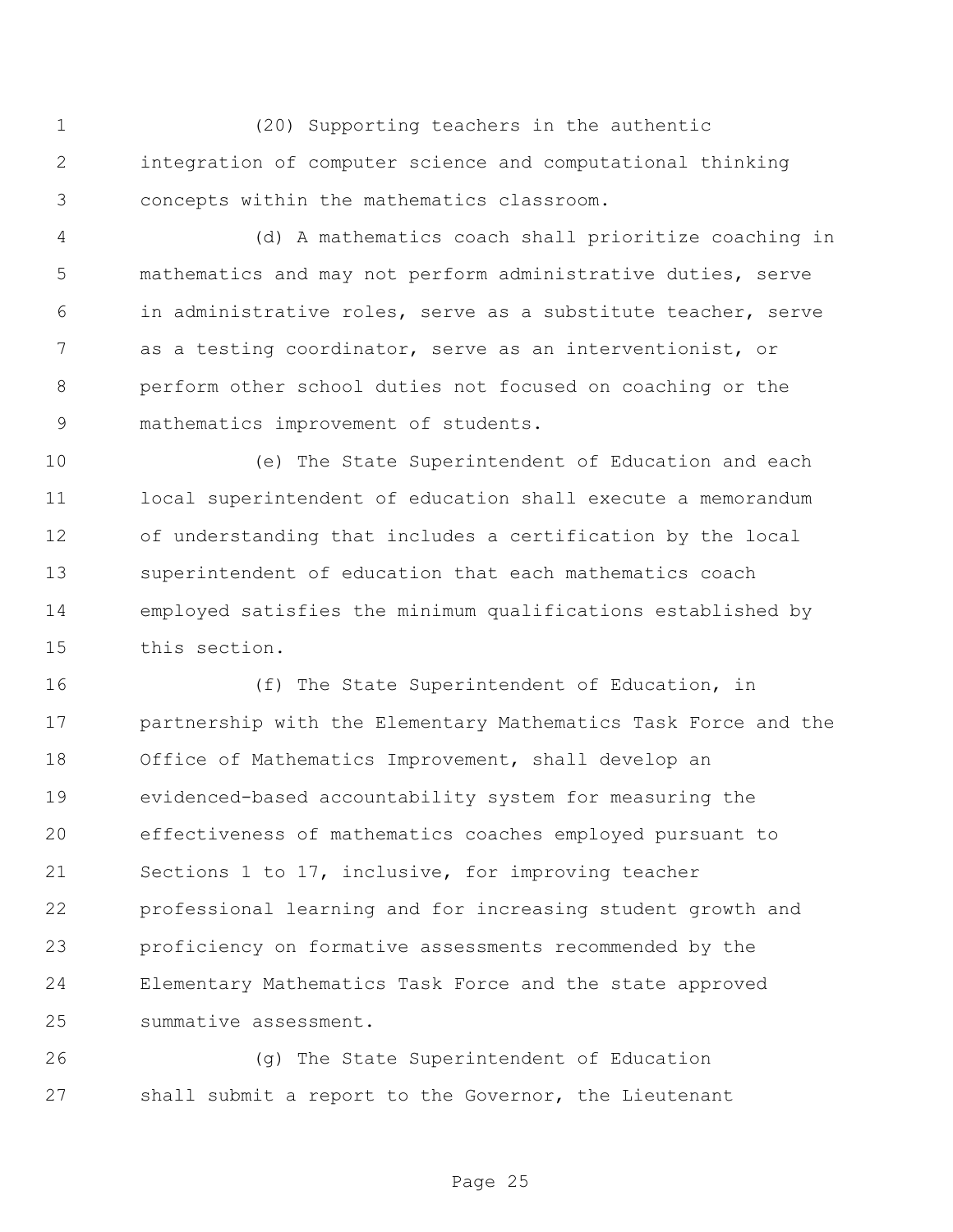Governor, the State Board of Education, the Speaker of the House of Representatives, the President Pro Tempore of the Senate, the Chair of the House Ways and Means Education Committee, the Chair of the Senate Finance and Taxation Education Committee, the Chair of the House Education Policy Committee, and the Chair of the Senate Education Policy Committee, no later than December 31, annually, on the status of teacher professional learning and student growth and proficiency based on formative assessments recommended by the Elementary Mathematics Task Force and the state approved summative assessment.

 Section 8. (a) Beginning August 1, 2022, to facilitate improvement in mathematics achievement in public elementary schools, the department, through the Office of Mathematics Improvement, shall identify full support and limited support schools based on student proficiency at levels 17 3 and 4 on the state approved summative assessment.

 (b) Initially, full support schools shall consist of the lowest five percent performing public elementary schools as measured by student mathematics proficiency on the state approved summative assessment. Thereafter, the number of full support schools shall be increased by an additional one percent every two years until the lowest 10 percent performing public elementary schools are included. Beginning August 1, 2023, the department, through the Office of Mathematics Improvement, shall require full support schools to do all of the following:

Page 26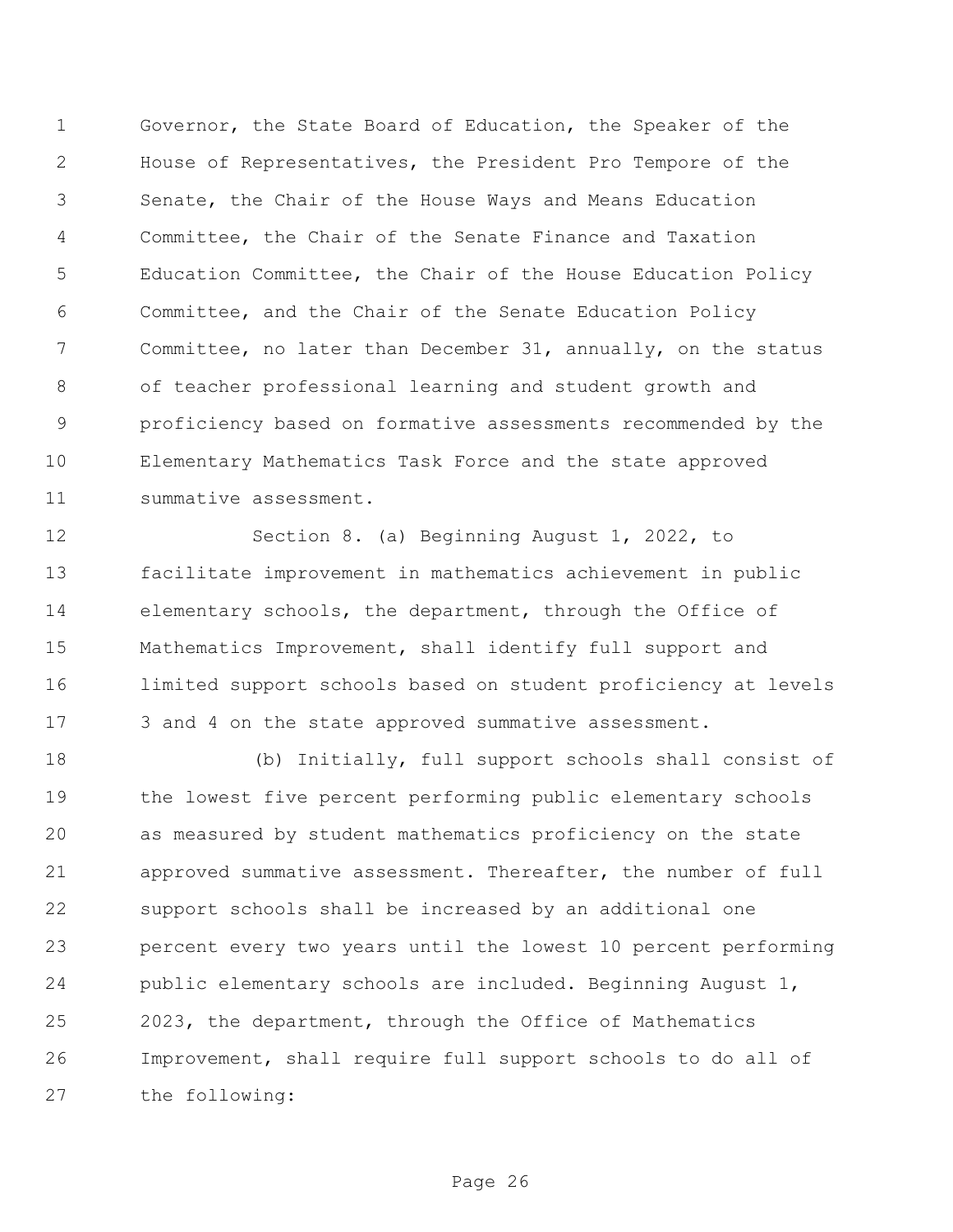(1) Require all leadership and staff to actively and collaboratively participate in any support provided by the Office of Mathematics Improvement or the Office of School Improvement.

 (2) Require principals and assistant principals to engage in and implement professional learning as determined by the Office of Mathematics Improvement and the Office of School Improvement.

 (3) Use approved comprehensive mathematics curricula for core instruction as recommended by the Elementary Mathematics Task Force.

 (4) Use approved mathematics intervention programs or curricula, or both, for Tier 2 and Tier 3 interventions as recommended by the Elementary Mathematics Task Force.

 (5) Require all teachers involved in mathematics instruction to engage in and implement professional learning as determined by the Office of Mathematics Improvement and the Office of School Improvement.

 (6) Use approved formative assessments, screening assessments, and diagnostic assessments as recommended by the Elementary Mathematics Task Force.

 (7) Implement a multi-tiered system of support, including response to intervention, to monitor the progress of struggling students, continually evaluate the effectiveness of instruction, and improve instructional decisions.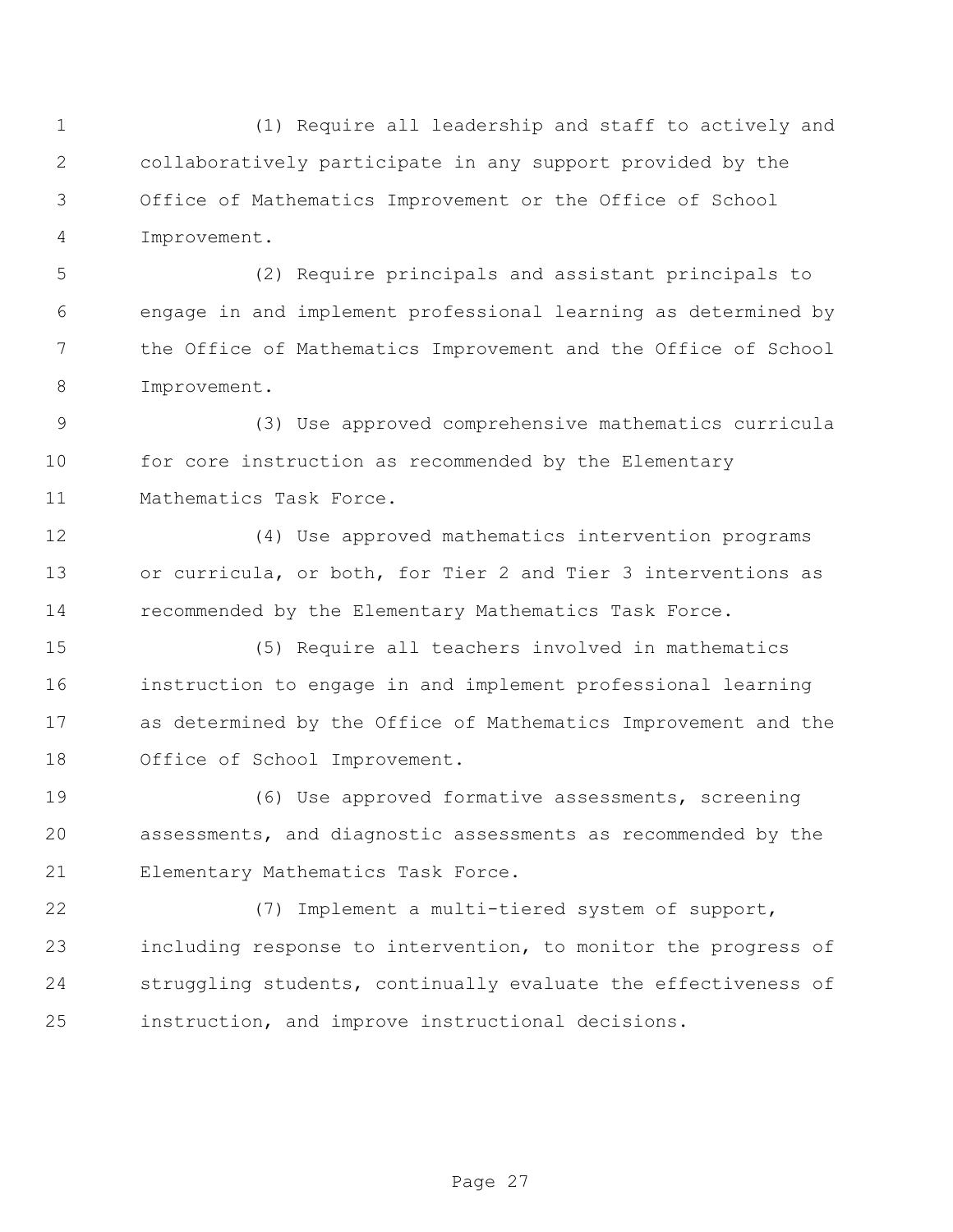(8) Support and respond to any request of the Office of Mathematics Improvement or the Office of School Improvement.

 (c) Initially, limited support schools shall consist of the lowest six to 25 percent performing public elementary schools as measured by student mathematics proficiency on the 7 state approved summative assessment. Thereafter, the number of limited support schools shall be decreased by an additional one percent every two years until the lowest 11 to 25 percent performing public elementary schools are included. Beginning August 1, 2023, the department, through the Office of Mathematics Improvement, shall require limited support schools to do all of the following:

 (1) Use approved comprehensive mathematics curricula for core instruction as recommended by the Elementary Mathematics Task Force.

 (2) Use approved mathematics intervention programs or curricula, or both, for Tier 2 and Tier 3 interventions as recommended by the Elementary Mathematics Task Force.

 (3) Require all teachers involved in mathematics instruction to engage in and implement professional learning as determined by the Office of Mathematics Improvement and the Office of School Improvement.

 (4) Use approved formative assessments, screening assessments, and diagnostic assessments as recommended by the Elementary Mathematics Task Force.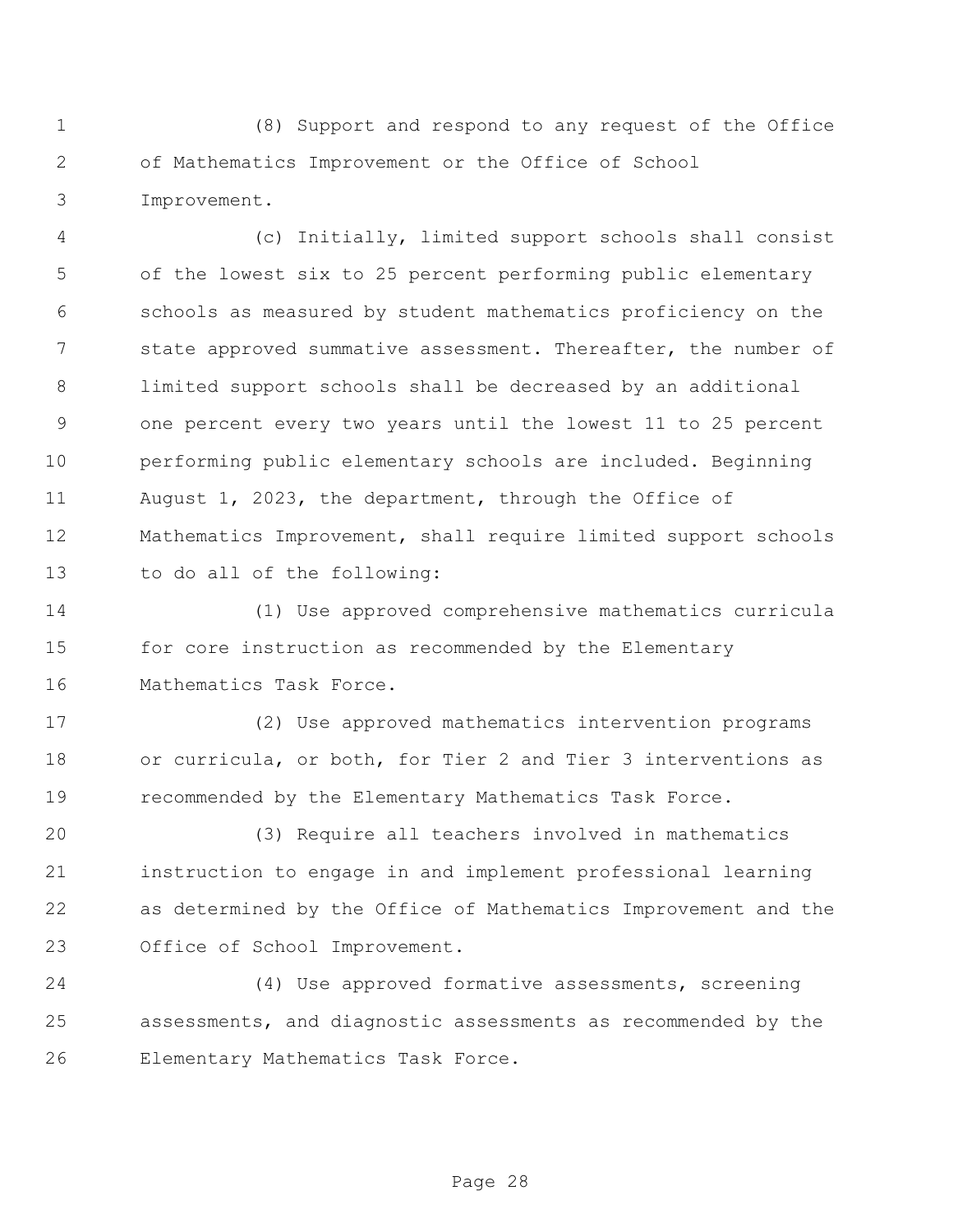(5) Implement a multi-tiered system of support, including response to intervention, to monitor the progress of struggling students, continually evaluate the effectiveness of instruction, and improve instructional decisions.

 (6) Support and respond to any request of the Office of Mathematics Improvement.

 (d) Beginning in the 2022-2023 school year, annually on or before September 30, each local education agency shall report in writing to the department all of the following information relating to the previous school year:

 (1) By grade, the number and percentage of all K-5 students identified with a mathematics deficiency on an Elementary Mathematics Task Force recommended mathematics assessment.

 (2) By grade, the number and percentage of students screened for dyscalculia characteristics, the number and percentage of students identified as demonstrating the characteristics of dyscalculia and receiving dyscalculia specific intervention, and the name of the dyscalculia specific intervention being provided.

 (3) By grade, the number and percentage of all K-5 students performing on grade level or above grade level; which is defined as scoring level 3 or level 4 on the Alabama Comprehensive Assessment Program, or any derivation thereof.

 (4) The number and percentage of students starting fifth grade with a mathematics score below grade level; which

Page 29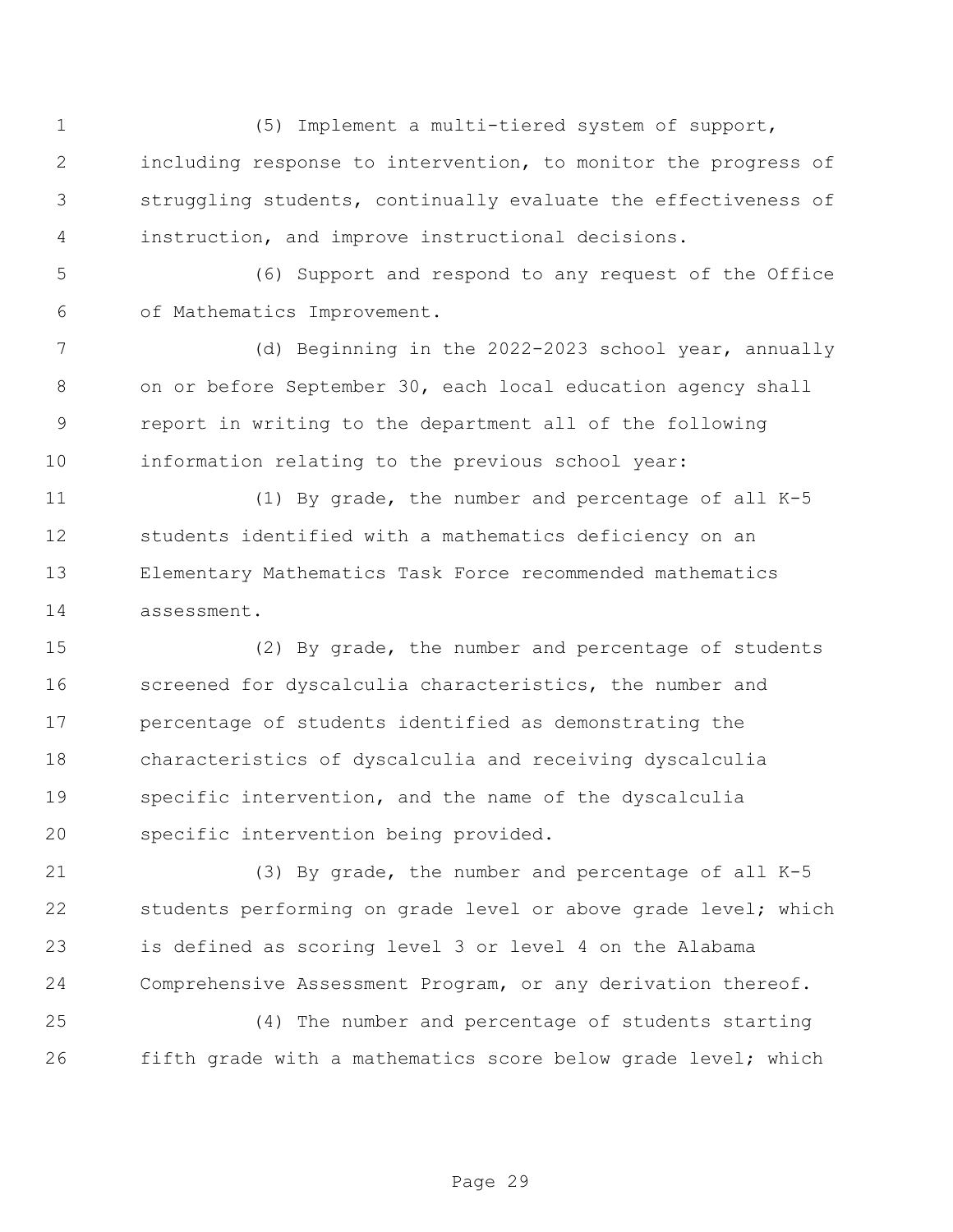is defined as scoring level 1 or level 2 on the Alabama Comprehensive Assessment Program, or any derivation thereof.

 (5) The number and percentage of fifth grade students who started third grade with a mathematics deficiency 5 and completed fifth grade on grade level; which is defined as scoring level 3 or level 4 on the Alabama Comprehensive Assessment Program, or any derivation thereof.

 (6) By grade, the number and percentage of eligible students in grades four and five who attended the Alabama Summer Mathematics Achievement Program, that included intensive mathematics instruction.

 (7) By grade, the number and percentage of all students retained in grades K-5 based on mathematics deficiencies.

 (8) By school, the number of teachers who have earned the K-5 mathematics coach endorsement.

 (9) By school, the number and percentage of incoming students in grades one and two identified as having a mathematics deficiency.

 (10) By school, the number and percentage of incoming students in grades four and five identified as having a fractional reasoning deficiency.

 (e) The State Superintendent of Education shall establish a uniform format for local education agencies to use in reporting the information required by subsection (d). The format shall be developed with input from local boards of education and the Elementary Mathematics Task Force and shall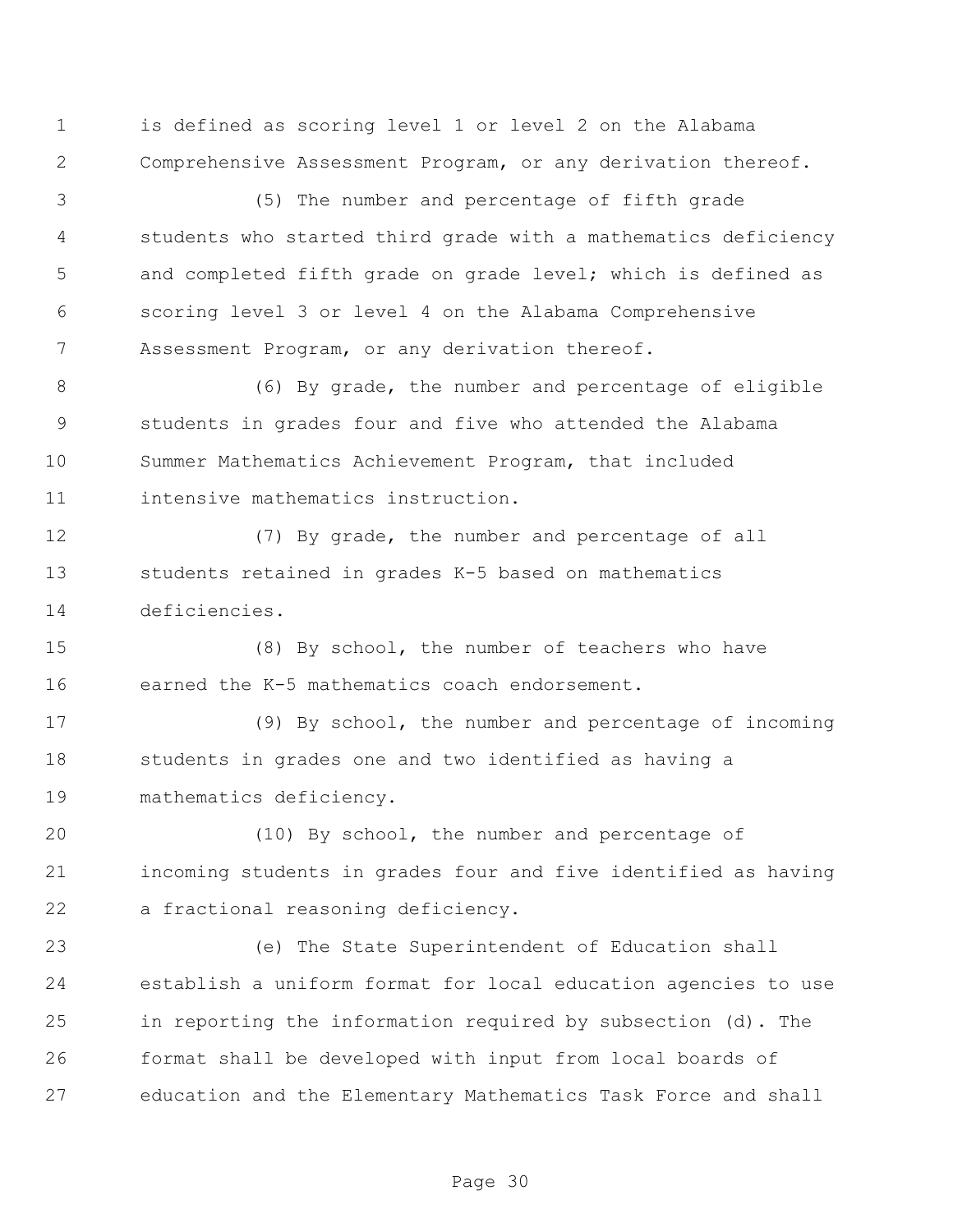be provided to each local superintendent of education not later than 90 days before the annual due date, as established by the State Superintendent of Education. On or before November 1, annually, the State Superintendent of Education shall compile the information received from the local education agencies into a state level summary and submit the 7 summary to the Governor, the Lieutenant Governor, the State Board of Education, the President Pro Tempore of the Senate, the Speaker of the House of Representatives, and the Director of the Office of Mathematics Improvement, and shall conspicuously publish the summary on the website of the department.

 (f) The State Superintendent of Education shall also report mathematics growth and proficiency targets for all 15 students and all subgroups, as based on the state Every Student Succeeds Act plan, or its successor, to the State Board of Education, the Elementary Mathematics Task Force, and 18 the Director of the Office of Mathematics Improvement by January 15, annually.

 Section 9. (a) Each local education agency shall provide the Alabama Mathematics Summer Achievement Program to all students in grades four and five identified with a mathematics deficiency.

 (b) The Alabama Mathematics Summer Achievement Program for grades four and five shall satisfy all of the following:

Page 31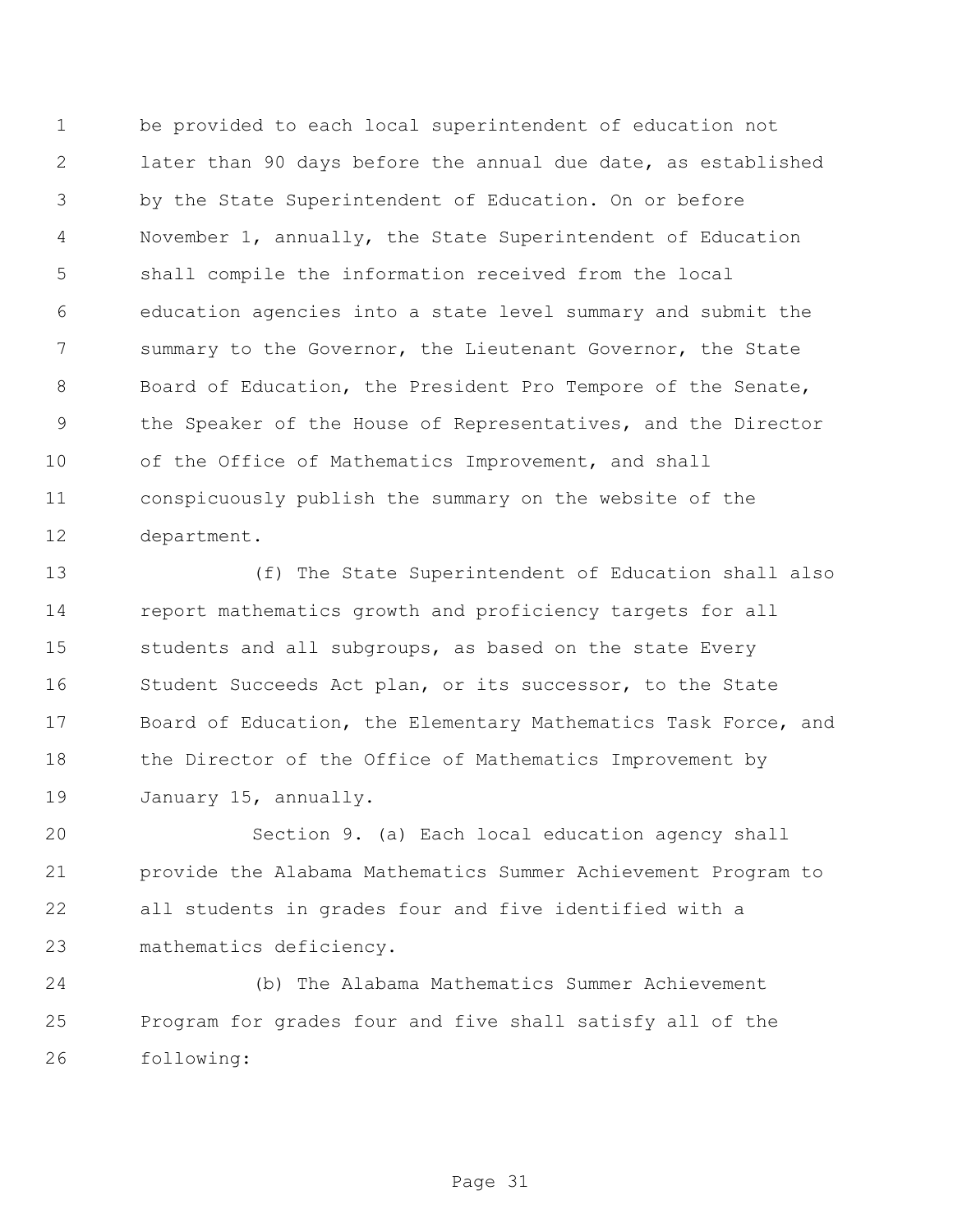(1) Be staffed with highly effective teachers of mathematics as demonstrated by student mathematics performance data, completion of professional learning as determined by the Elementary Mathematics Task Force, and teacher performance evaluations.

 (2) Include not less than 40 hours, nor more than 70 hours of time spent in mathematics problem solving, based on 8 the severity of student need.

 (3) Incorporate an Elementary Mathematics Task Force recommended mathematics assessment system, that shall be administered both at the beginning and end of each Alabama Summer Mathematics Achievement Program, to measure student progress.

 (4) Coordinate with existing summer programs conducted by the local education agency or in partnership with community-based summer programs for students similarly situated.

 Section 10. Beginning January 1, 2023, the State Superintendent of Education shall convene a working group, including regional or national experts, or both, to create the Alabama Multi-Tiered System of Support framework. This framework shall outline the evidence-based best practices of multi-tiered systems of support, which include response to intervention.

 Section 11. The department, through the Office of School Improvement, shall do all of the following: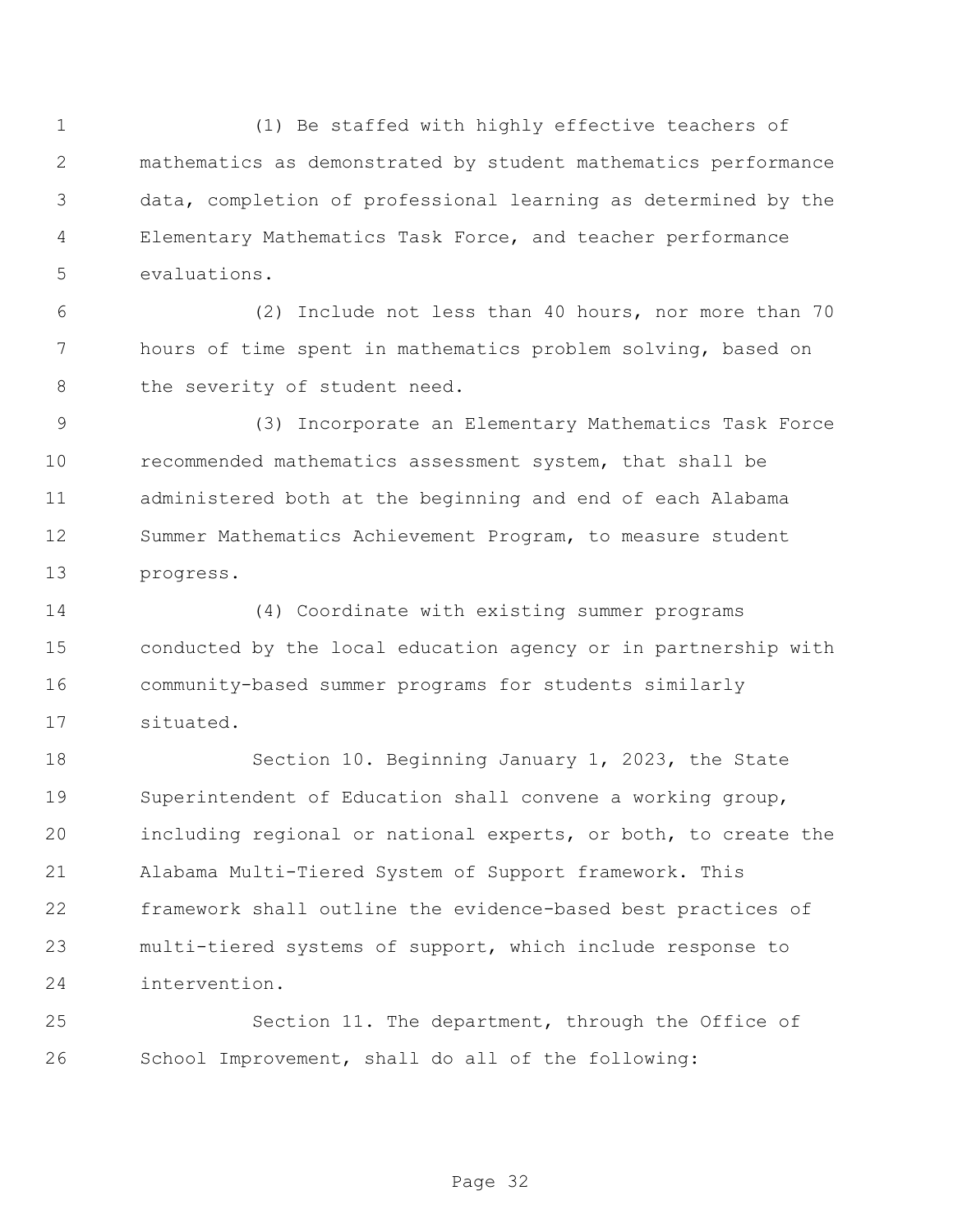(1) Add educators experienced in the implementation of teaching elementary mathematics through problem solving to the Office of School Improvement.

 (2) Add highly qualified staff with experience in elementary school turnaround and improvement, as needed by region, to the Office of School Improvement.

 (3) Participate in professional learning relating to reliable forms of evidence of teachers implementing evidence-based mathematics teaching practices.

 (4) Ensure that all Office of School Improvement staff are trained and prepared to train local education agency leaders, school leaders, and educators in implementing a high quality multi-tiered system of support, including response to intervention.

 Section 12. (a) Beginning August 1, 2025, the department, through the Office of School Improvement, the Office of Mathematics Improvement, and any other sections within the department, shall establish a coherent, sustained, evidence-based system of assistance and support for schools not showing specified levels of academic progress in mathematics, reading, or both.

 (b) Any full support school, as defined in this act or the Alabama Literacy Act, that has not attained specified levels of academic progress in mathematics, reading, or both, as determined by the Office of School Improvement, shall qualify for state academic intervention.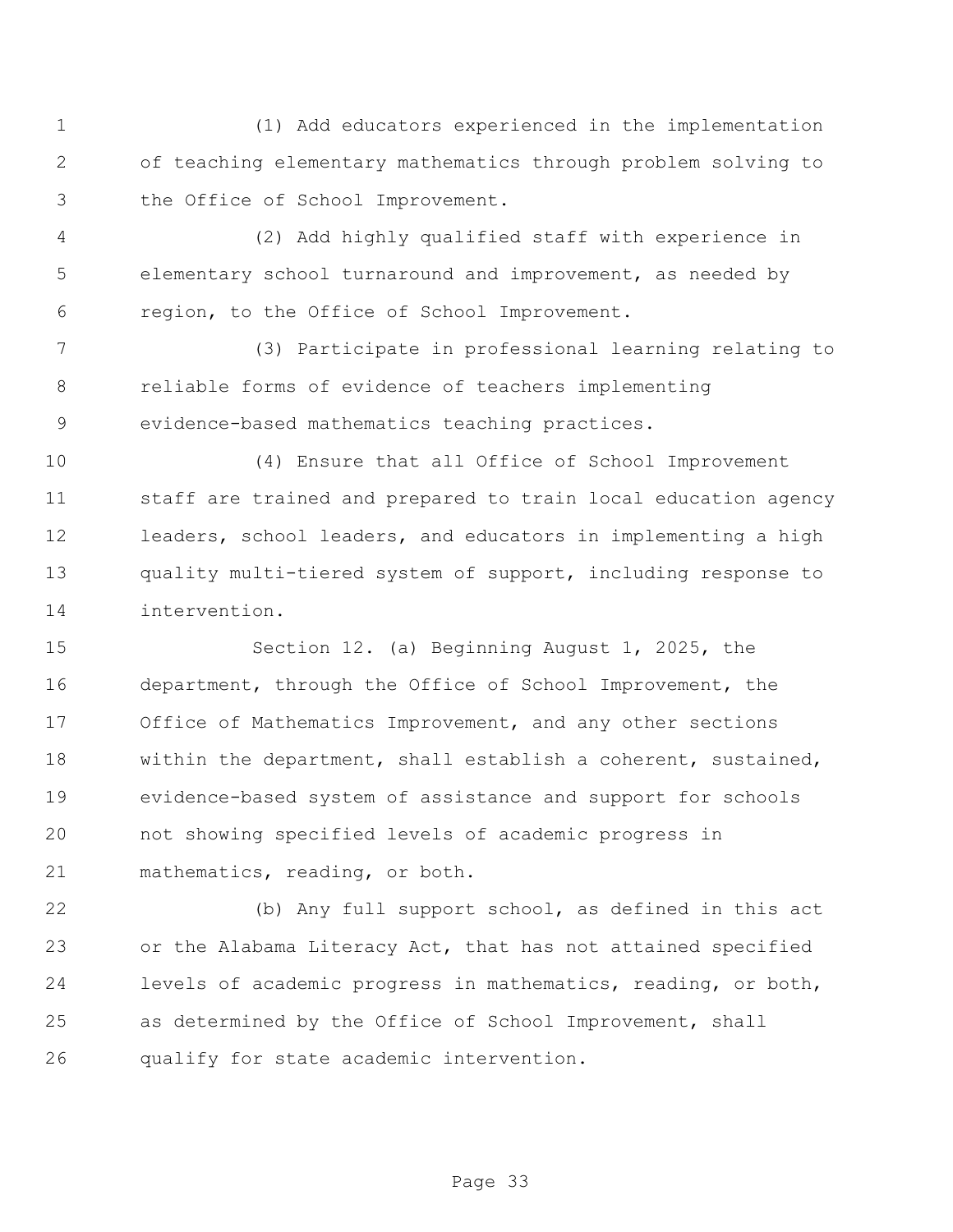(c) The department, through the Office of School Improvement, the Office of Mathematics Improvement, and any other sections within the department shall work in coordination with each local education agency to identify a school improvement team for each full support school that qualifies for state academic intervention, as provided in subsection (b).

8 (d) The department, through the Office of School Improvement, the Office of Mathematics Improvement, and any other sections within the department shall clearly define the powers and duties of each school improvement team.

 (e) A school improvement team shall do all of the following:

 (1) Conduct a comprehensive on-site evaluation to determine any causes for low student performance and lack of progress of the school. The evaluation shall include, but not be limited to, consultations with the local superintendent of education, the local board of education, the school principal, parents, other school personnel, and any other individual who possesses pertinent information and knowledge about the school.

 (2) Assist in the development of an intensive school turnaround plan focused on student achievement, which may include areas beyond mathematics or reading, to facilitate the imperative of overall school improvement. An intensive school turnaround plan shall include, but not be limited to, all of the following: Recommendations relating to the reallocation of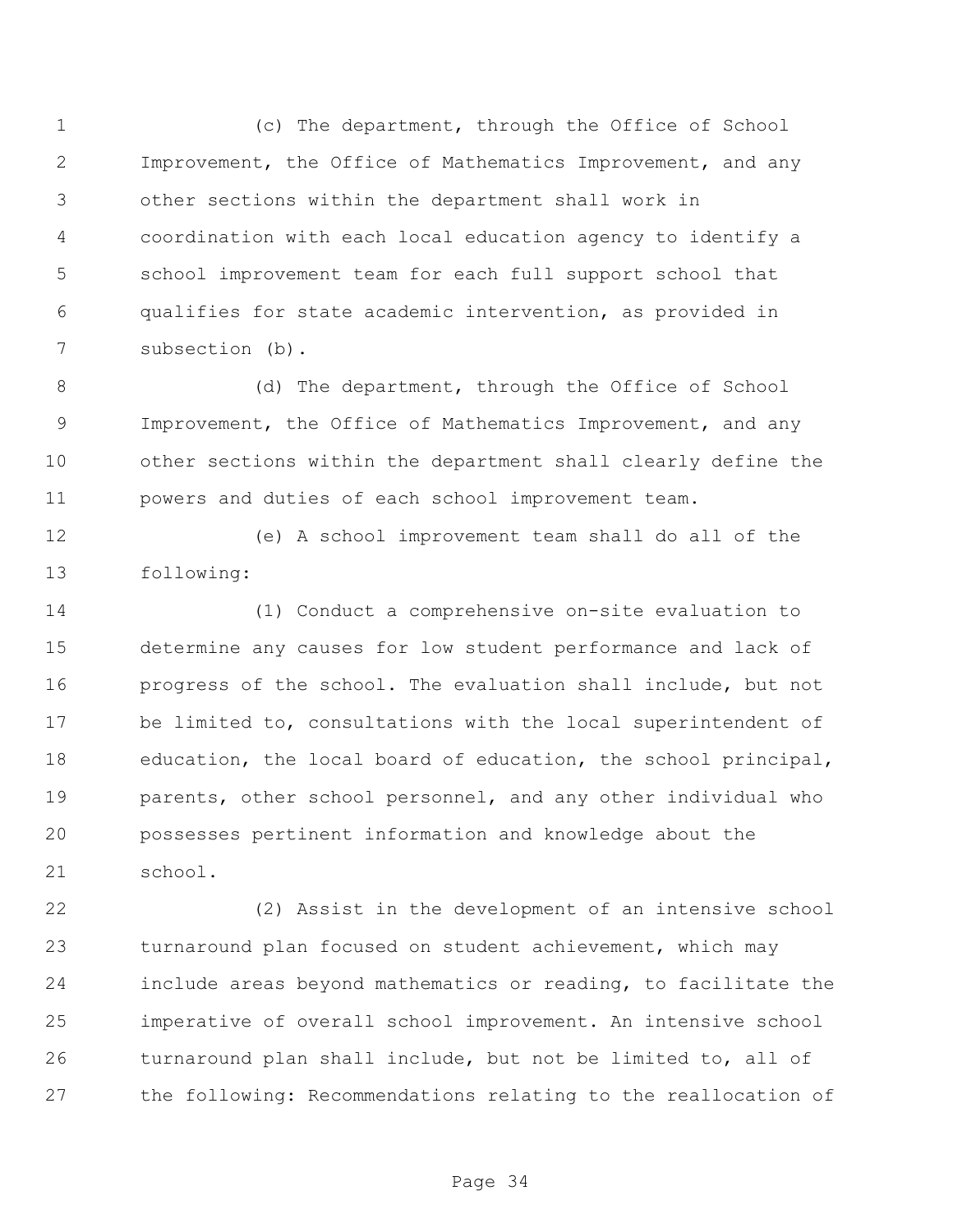resources and technical assistance; changes in school procedures or operations; professional learning focused on student achievement for instructional and administrative staff; intervention for individual administrators or teachers; instructional strategies based on evidence based research; waivers from state laws or rules; adoption of policies and practices to ensure all groups of students satisfy the proficiency level established by the state; extended instructional time for low-performing students; strategies for family engagement; incorporation of a teacher mentoring program; and other actions considered appropriate by the school improvement team.

 (3) Subject to final approval of the intensive school turnaround plan by the State Superintendent of Education, present the intensive school turnaround plan to the local board of education, the Director of the Office of Mathematics Improvement, and the State Superintendent of Education.

 (4) Monitor the progress of the school in implementing the intensive school turnaround plan using formative and summative assessment data.

 (f) If a school does not satisfy specified levels of progress, as defined by the Office of School Improvement, after implementing an intensive school turnaround plan for four full academic years, the local board of education shall implement one of the following school turnaround options: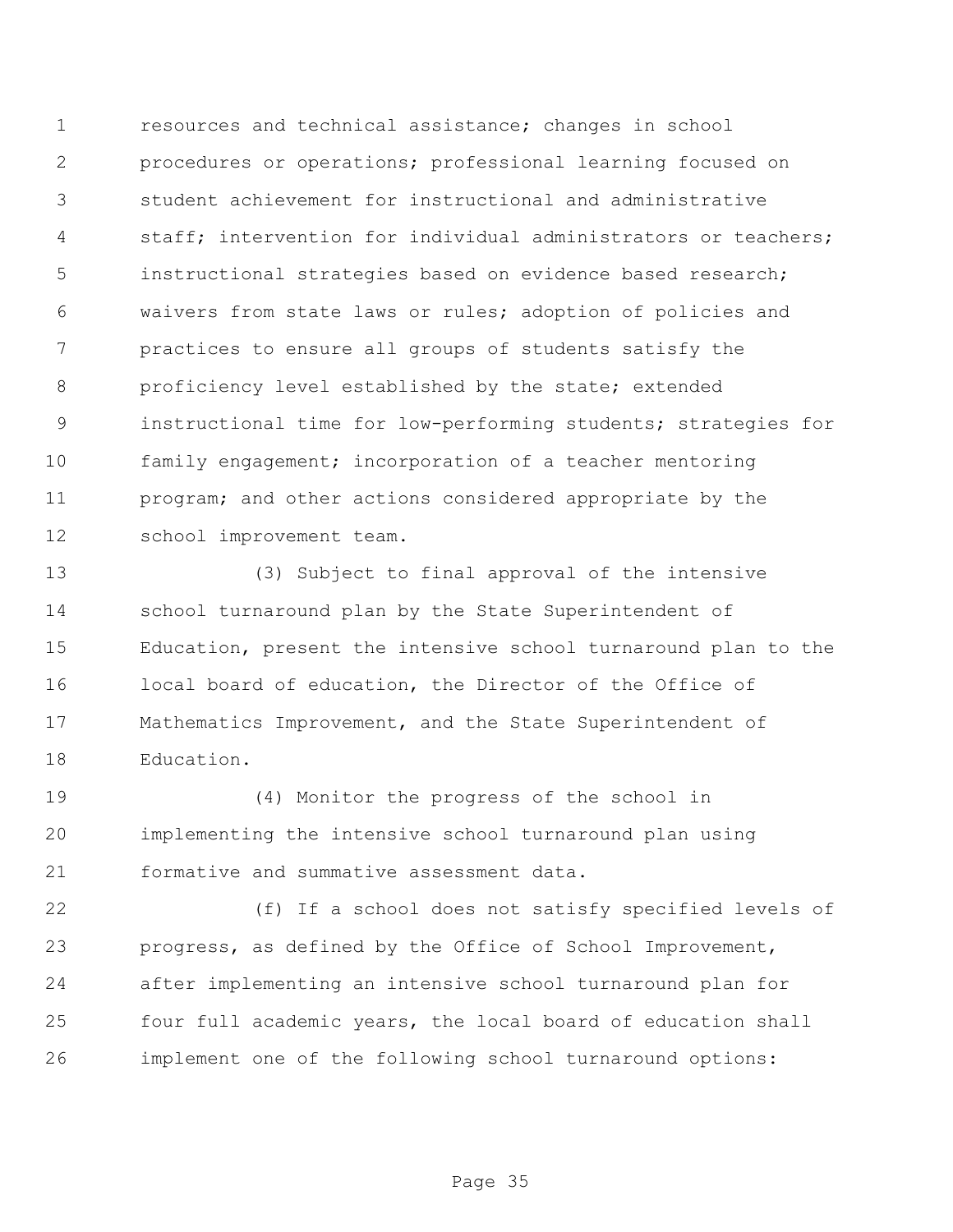(1) Mandate the complete reconstitution of the school, removing all personnel, appointing a new principal, and hiring new staff. Existing staff may apply for employment at the newly reconstituted school.

 (2) Pursue application for public charter school status pursuant to Chapter 6F, Title 16, Code of Alabama 1975.

 (g) Nothing in this section shall prohibit the State Superintendent of Education, through the Office of Mathematics Improvement, the Office of School Improvement, or any other section within the department from engaging in strategic planning and making recommendations to the local superintendent of education or local board of education regarding the operation of low performing schools including, but not limited to, structural, governance model, grade configuration, curriculum and instructional materials, and personnel.

 (h) For any school under state academic intervention, on or before December 31, annually, the Office of School Improvement, the Office of Mathematics Improvement, and other relevant offices within the department shall report 21 to the Governor, the Lieutenant Governor, the State Board of Education, the Speaker of the House of Representatives, the President Pro Tempore of the Senate, the Chair of the House Ways and Means Education Committee, the Chair of the Senate Finance and Taxation Education Committee, the Chair of the House Education Policy Committee, and the Chair of the Senate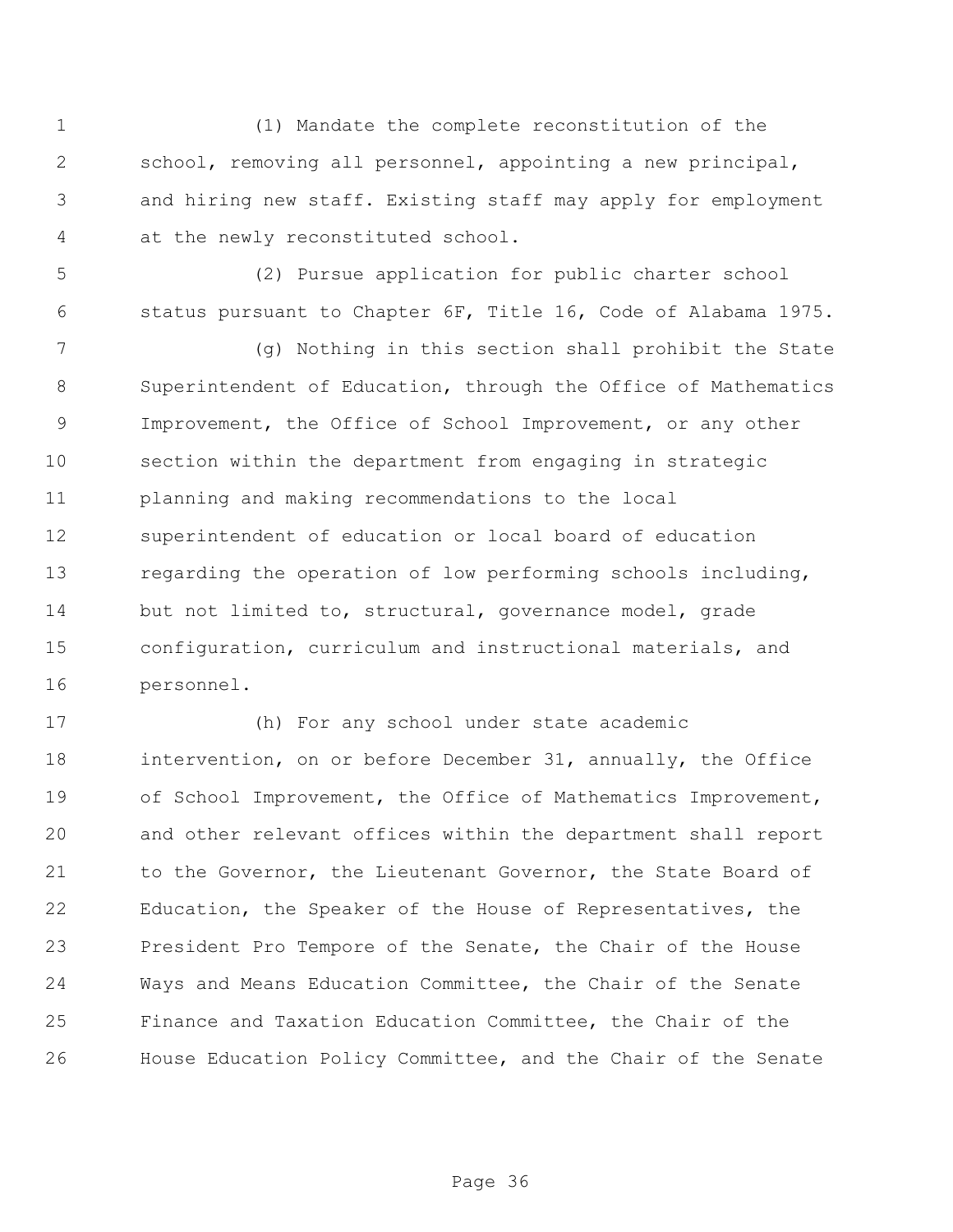Education Policy Committee on the progress of each full support school under state academic intervention.

 Section 13. (a) Beginning August 1, 2022, the State Superintendent of Education, through the Office of Mathematics Improvement, shall convene and oversee a Postsecondary Mathematics Task Force to develop guidelines for institutions of postsecondary education to train early childhood and elementary mathematics teachers based on current research. The guidelines shall include course structure and content based on the recommendations of the National Council of Teachers of Mathematics, the Conference Board of the Mathematics Sciences, the United States Department of Education, and the Mathematics Sciences Research Institute. Guidelines shall go into effect on August 1, 2024. The membership of the Postsecondary Mathematics Task Force shall include all of the following:

 (1) The Director of the Office of Mathematics Improvement.

 (2) A certification administrator appointed by the State Superintendent of Education.

 (3) Two instructors employed by a public four-year institution of higher education physically located within this state, who have experience teaching elementary mathematics methods, appointed by the Alabama Commission on Higher Education.

 (4) One department head of elementary education employed by a public four-year institution of higher education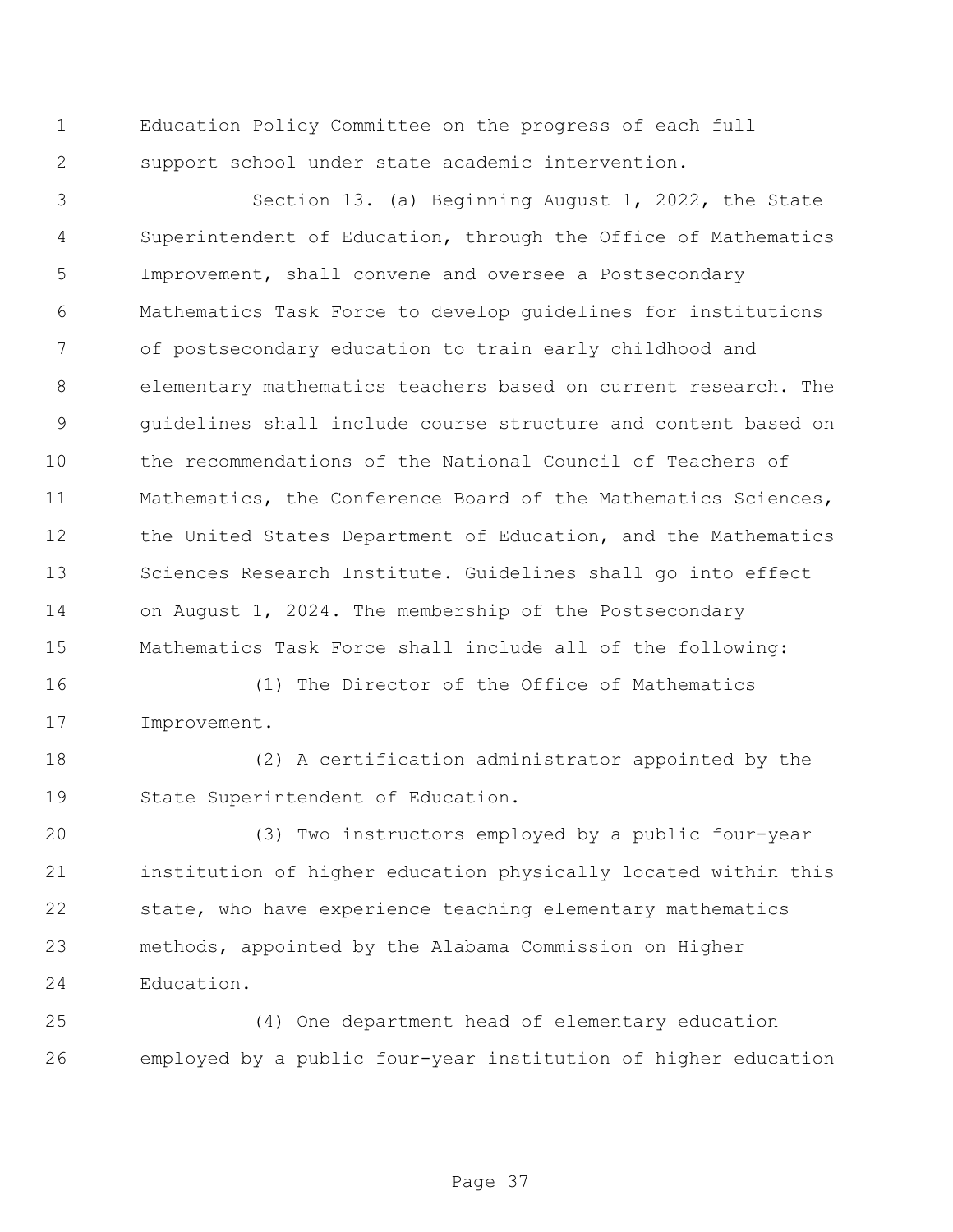physically located within this state, appointed by the Governor.

 (5) One local superintendent of education, appointed by the board of directors of the School Superintendents of Alabama.

 (6) One K-5 public school teacher with experience mentoring teacher interns, employed at a school containing grades K-5, appointed by the executive committee of the Alabama Council of Teachers of Mathematics.

 (7) One K-5 public school special education teacher, with experience teaching elementary mathematics, appointed by 12 the State Superintendent of Education.

 (8) One public school principal employed at a school containing grades K-5, with experience with teacher interns, appointed by the Council for Leaders in Alabama Schools.

 (9) Two K-5 school-based mathematics coaches, employed at a public school containing grades K-5, appointed by the Executive Director of the Alabama STEM Council.

 (10) Two K-5 mathematics specialists, employed at a school containing grades K-5, appointed by the State Superintendent of Education.

 (11) Three additional members, appointed by the Governor.

 (b) The appointing authorities shall coordinate their appointments to ensure the Postsecondary Mathematics Task Force membership is inclusive and reflects the racial,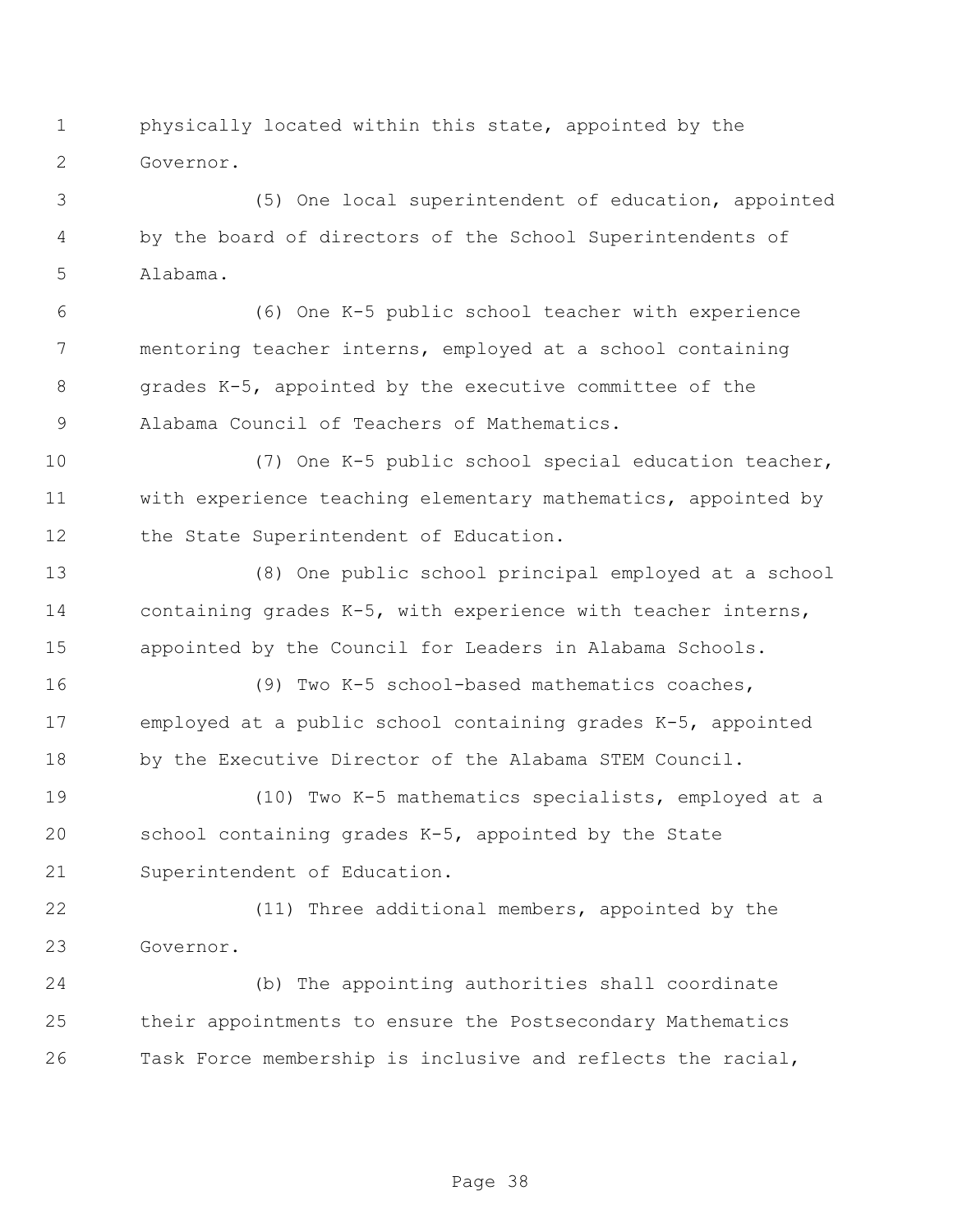gender, geographic, urban, rural, and economic diversity of 2 the state.

 (c) No later than December 31, annually, the Alabama Commission on Higher Education shall submit to the Governor, the Lieutenant Governor, the Speaker of the House of Representatives, the President Pro Tempore of the Senate, the Chair of the House Ways and Means Education Committee, the 8 Chair of the Senate Finance and Taxation Education Committee, the Chair of the House Education Policy Committee, and the Chair of the Senate Education Policy Committee, a report on the status of the implementation and adoption of the mathematics education guidelines for postsecondary institutions, the number of subject matter college level semester hours earned, the status of partnerships between educator preparation faculty and mathematics faculty, and the percentage of passing scores on State Board of Education approved assessments for candidates seeking educator certification in mathematics at any grade level, as well as the mathematics section on State Board of Education approved assessments for those seeking certification in early childhood or elementary education.

 (d) Educator preparation programs approved by the State Board of Education shall incorporate learning specific to the condition known as dyscalculia, including early warning signs, screening, and recommendations for interventions found to be successful.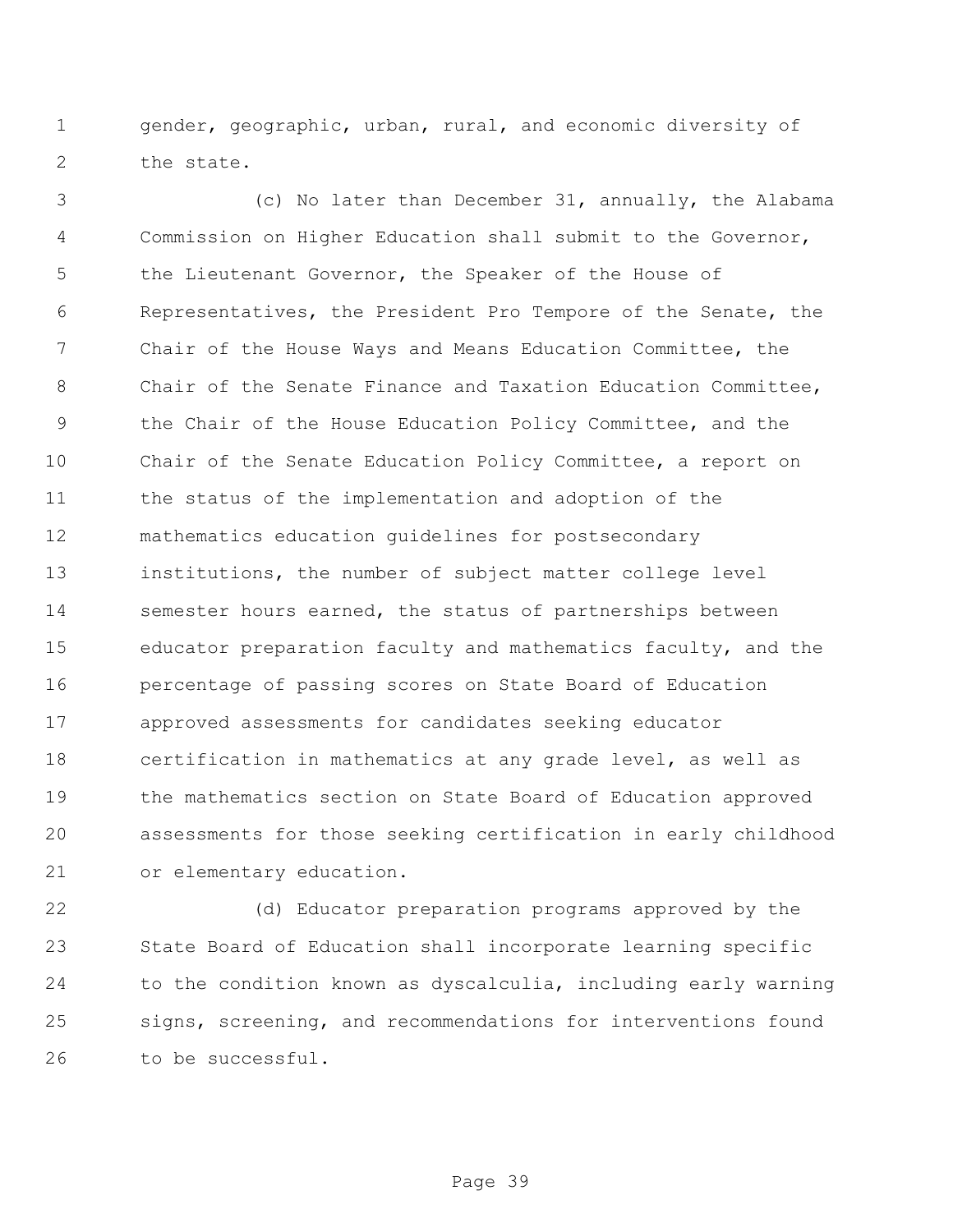(e) As a requirement of initial licensure candidates for early childhood or elementary mathematics certification, prospective teachers shall receive a passing score, as determined by the State Board of Education, on the appropriate foundational mathematics assessment for the grade band associated with each certificate.

 (f) A comprehensive, independent review of the requirements of this section shall be conducted every four years by an external consultant at the direction of the State Superintendent of Education. A report summarizing that review shall be provided by the State Superintendent of Education to 12 the Director of the Office of Mathematics Improvement.

 Section 14. (a) On or before June 30, 2024, the State Superintendent of Education shall develop and submit to the State Board of Education for approval, recommendations for the creation of a K-5 mathematics coach endorsement for teachers who hold a valid Alabama professional educator certificate in early childhood education, elementary education, or special education and have at least three years of teaching experience.

 (b) The K-5 mathematics coach endorsement shall be offered only as a post baccalaureate program and shall not be included within an initial educator preparation program.

 (c) The K-5 mathematics coach endorsement preparation program described in program planning forms, catalogs, and syllabi shall require field experience and a minimum of the following four courses: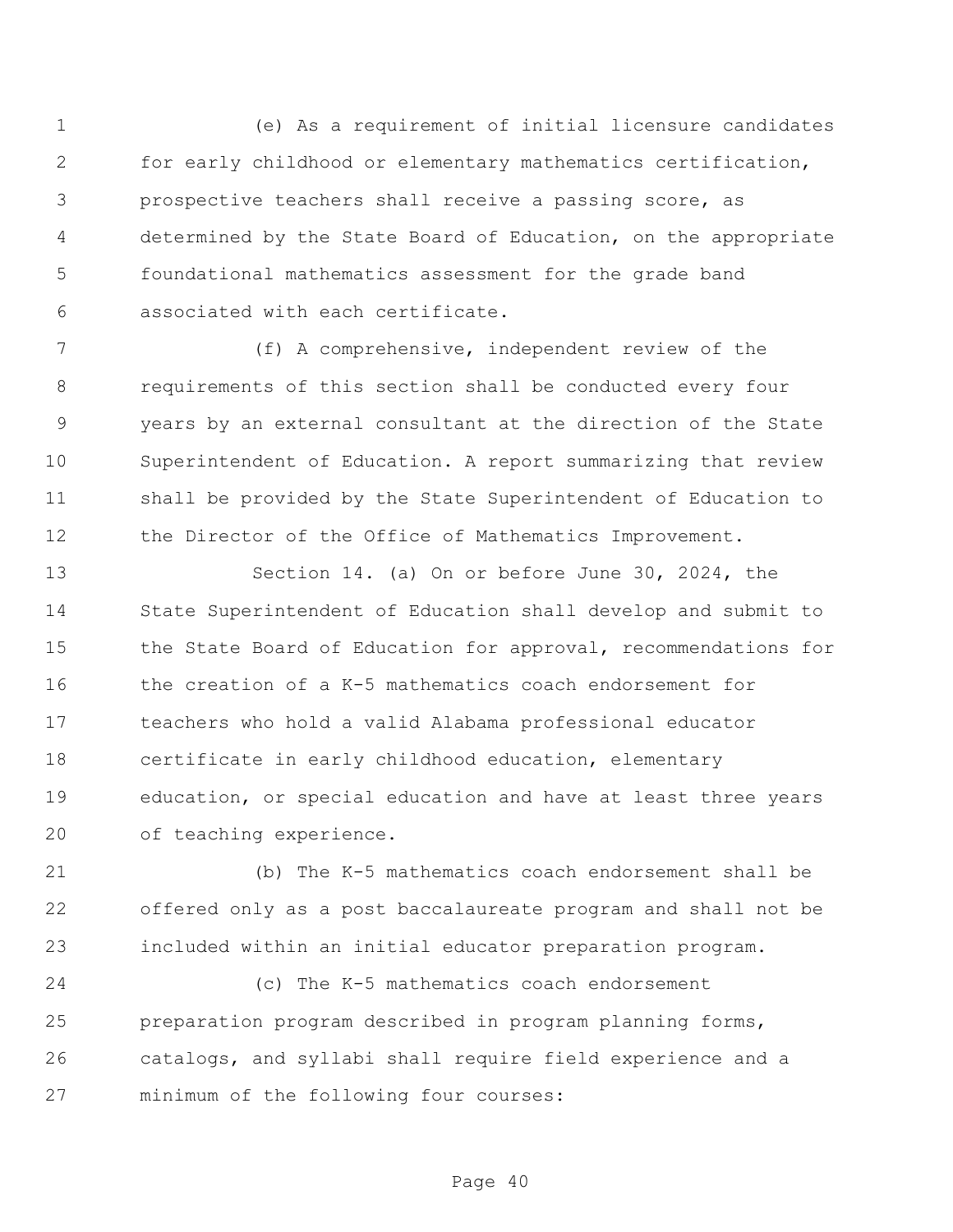(1) One course focused on grades K-2 content knowledge and pedagogical content knowledge.

 (2) One course focused on grades 3-5 content knowledge and pedagogical content knowledge.

(3) One course focused on coaching principles.

 (4) One course focused on literacy in mathematics education to include analyzing student work for instructional decisions.

 (d) The coaching endorsement program shall prepare candidates who demonstrate conceptual understanding and procedural fluency regarding major concepts of mathematics appropriate for grades K-5. Candidates shall satisfy all of the following:

 (1) Demonstrate coaching principles including: Goals, principles, and approaches in the Alabama Coaching Framework.

 (2) Understand adult learning principles that support collaboration with the ultimate goal of improved student performance.

(3) Possess leadership experience.

 (4) Understand the roles of school-based mathematics coaches.

 (5) Understand current research on the science of learning.

 (6) Be able to translate research findings into effective instruction.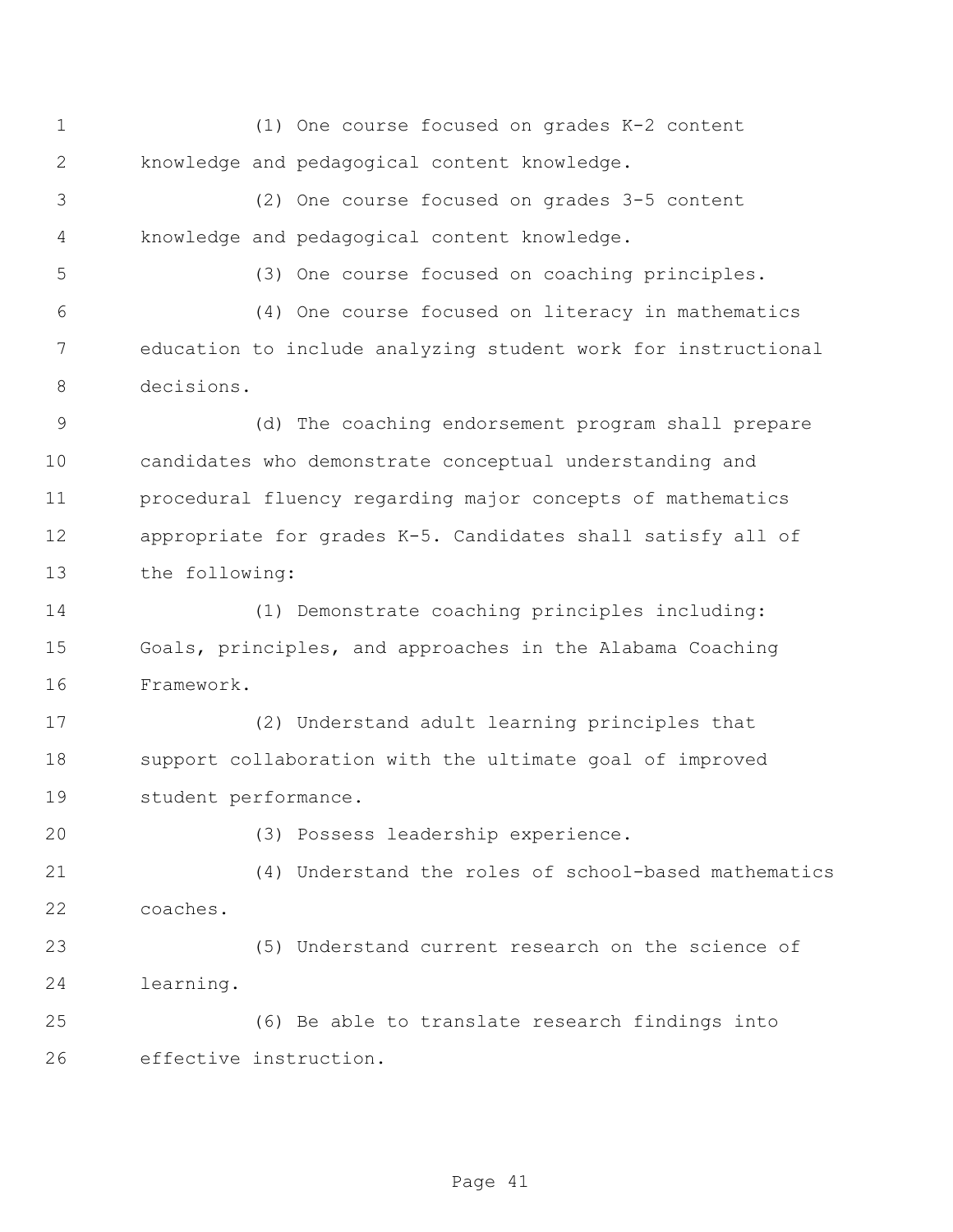(7) Know what engages students in learning at various stages of growth and development.

 (8) Understand the developmental nature of mathematics and the interconnections among mathematical concepts.

 (9) Demonstrate knowledge of the phases students move through in developing fluency.

 (10) Demonstrate knowledge of common errors and misconceptions about the operations and how to help students.

 (11) Demonstrate knowledge of the basic structures and problem types of word problems for all operations and proper sequencing to support student understanding of the meaning of the operations.

 (12) Demonstrate understanding of teaching mathematics through problem solving.

 (13) Demonstrate understanding of algebra as an established content strand in grades K-5 that supports algebraic thinking in middle school and high school.

 (14) Demonstrate understanding of measurement as a continuous quantity with numerical value and its importance to 21 the mathematically literate citizen.

 (15) Understand the importance of spatial sense in students and the connection to academic success in STEM fields.

 (16) Understand how to use a variety of mental computation techniques.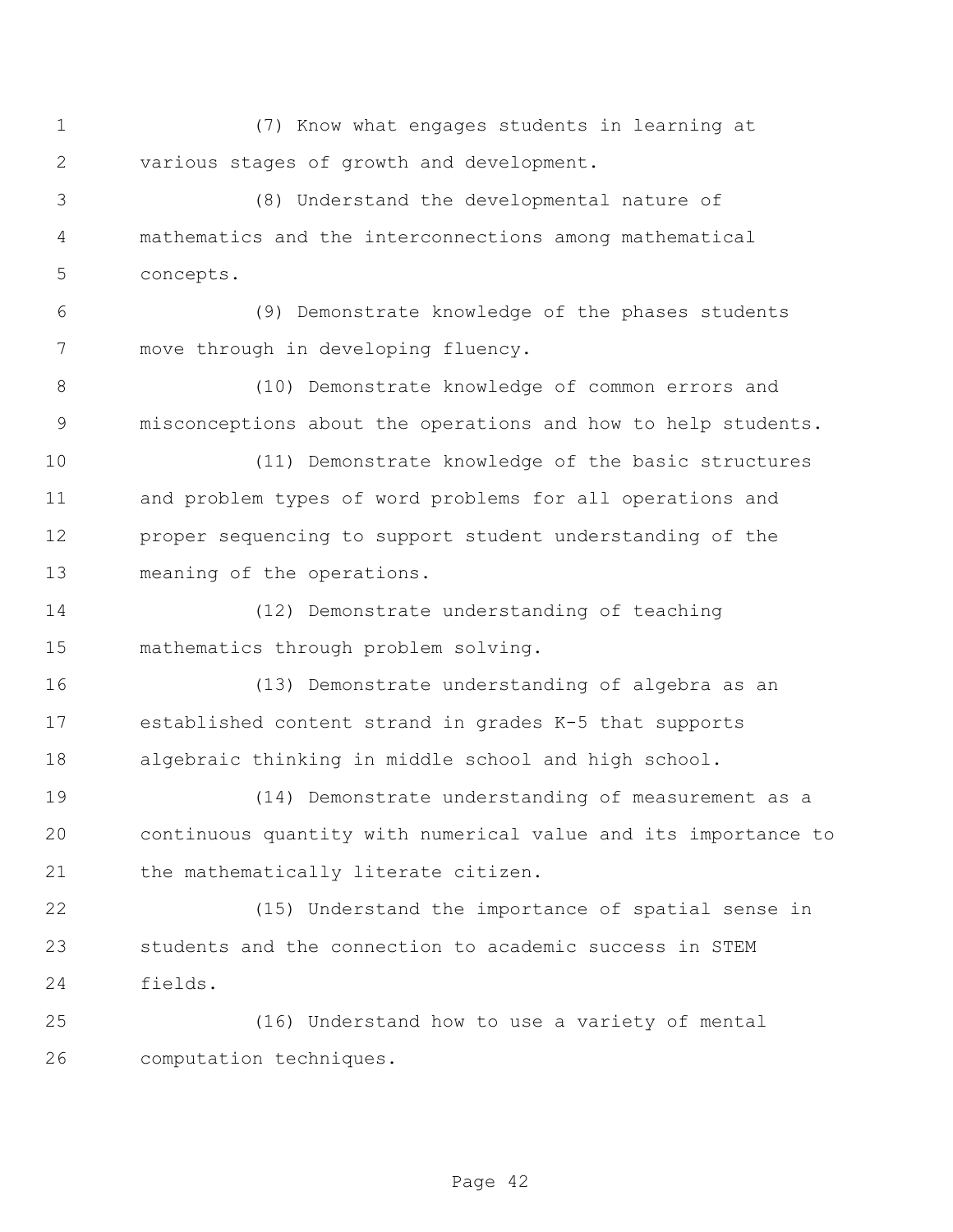(17) Model, explain, and develop a variety of computational algorithms. (18) Describe and represent mathematical relationships. (19) Practice coaching cycles. (20) Demonstrate ability to work with adults in an educational setting. (21) Demonstrate ability to work with school administrators in disaggregating data and developing strategies. (22) Demonstrate ability to effectively present complex information to and engage with various stakeholders. (e) The K-5 mathematics coach endorsement program shall do all of the following: (1) Prepare candidates to have knowledge of historical developments in mathematics, including the contributions of underrepresented groups and diverse cultures. (2) Prepare candidates to use their knowledge of student diversity to affirm and support full participation and continued study of mathematics by all students. Student diversity includes gender, ethnicity, socioeconomic background, language, special needs, and mathematical learning styles. (3) Prepare candidates to use appropriate technology to support the learning of mathematics.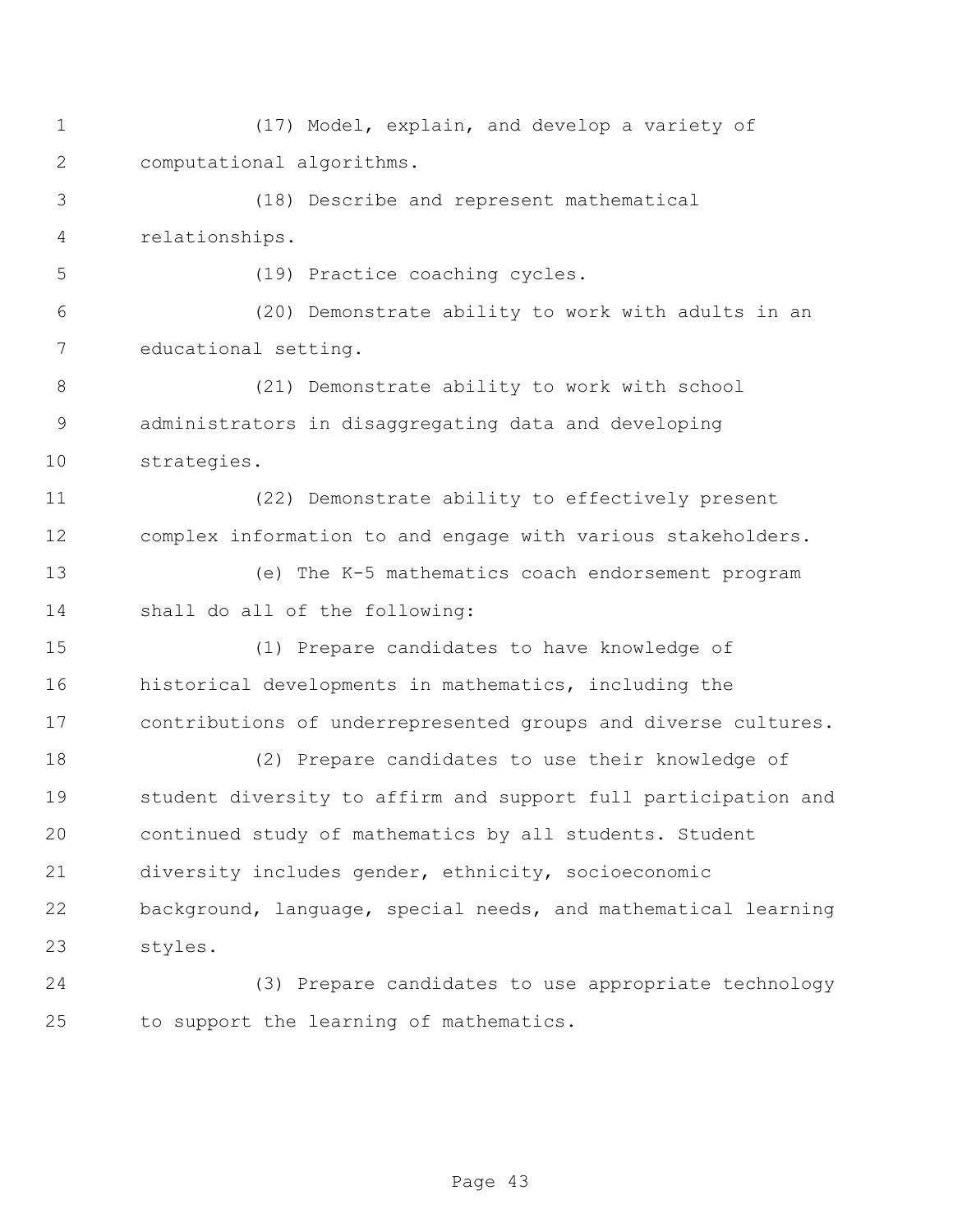(4) Prepare candidates to use appropriate formative and summative assessment methods to assess student learning and program effectiveness.

 (5) Prepare candidates to use formative assessments to monitor student learning and to adjust instructional strategies and activities.

 (6) Prepare candidates to use summative assessments to determine student achievement and to evaluate the mathematics program.

 (7) Prepare candidates to know when and how to use student groupings such as collaborative groups, cooperative learning, and peer teaching.

 (8) Prepare candidates to use instructional strategies based on current research.

 (9) Prepare candidates to work on an interdisciplinary team and in an interdisciplinary environment.

 (10) Prepare candidates to participate actively in the professional learning community of mathematics educators.

 (11) Prepare candidates to analyze and organize data for interpretation and application.

 (f) Subject to legislative appropriation, the State Superintendent of Education may establish an incentive program to provide a minimum two thousand five hundred dollar (\$2,500) annual stipend for any mathematics coach who has earned a K-5 mathematics coach endorsement.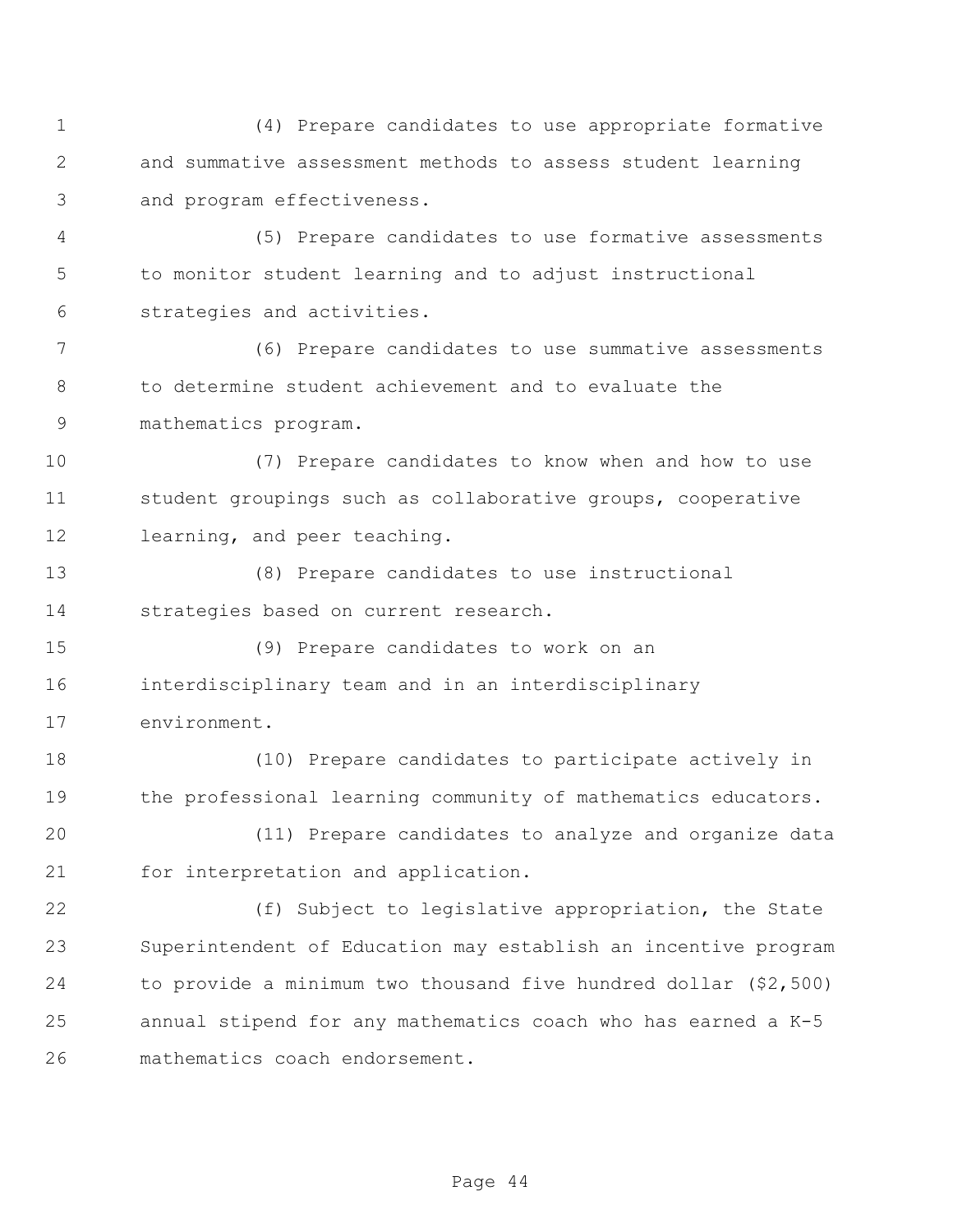Section 15. (a) Beginning October 1, 2022, the State Superintendent of Education shall convene a working group to create the Alabama Instructional Leadership Framework, applicable to all K-5 administrators. The State Superintendent shall utilize an external partner to facilitate this work. Implementation of the Alabama Instructional Leadership Framework shall begin August 1, 2023. (b) The framework shall include, but not be limited to, all of the following: (1) Establishing a clear and shared vision for teaching and learning, including all of the following: 12 a. Measuring success to include continually monitoring the vision. b. Providing feedback for school-based academic coaches in meeting the vision and support for quality professional learning. c. Implementing a multi-tiered system of supports to improve student achievement. (2) Establishing norms for participation and collaboration in coaching cycles and professional learning to strengthen teacher practices. (3) Identifying and supporting evidence-based teaching practices for all content areas. (4) Developing the ability to identify effective instructional practices in early childhood and elementary classrooms.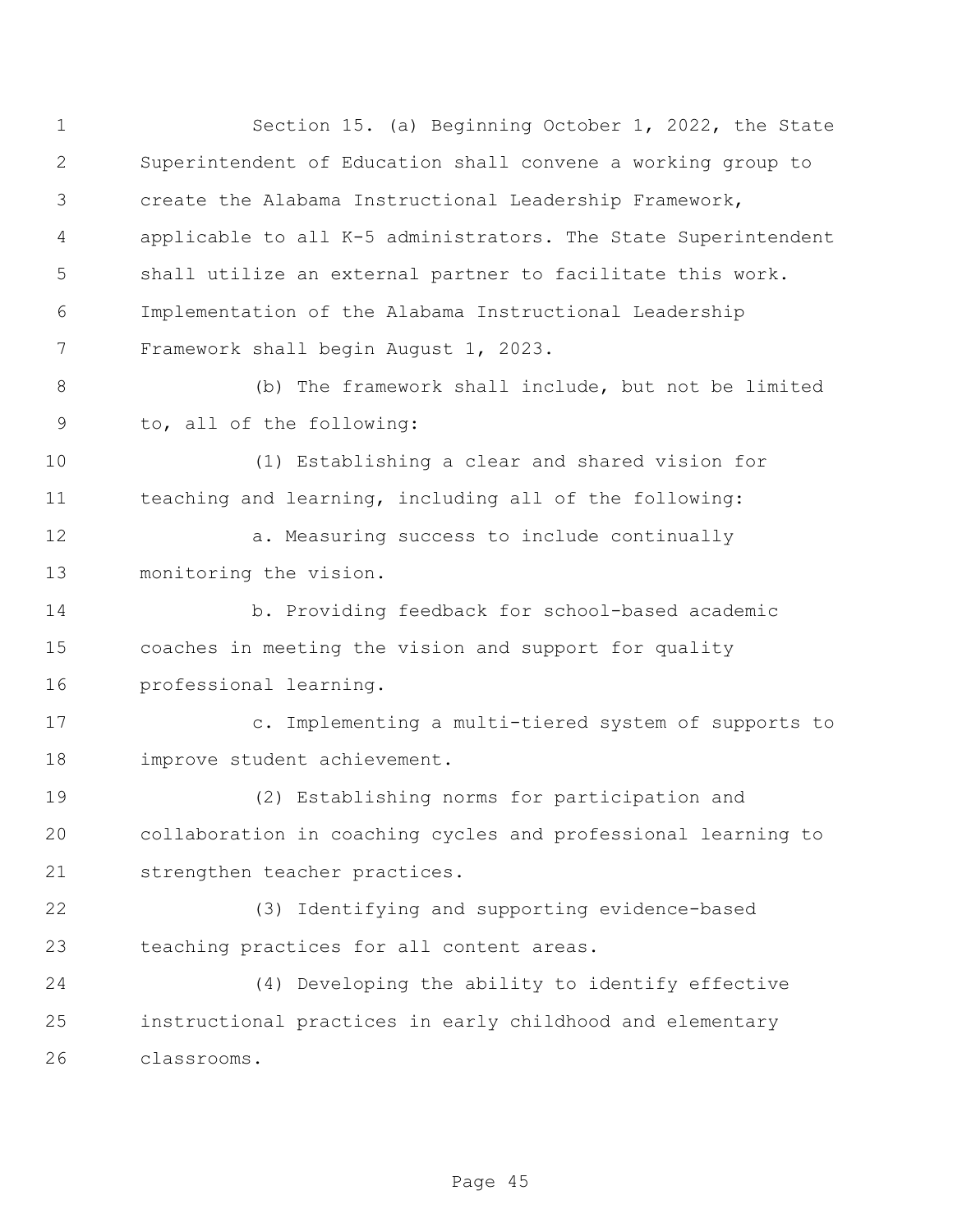Section 16. (a) Beginning January 15, 2023, the Executive Committee of the Alabama STEM Council shall employ an external consultant to evaluate this act, the work of mathematics coaches, and the implementation and outcomes. The consultant shall be selected through an open request for proposals process adopted by the executive committee. Each proposal shall be reviewed by a panel of key stakeholders, chosen by the executive committee, and shall be assessed using a defined set of priority indicators. The executive committee shall appoint a panel of 11 stakeholders to review each proposal. The membership of each panel shall include all of the following: (1) The Director of the Alabama STEM Council. (2) An elementary public school based mathematics coach. (3) Two public elementary mathematics educators. (4) Two parents of students who are enrolled in and attending a public K-5 school. (5) The Director of AMSTI, or his or her designee. (6) One AMSTI elementary mathematics specialist. (7) One elementary public school principal. (8) One instructor employed by a public two-year or four-year institution of higher education, with experience teaching elementary mathematics methods. (9) Two additional members appointed by the Executive Director of the Alabama STEM Council.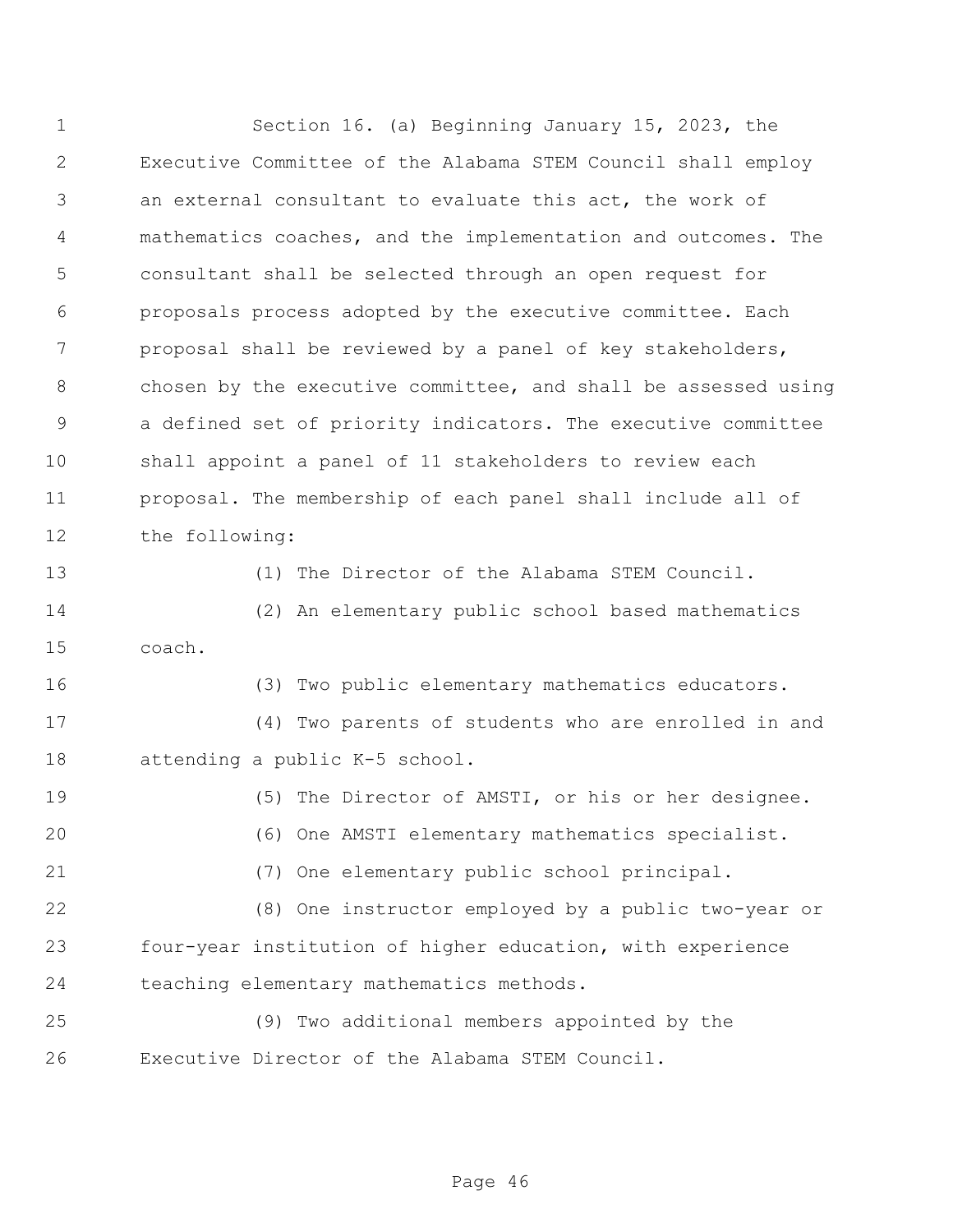(b) The appointing authorities shall coordinate their appointments to assure the panel membership is inclusive and reflects the racial, gender, geographic, urban, rural, and economic diversity of the state.

 (c) The external evaluation consultant shall design and enact a comprehensive evaluation plan to help with both success and sustainability of the mathematics coaching program. This work shall include, but not be limited to, defining measures, developing instruments, using instruments to collect data, analyzing data, the quarterly and annually reporting of findings, and developing and implementing a measurement sustainability plan. The findings shall be used to determine adjustments to be made for continuous improvement to both quality of implementation and assurance of desired outcomes. The evaluation shall include a cost benefit return on investment study.

 (d) The external evaluation consultant shall submit 18 an annual report on or before January 30, and shall submit quarterly reports no later than the last day of the month following each quarter. Quarterly and annual reports shall be submitted to the Governor, the Lieutenant Governor, the State Board of Education, the Speaker of the House of Representatives, the President Pro Tempore of the Senate, the Chair of the House Ways and Means Education Committee, the Chair of the House Education Policy Committee, the Chair of the Senate Education Policy Committee, the Director of the Office of Mathematics Improvement, and the Executive Committee

Page 47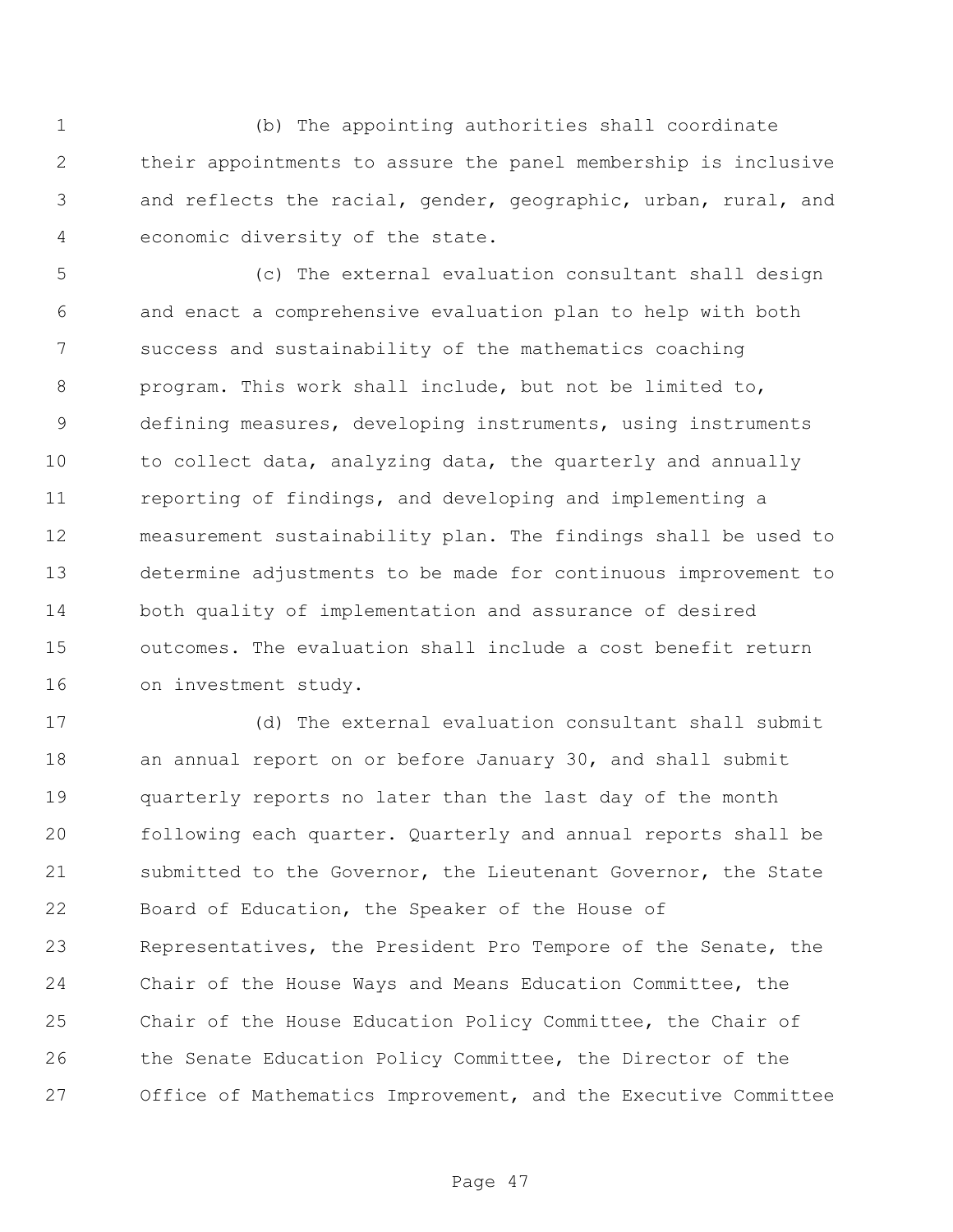of the Alabama STEM Council, and shall conspicuously publish the reports on the website of both the Alabama STEM Council and the department.

 (e) Continued funding dedicated to elementary mathematics coaches shall be contingent on measurable performance growth, as determined by the external evaluation consultant.

8 (f) The State Superintendent of Education and the Director of the Office of Mathematics Improvement shall comply with all requests for data and information from the external evaluation consultant and shall make every effort to assist with any recommended improvements.

 Section 17. (a) The State Superintendent of Education, through the Office of Mathematics Improvement and other sections of the department, shall provide technical assistance to local education agencies in complying with this section and Sections 1 to 16, inclusive.

 (b) The State Board of Education may adopt rules as necessary to implement and enforce this section and Sections 1 to 16, inclusive.

 Section 18. Funds appropriated by the Legislature in support of Sections 1 to 17, inclusive, shall be expended for all of the following:

 (1) The staff and operations of the Office of Mathematics Improvement, including the director and regional coordinators, local mathematics coaches, teachers in residence, AMSTI regional mathematics specialists,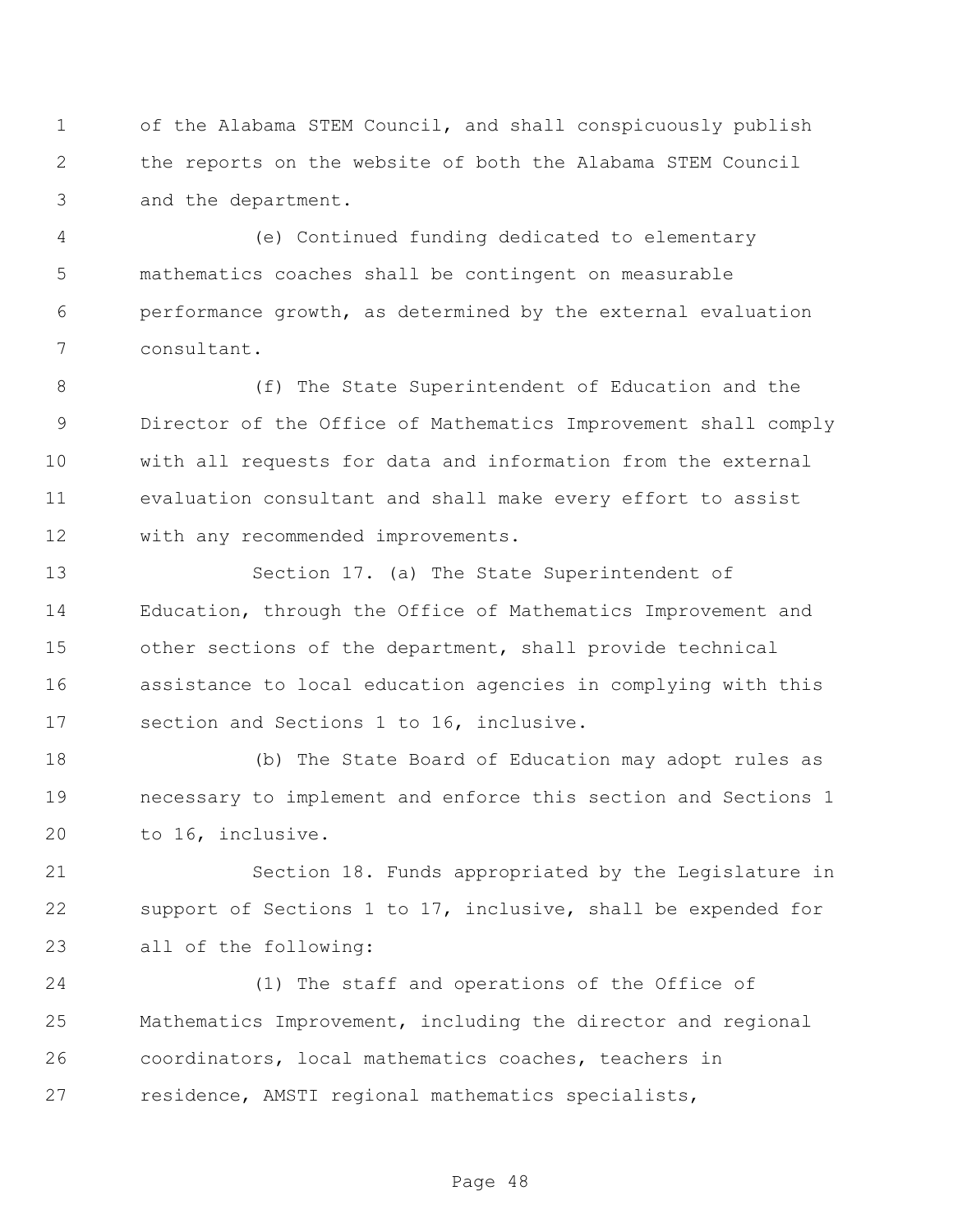professional learning activities, and administrative activities.

 (2) Administration and analysis of mathematics screening, formative, diagnostic, and summative assessments to guide instruction in full support schools and limited support schools.

 (3) Professional development on foundational mathematics content knowledge as recommended by the Elementary Mathematics Task Force.

 (4) Any additional staff for school improvement teams for full support schools in state academic intervention.

 (5) Additional staff for the Office of School Improvement.

 (6) External consultants to evaluate the work of mathematics coaches' implementation and outcomes described in Section 15.

 Section 19. (a) The Legislature finds that the State 18 Board of Education, in the fall of 2013, voted to rescind the Memorandum of Agreement that involved the State of Alabama in adopting the Common Core State Standards, which ceded control of Alabama's standards to entities other than the state and local educational agencies.

 (b) In order to codify the intent of the State Board of Education, the State of Alabama hereby terminates all plans, programs, activities, efforts, and expenditures relative to the implementation of the educational initiative commonly referred to as the Common Core State Standards.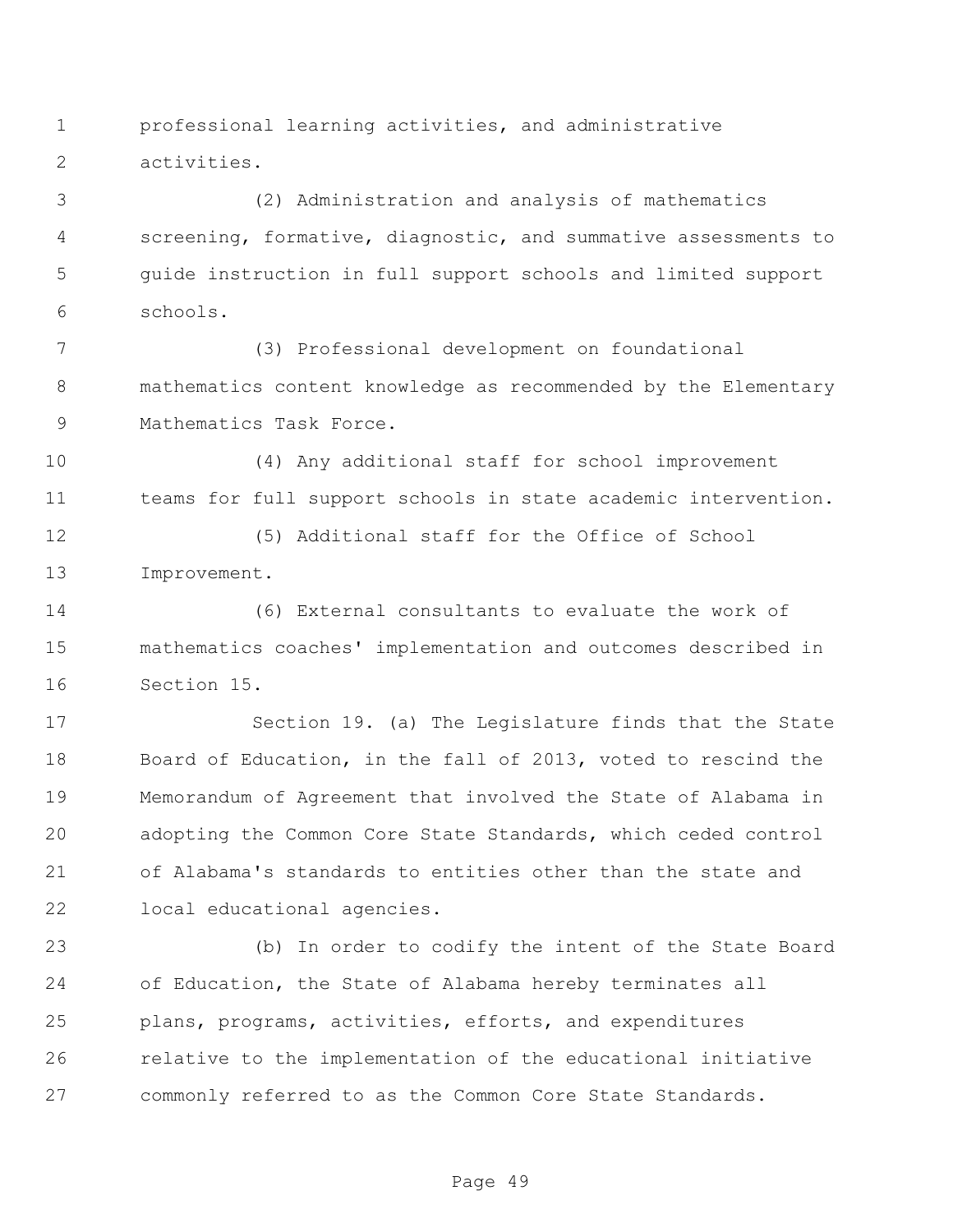(c) As part of the termination process, the Legislature directs the State Superintendent of Education, the State Board of Education, and any other public education authority to terminate the flexibility waiver agreement with the United States Department of Education pertaining to the federal Every Students Succeeds Act, which includes the adoption of the Common Core State Standards.

 (d) The Legislature further prohibits the adoption or implementation of any national standards or variations of national standards from any source that cede control of Alabama educational standards in any manner.

 (e) The state shall retain sole control over the development, establishment, and revision of K-12 course of study standards.

 (f) No education entity or any state official shall 16 join any consortium or any other organization when participation in that consortium or organization would cede any measure of control over any aspect of Alabama public education to any such entity.

 (g) Nothing in this section shall be construed to affect, prohibit, or inhibit the use of any of the following tools, standards, or certifications in the public K-12 schools, any college entrance examination, workforce skills assessment or examination, advanced placement course, career technical credential, national board certification, academic language therapy certification, Praxis or other core academic

Page 50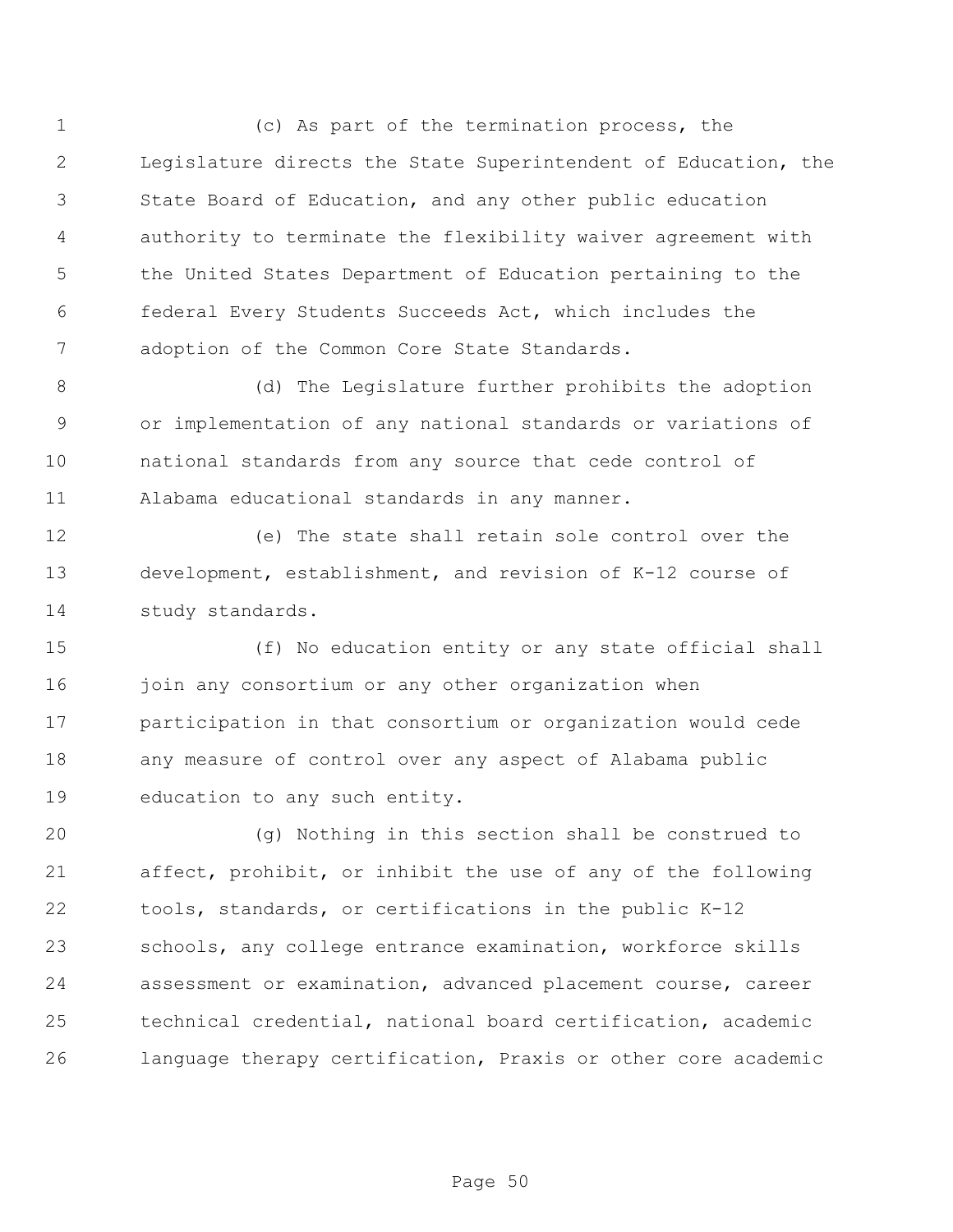skills for educators test, armed service vocational aptitude test, or International Baccalaureate standard.

 Section 20. This act shall become effective immediately following its passage and approval by the Governor, or its otherwise becoming law.